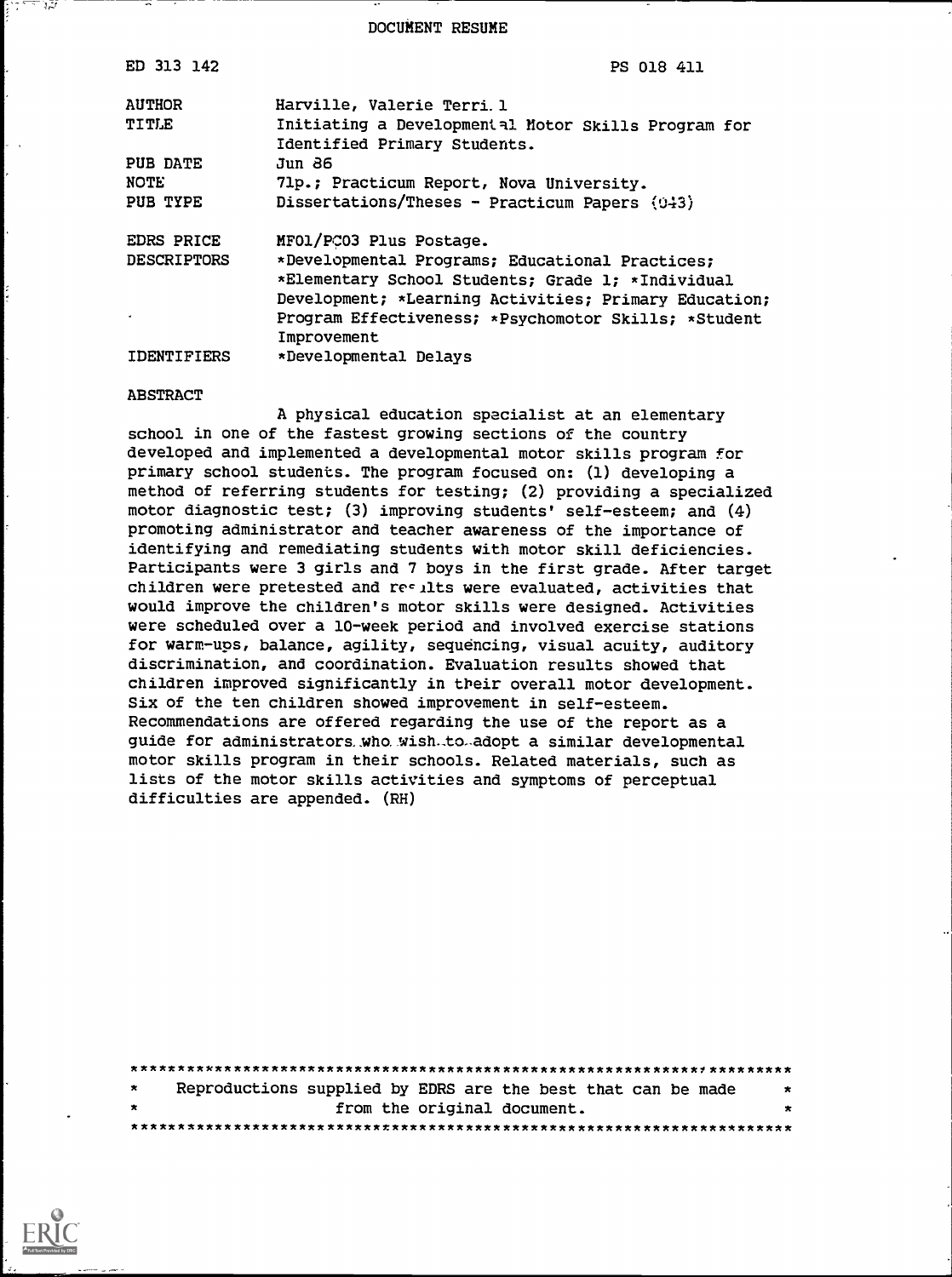

This document has been reproduced as<br>received from the person or organization<br>originating it.

O mmor changes have Peen made to improve reproduction duality

Points of view or opinions stated in this docu-<br>ment .do not .necessarily represent official OERI position or policy

# INITIATING A DEVELOPMENTAL MOTOR SKILLS PROGRAM

FOR IDENTIFIED PRIMARY STUDENTS

by

# Valerie Terrill Harville

"PERMISSION TO REPRODUCE THIS MATERIAL HAS BEEN GRANTED BY

0768

i

 $9179$ Val  $\frac{1}{\sqrt{2}}$ 

A Practicum Report

TO THE EDUCATIONAL RESOURCES INFORMATION CENTER (ERIC)."

submitted to the faculty of the Center for Advancement of Education of Nova University in partial fulfillment of the requirements for the degree of Master of Science.

The abstract of this report may be placed in the School Practices Information Files for reference.

June 1986

ن<br>مار

June 1986<br>
Running head: Motor Skills Program

 $\overline{\phantom{a}}$ 

 $\delta$ .

 $\overline{\phantom{a}}$ 

rug, 1..4  $\bullet$  $\overline{1}$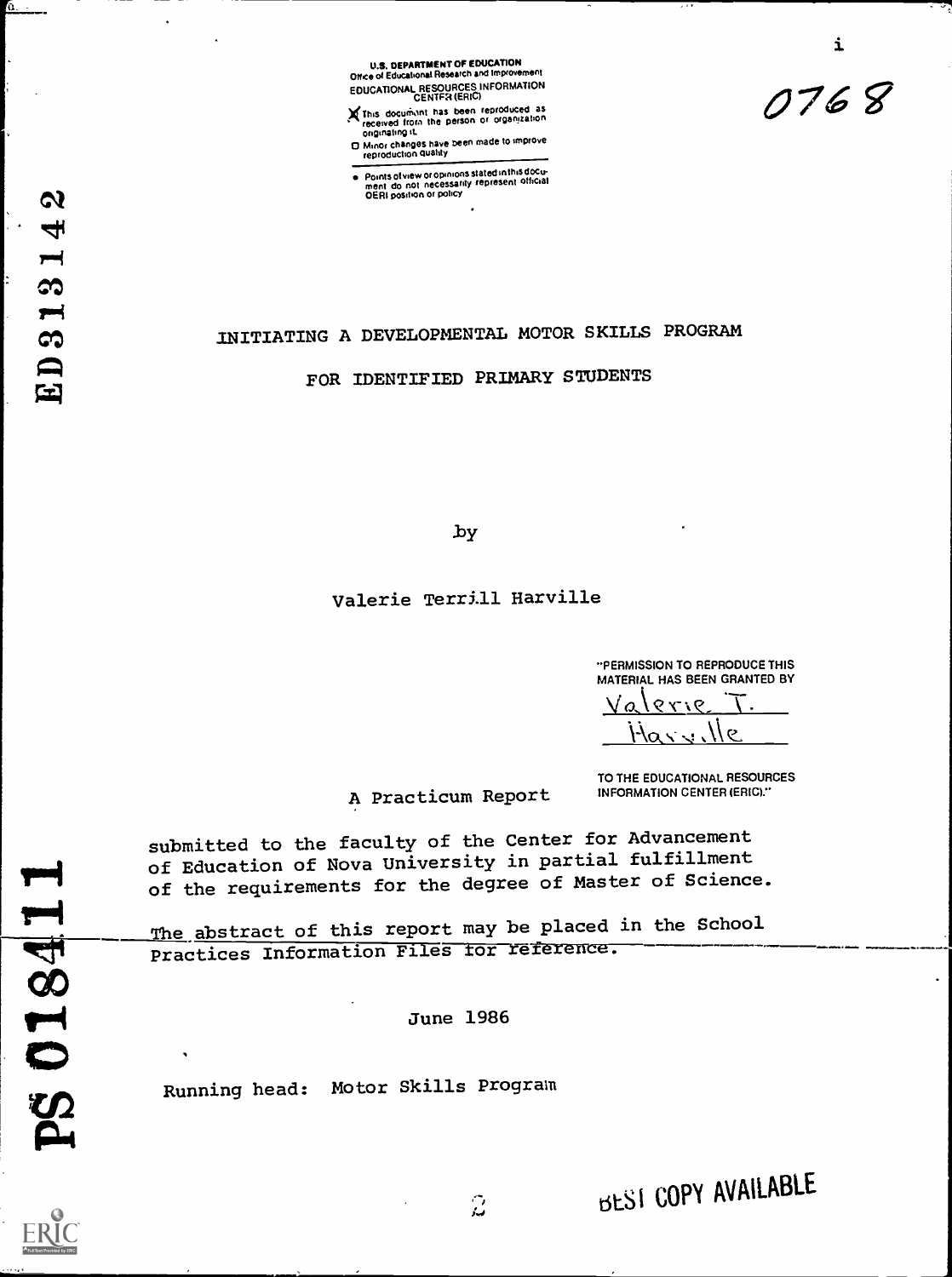ii

# Authorship Statement

I hereby testify that this paper and the work it reports are entirely my own. Where it has been necessary to draw from the work of others, published or unpublished, I have acknowledged such work in accordance with accepted scholarly and editorial practice. I give this testimony freely, out of the respect for the scholarship of other workers in the field and in the hope that my own work, presented here, will earn similar respect.



્ર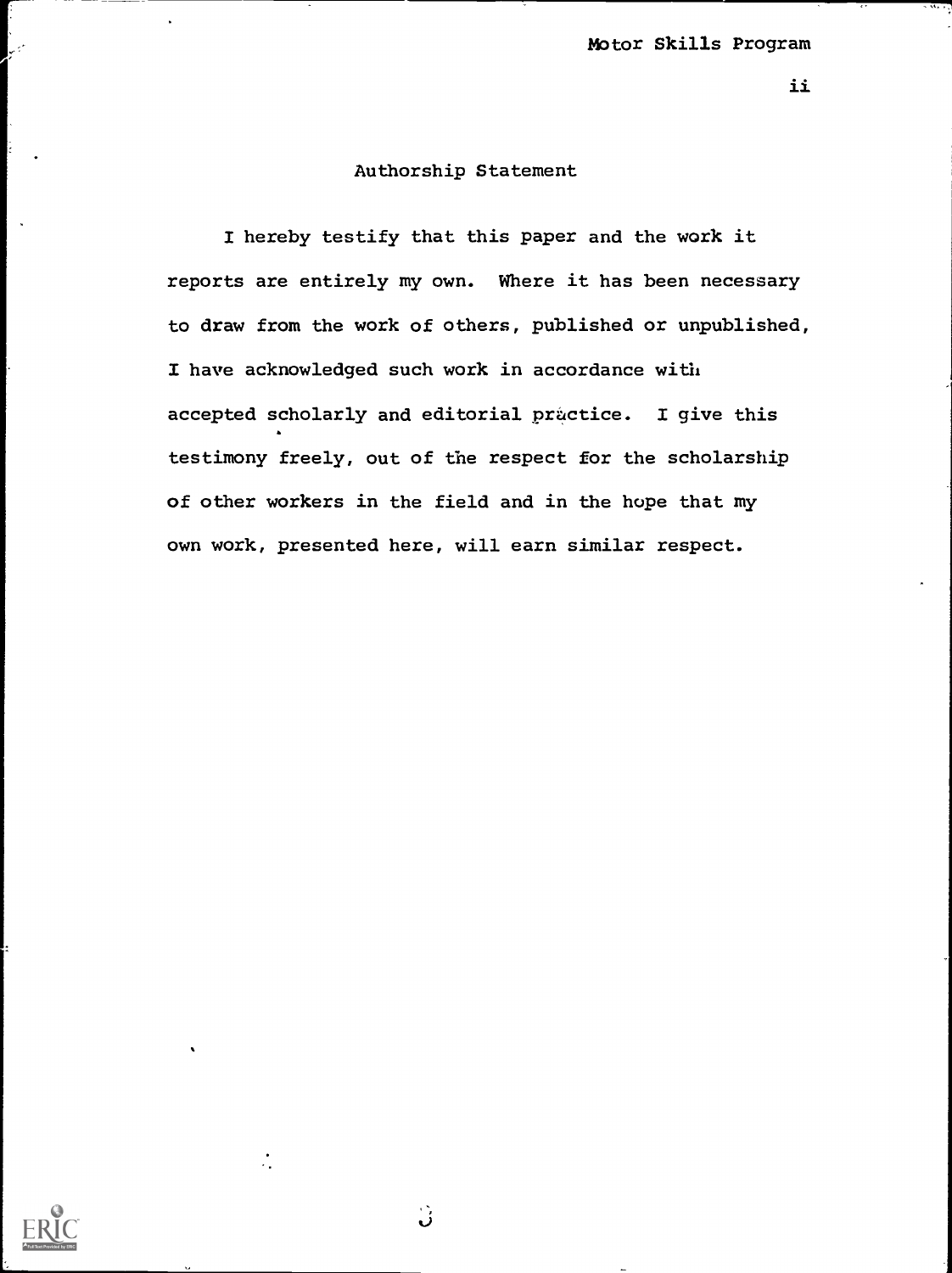iii

#### ABSTRACT

Initiating A Developmental Motor Skills Program For Identified Primary Students.

Harville, Valerie Terrill, 1986: Practicum Report, Nova University, Center for the Advancement of Education

Descriptors: Developmental Motor Skills Program/ Diagnostic Motor Skills Test/Motor Perceptual Diagnostic Test/Perceptual Motor Referral/Motor Skill Activities/Motor Skills Diagnostic Test/Perceptual Motor Development/Perceptual Motor Skills/ Physical Education/Skill Development

The author developed and implemented a developmental motor skills program for primary students. This program also focused on: a) Developing a method of referring students for testing. b) Providing a specialized motor diagnostic test. c) Improving student's self-esteem. d) Promoting administrator and teacher awareness of the importance of identifying and remediating students with motor skill deficiencies.

After pre-testing the target children and evaluating the results, activities were designed to improve their motor



بريم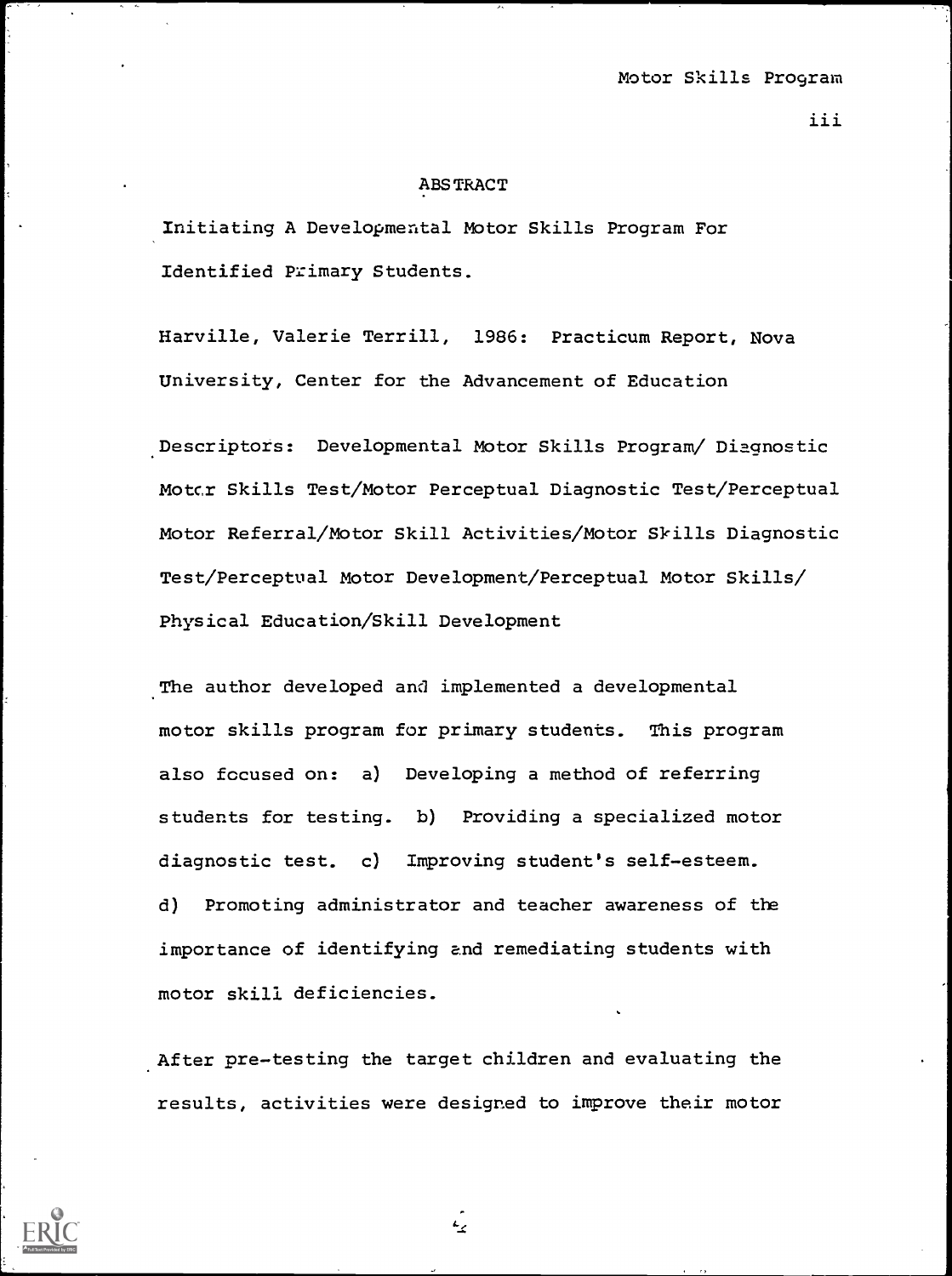iv

skills. These activities were scheduled over a 10-week period and included stations involving warm-ups, balance, coordination, agility, auditory discrimination, visual acuity, sequencing and culminating games. Evaluative results showed that the children significantly improved in their overall motor development. Six out of ten children showed improvement in their self-esteem. Recommendations were made regarding the use of this report as a guideline for administrators wishing to adopt a similar developmental motor skill program in their schools.

Appendic%es include a Perceptual Motor Referral Form, Symptoms of Perceptual Difficulties, the Daily Log, a Letter to Parents, the Motor Skill Activities and the Classroom Teacher's Evaluation.

 $5\overline{5}$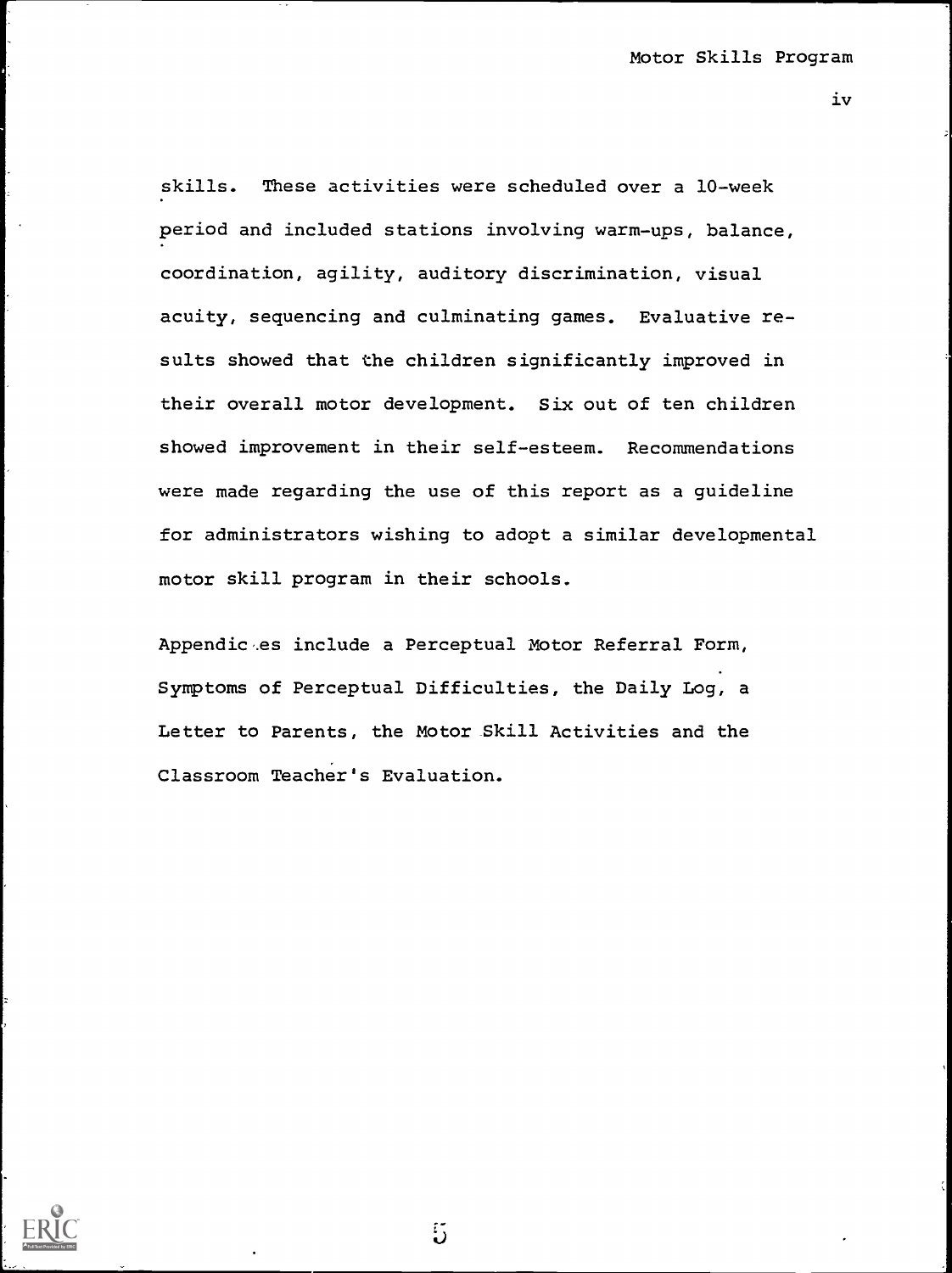# TABLE OF CONTENTS

|                                              | Page         |  |
|----------------------------------------------|--------------|--|
| TITLE PAGE                                   | i            |  |
| <b>AUTHORSHIP STATEMENT</b>                  | ii           |  |
| <b>ABSTRACT</b>                              | iii          |  |
| TABLE OF CONTENTS                            | $\mathbf{v}$ |  |
| OBSERVER'S VERFICATION                       | vi           |  |
| <b>CHAPTER</b>                               |              |  |
| $\mathbf{I}$<br><b>PURPOSE</b>               | $\mathbf{I}$ |  |
| $\mathbf{2}$<br>RESEARCH & SOLUTION STRATEGY | 6            |  |
| $\overline{3}$<br><b>METHOD</b>              | 14           |  |
| 4<br><b>RESULTS</b>                          | 22           |  |
| 5 <sup>1</sup><br>RECOMMENDATIONS            | 29           |  |
| REFERENCE LIST                               | 30           |  |

# APPENDICES

 $\overline{\phantom{a}}$ 

IJ

ļ.

 $\ddot{\phantom{1}}$ 

ļ.

 $\overline{\phantom{a}}$ 

þ ŀ.

ŀ.

þ.

þ.

| $\bullet$             | APPENDIX A: PERCEPTUAL MOTOR REFERRAL FORM         | 33 |
|-----------------------|----------------------------------------------------|----|
|                       | APPENDIX B: SYMPTOMS OF PERCEPTUAL DIFFICULTIES 34 |    |
|                       | APPENDIX C: LETTE'N TO PARENTS                     | 36 |
| APPENDIX D: DAILY LOG |                                                    | 37 |
|                       | APPENDIX E: MOTOR SKILL ACTIVITIES                 | 39 |
|                       | APPENDIX F: CLASSROOM TEACHER'S EVALUATION         | 58 |



 $\sum_{i=1}^{n}$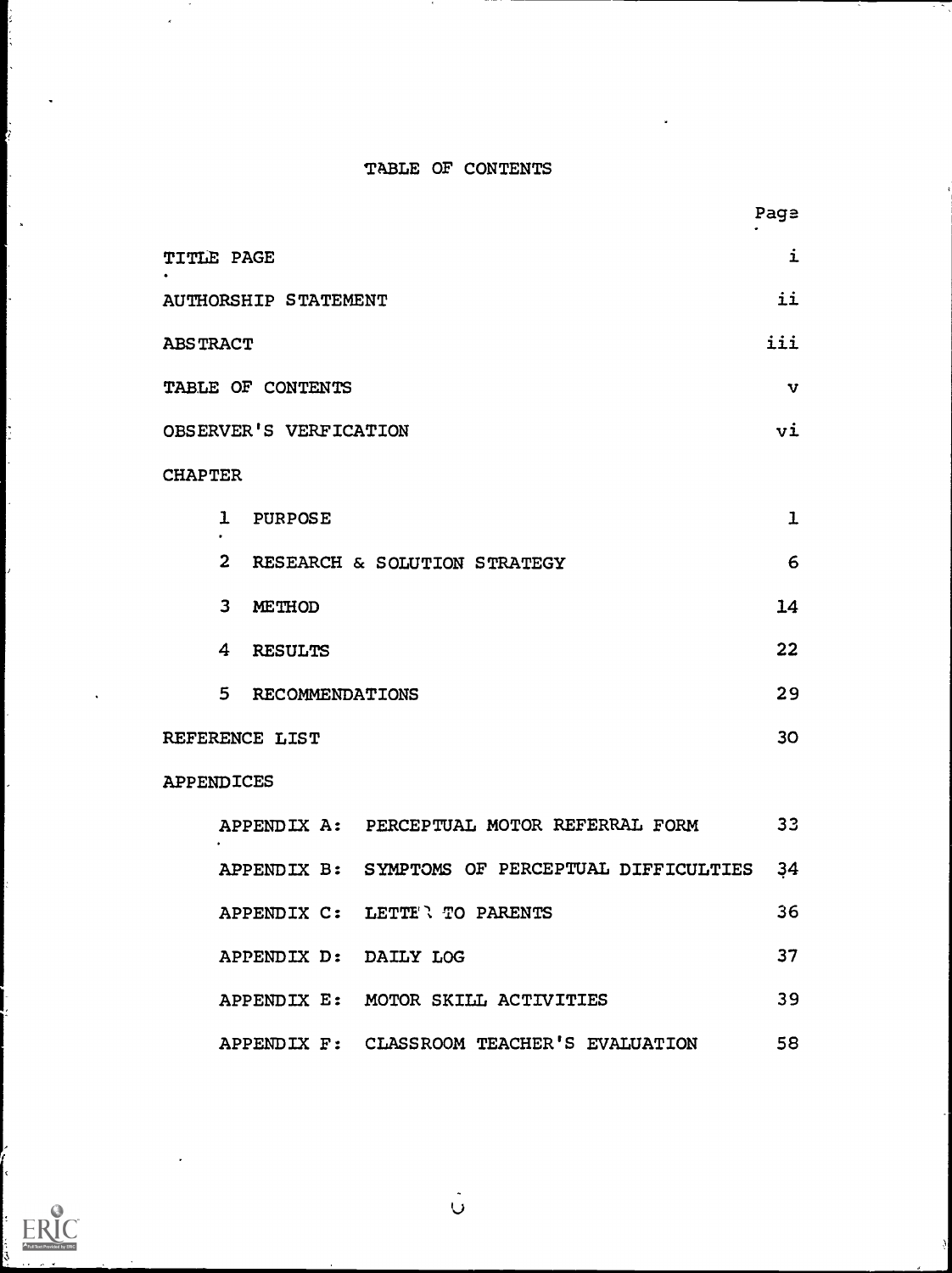#### APPENDIX F

#### NOVA UNIVERSITY CENTER FOR THE ADVANCEMENT OF EDUCATION 3301 College Avenue Fort Lauderdale, FL 33314

# OBSERVER VERIFICATION FORM

# Verification of Practicum Activity

Dear Observer:

Practicum students in Nova's M.S. and Ed.S. programs are asked to<br>provide external verification that the project activities reported<br>in their final practicum documents took place as described. You<br>have been designated an o write a note attesting to your knowledge of the project activity<br>described in the final practicum report to which this will be<br>attached. (Note that you are not asked to evaluate, or make<br>judgments about the quality of the

| Practicum Title |  |  | <u>- Initiating a Developmental Motor Skills</u> |  |  |  |
|-----------------|--|--|--------------------------------------------------|--|--|--|
|-----------------|--|--|--------------------------------------------------|--|--|--|

|                                              | Program for I utified Primary Students                                       |                    |                    |
|----------------------------------------------|------------------------------------------------------------------------------|--------------------|--------------------|
| Student's Name                               | Valerie Terrill Harville                                                     |                    |                    |
| Program Site                                 | Me <u>lbou</u> rne, Florida                                                  | Date $5 - 23 - 86$ |                    |
| Observer's Name Joseph <sup>4</sup> to Brith |                                                                              |                    |                    |
|                                              | (please print ------------and sign)                                          |                    |                    |
|                                              | Observer's position <i>Principal</i> , John F. Turner, Sr. Elementary School |                    |                    |
|                                              | Observer's comment on impact of the project (handwritten) :                  |                    |                    |
|                                              | THIS HAS BEEN AN EXCLUSIVE PROSECT THAT                                      |                    |                    |
|                                              | LUILL GREATLY ENHANCE Our PRIMARY                                            |                    |                    |
|                                              | STWEATS FUTURE ARADEMIC SELECCE.                                             |                    |                    |
|                                              | Support BOTH CONCEPT AND IMPLEMENTATION                                      |                    |                    |
|                                              |                                                                              |                    |                    |
|                                              | 15,                                                                          |                    | RINUNAL<br>5-56-86 |
|                                              |                                                                              |                    |                    |

vi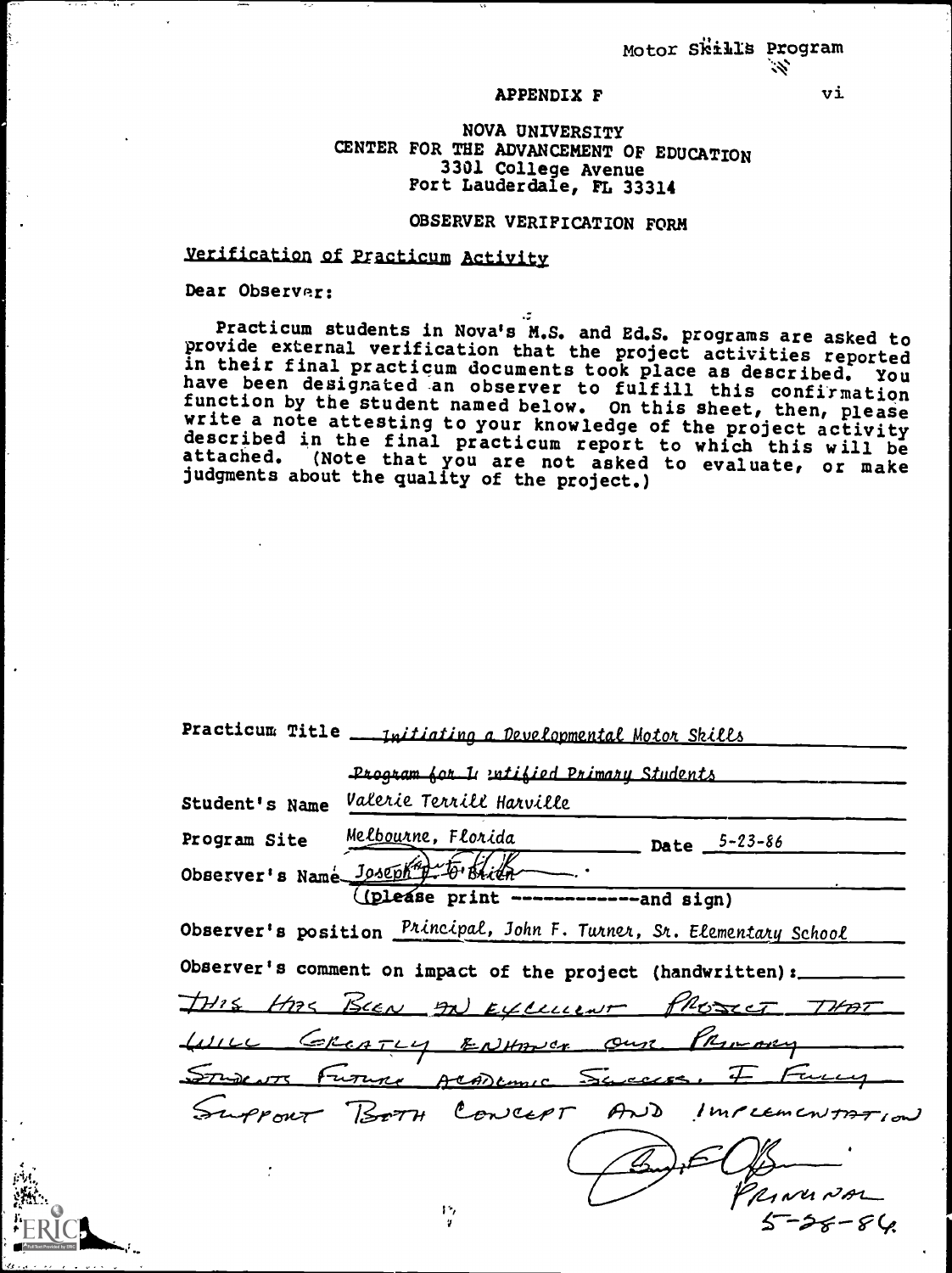#### CHAPTER I

## Purpose

The educational setting of this proposal is a three-. year-old elementary school located in the fastest growing section of the county. The school has a population of over 1500 students who range from upper middle class to those living on fishing vessels in the outer reaches of the county. It's population also includes migrant students and those who live on islands. There are 32 main classrooms and 34 portable classrooms that make up the campus of this elementary facility. Only grades kindergarten through second grade are housed in the main school building. The number of classes for each grade level are as follows: 12 kindergartens, 11 first grades, nine second grades, eight third grades, six fourth grades, eight fifth grades, and seven sixth grades. The faculty consists of 80 teachers and appropriate support personnel. The school is administered by a curriculum coordinator and a principal.

In addition to the basic academic programs, the students are provided with physical education, music



 $\hat{O}$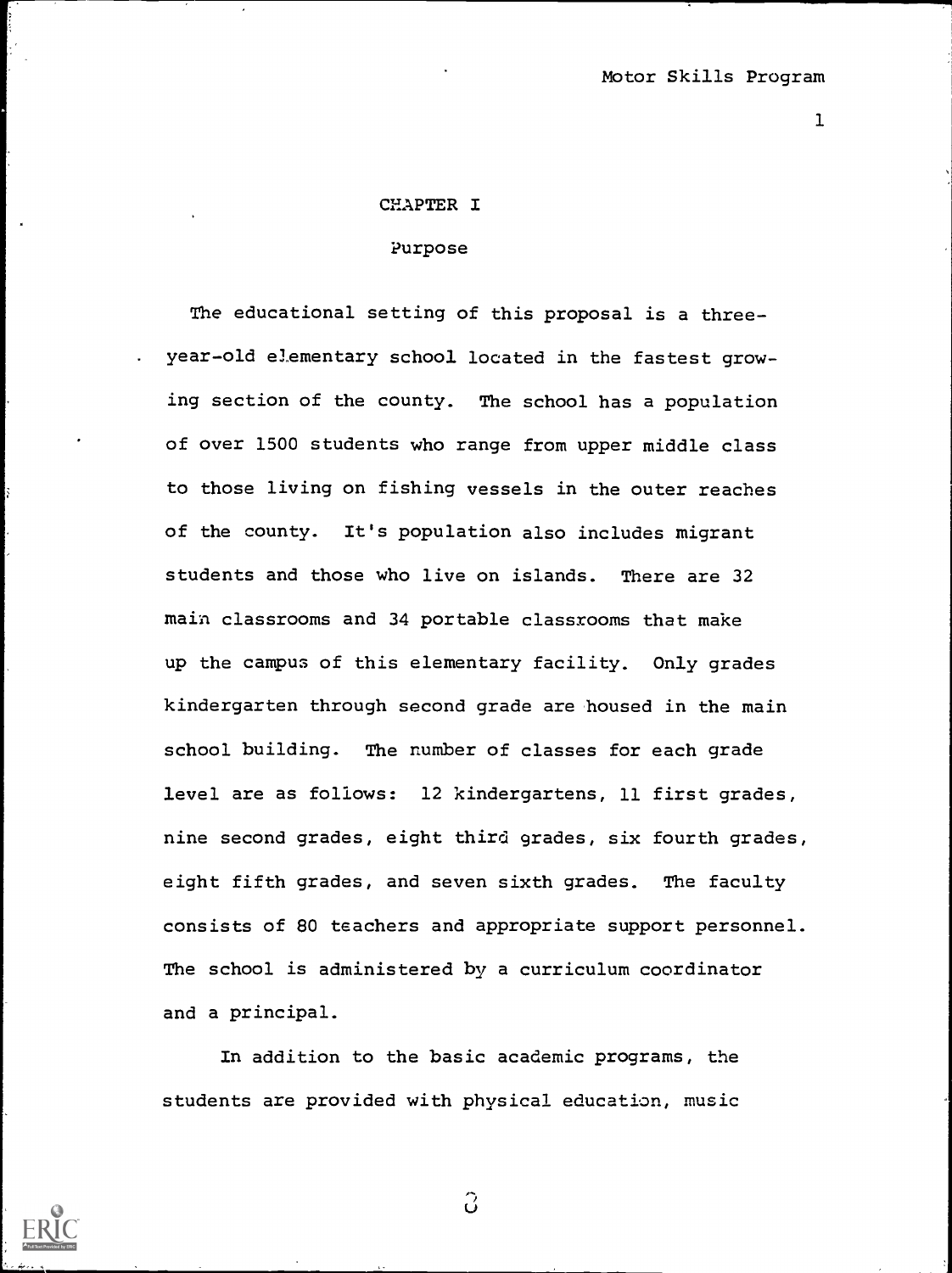library, and computer education as "activity classes". Physical education is available for all students, grades one through six, three times each week, 35 minutes each session. Classes are taught by one of three physical education specialists or the physical education aide. The writer is one of the physical education specialists, new on the staff, but having over 14 years of experience in this field.

The writer had observed in the physical education classes that several students were in need of individualized help in motor skills. Because of the unique size of this school and the constant influx of new students, neither time nor designated class space was allocated for students with those needs.

A target group for this practicum project was selected from a first grade class consisting of 23 students, 16 boys and seven girls. The class was a middle-phase group with the majority being categorized as below average. Because they were exhibiting some difficulties with motor skills, ten children - including three girls and seven boys  $-$  were chosen-to participate from this group by their classroom teacher. A checklist (Appendix B)

 $\Omega$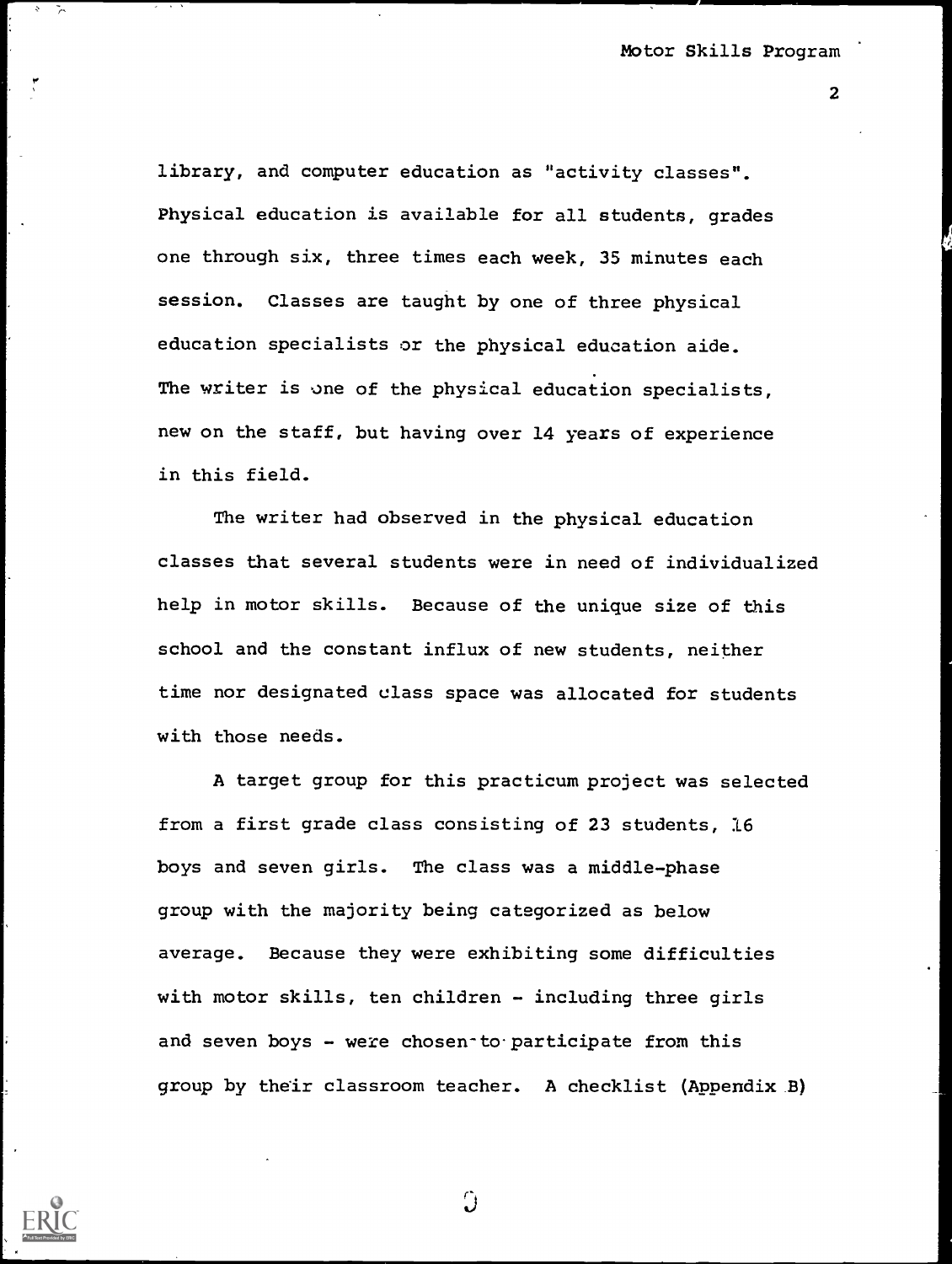of perceptual difficulties was given to the teacher to assist with the selection, along with personal observations.

While gathering information about testing of primary students in the county, the writer was informed by sever.l primary specialists that only students entering kindergarten or new to the county are tested. A curriculum coordinator stated there is no referral process for motor skill problems. Primary teachers, when interviewed, stated that the screening test used is not only weak in the area of motor skills, but is not a diagnostic instrument. No specified program is provided for practice in motor skills. The Primary Education Program staff that deals with primary student needs in the county contends it is understaffed and under-financed; thus it cannot provide for the testing and implementation of a motor program in the area of gross motor skills.

The writer has determined that there is no referral process, no diagnostic motor skills test, nor a developmental motor skills program for primary students having difficulty with their motor skills.

If these developmental skills are to be met, then there should be a referral process for the teachers to



玉心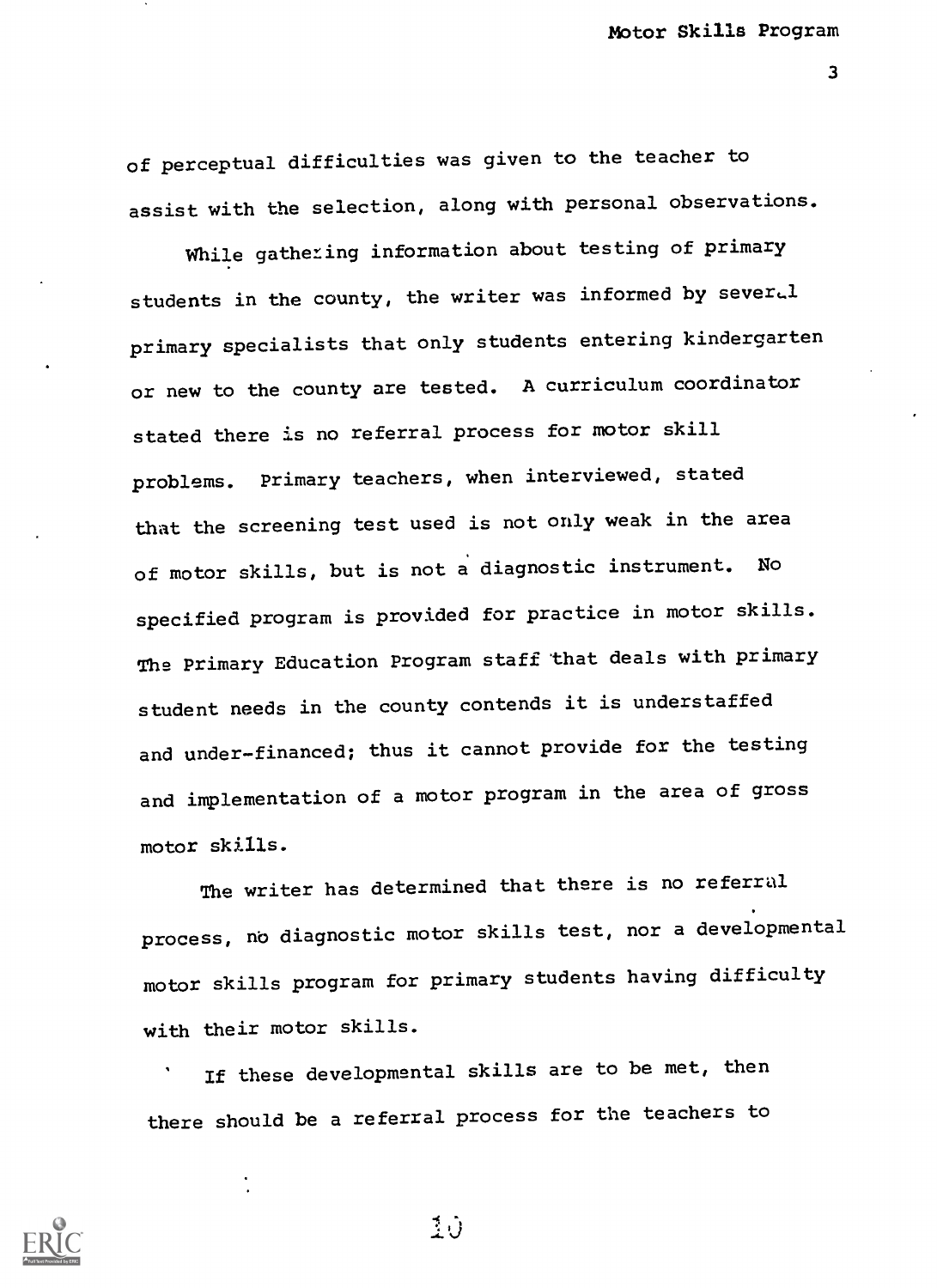have their primary students properly screened and diagnosed for motor problems, and thereafter placed in a developmental motor skills program.

The writer, as a means of meeting this perceived instructional need, would like to initiate a developmental motor skills program for primary students identified as having perceptual motor problems. A method of referring students for testing and providing a specialized motor diagnostic test are important secondary concerns of this project.

The objective for this project is to demonstrate that identified first-graders will improve their motor 3kill scores to norm development after participating in a 10-week developmental motor skills program, as measured and compared with the pre- and post-tests of the Motor Perceptual Diagnostic Inventory. (Medvedeff, 1966).

Changes that the writer is expecting this project to bring about include:

1) Improvement of the students' self-esteem. At the end of the 10-week program, it is hoped the students will feel better about themselves because they will have made improvements in

 $1.4$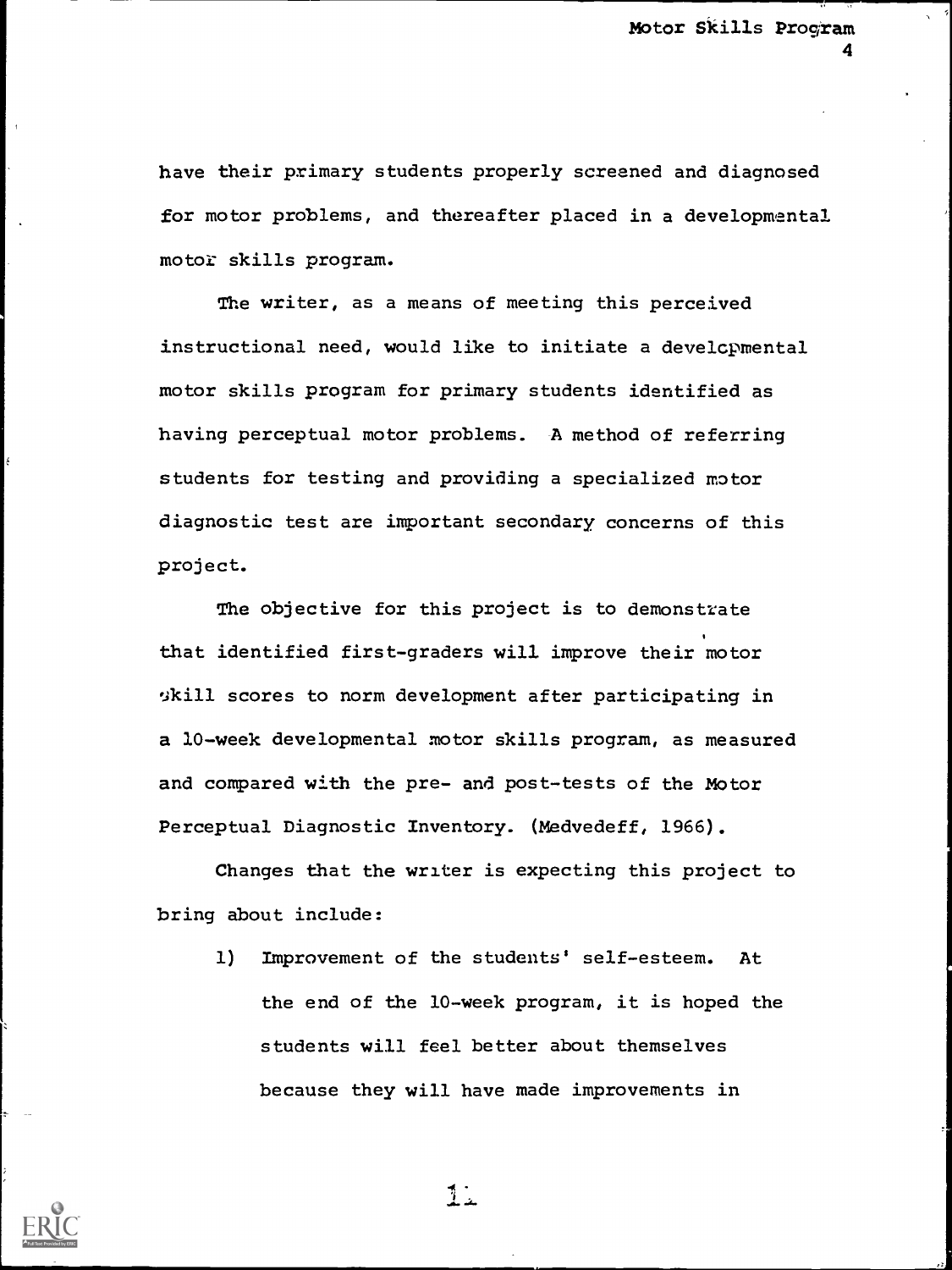their physical skills.

- 2) An awareness by teachers and administrators that deficiencies in motor skills need to be identified and remediated in a developmental motor class.
- 3) Adoption of a test that does a more specific job of identifying motor problems. Perceptual motor problems need to be identified and remediated during a child's primary school years, because it is during this time that the greatest advancements in motor skill development occur. Emphasis should be put on identifying these students in kindergarten and first grade.

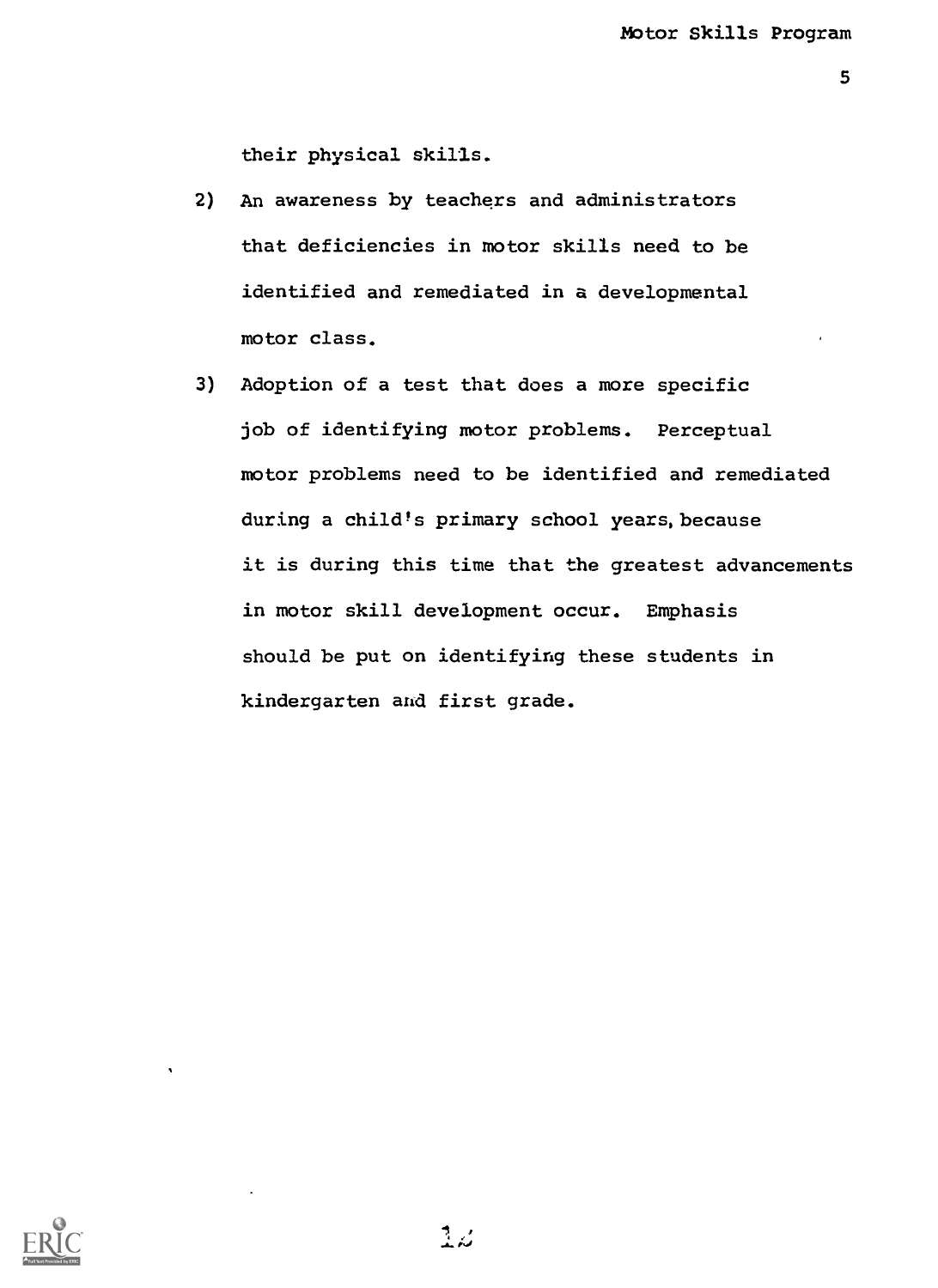#### CHAPTER 2:

# Research & Solution Strategy

In the field of physical education, perceptual motor training was a major topic during the late 1960's and early 70's. Every graduate class was playing "catch up" to become familiar with the words and phrases associated with this area of concern in physical education. However, in research of the literature, the writer has found little currently written on that subject. A new focus has emerged in the last decade: Physical Fitness.

Nevertheless, the writer, in talking with several educators involved in screening primary children, has found that the need for perceptual motor training continues to be an area of concern. Dr. John Powell, a professor at the University of Central Florida, has been doing a considerable amount of research and testing in the area of motor development screening. He has worked with several of the state's school systems in devising a better way of recognizing students with motor problems.

While attending a workshop in fitness, this writer had the opportunity to talk with a national consultant



13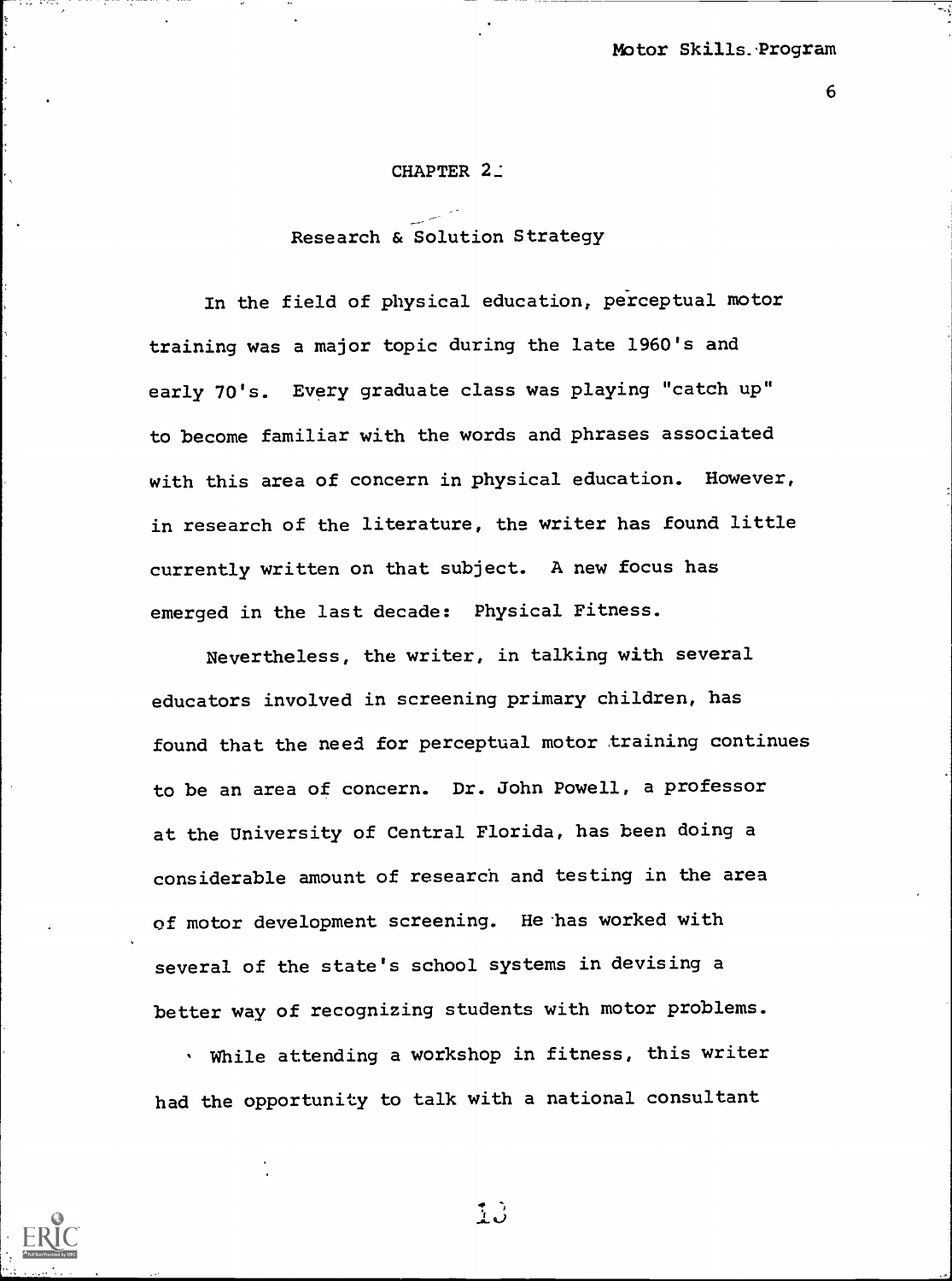of the President's Council on Physical Fitness and Sports, Lee Allsbrook, who is also an associate professor at a Tennessee university. He expressed his opinion that the level of concern for perceptual motor development had died down because no concrete evidence had been found to prove that the perceptual program made a difference. He also felt that although the real need for the program is at the pre-school level, there is an apparent lack of qualified personnel to carry out a quality job.

Deriving pleasure from mastering a movement task is an achievement most students would like to obtain. However, the testing of fundamental motor skill development in pre-kindergarten children that was done in the 1970's showed that one in five children lagged behind in the development on one or more fundamental motor skills. (Temple, 1979). In Bryant Cratty's book, "Active Learning", it was stated that 15 to 18 per-cent of all school children suffer from some kind of measureable coordination problem. (1971).

Parental attention in a child's young life is geared toward the basic needs of proper nutrition, sleep and cognitive development (as in learning to speak and



 $\frac{4}{3}$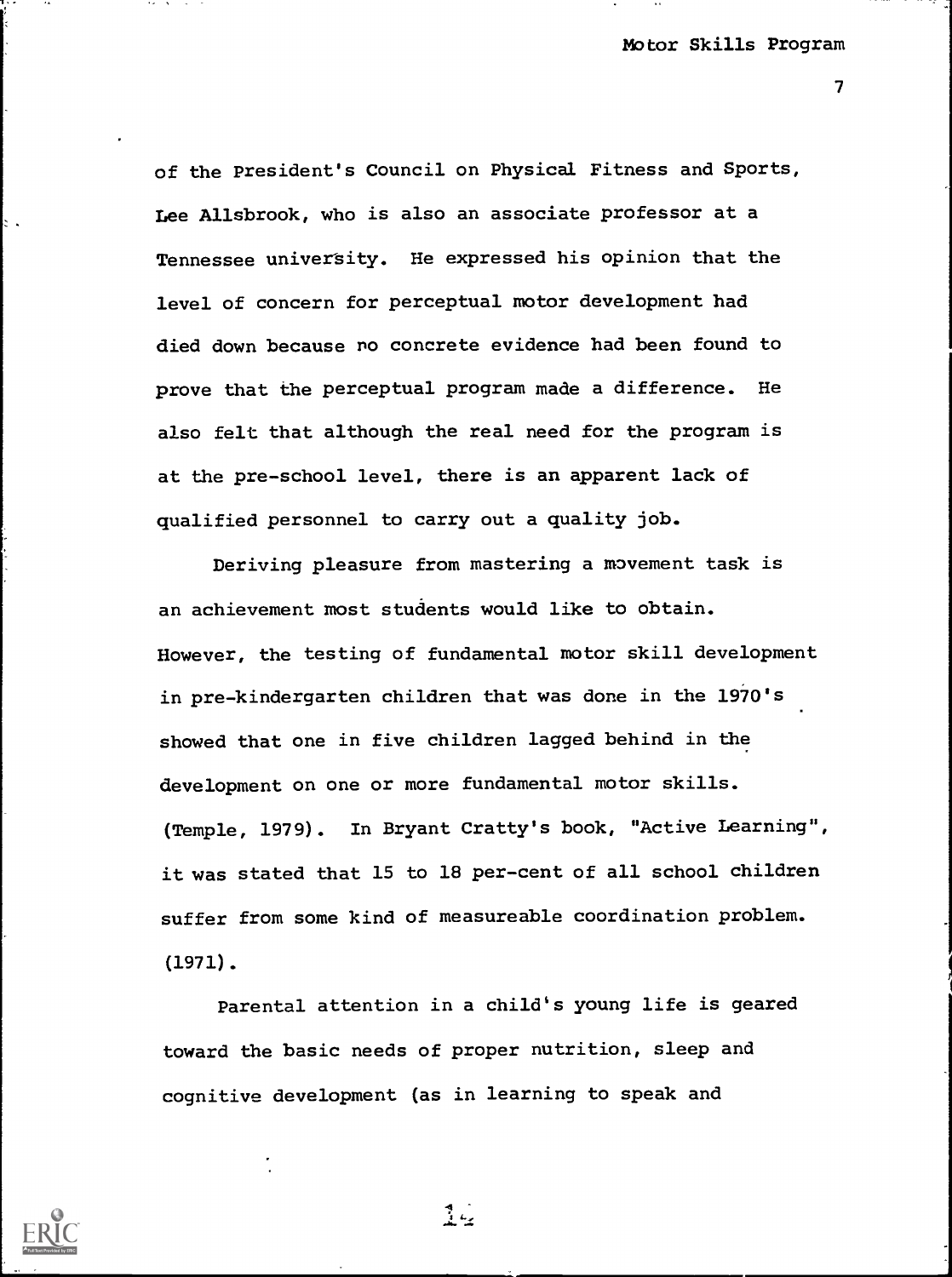understand the native language). "Meanwhile, the young child usually approaches physical tasks without spacial attention or guidance." (Clifton, 1970, p.34).

"Physical clumsiness can blunt a child's opportunities to grow socially, influence his social acceptance and in general brand him as competent or incompetent as a moving, playing individual." (Cratty, 1975, p.12).

Jerome Bruner, a theorist who was interested in problem-solving approaches to learning, pointed out that the development of a motor skill is a problem-solving venture, one in which pieces become organized in the sequence necessary for attaining a performance goal. (Rarick, 1980).

J. Guilford, in his book about human intelligence, suggested that perception was a building block for the development of cognitive and/or intellectual activity. (Guilford, 1967).

John Haubenstricker (1982), in his article about motor development, states that remediation is best accomplished during early childhood because it is during this time that the greatest advancements in postural control and skill development occur.

ر دي.<br>پ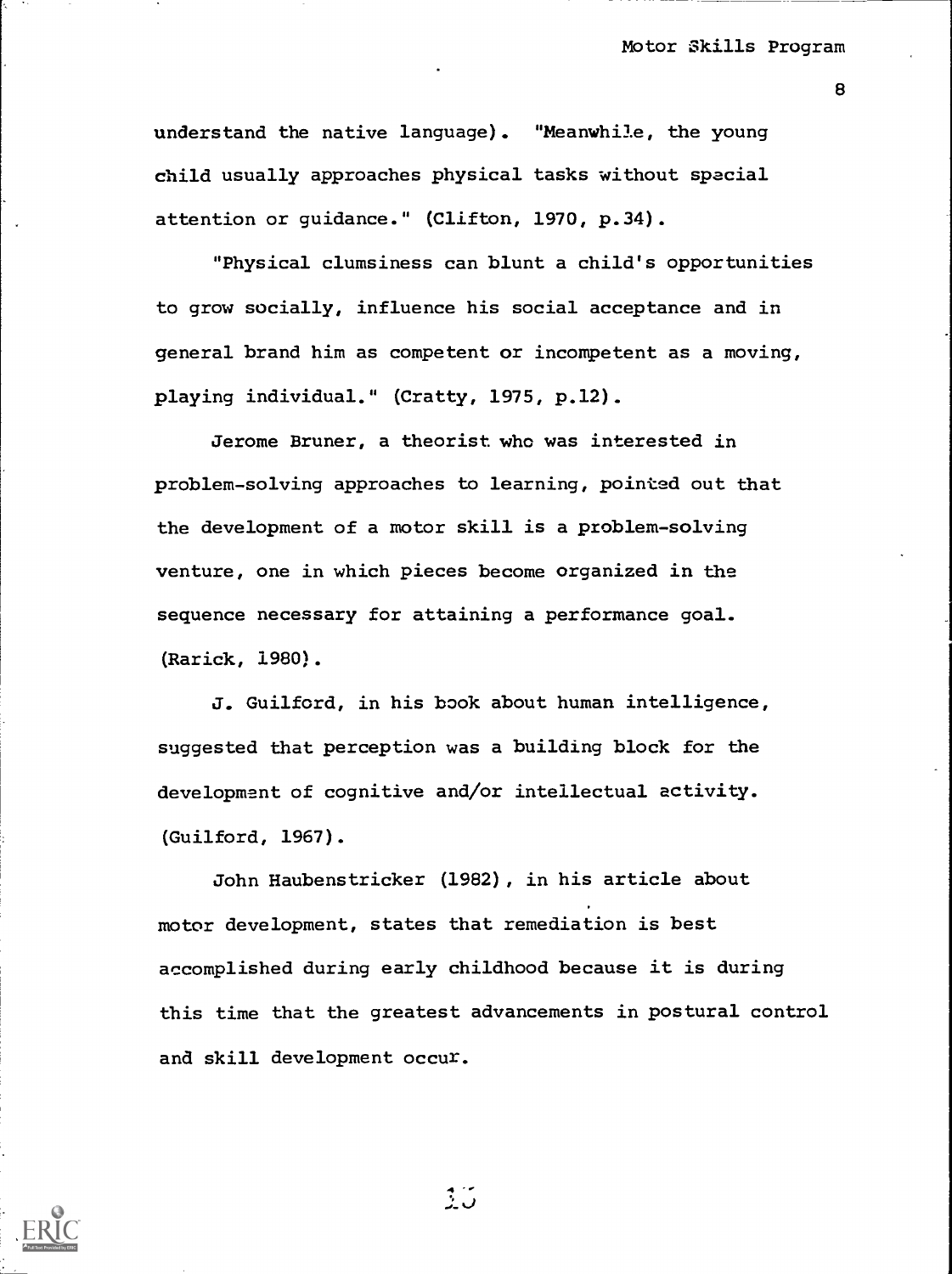"There is some evidence to suggest that for slowlydeveloping children there is an important link among perceptual-motor, perceptual, and cognitive behavior, and when one aspect of that development is delayed, other related dimensions of the child's behavior may also show some alteration or delay." (Williams, 1983, p.30).

"Movement therapy is not a panacea for established patterns of maladjustment, but it will slowly and gradually help the child to gain in inner harmony and motor skills." (Kiphard, 1970).

A study which was concerned with the importance of motor performance and its relationship to reading and math abilities concluded that there is a low, but significant relationship between the subject areas mentioned. (Harris and Jones, 1982). However, Bryant Cratty (1972) cited a study concerned with movement games requiring the use of thinking skills. The students involved made academic gains ranging from measurable to startling.

"Physical skills and movement behaviors are integrated with many aspects of the child's maturing personality. Self-control of motor functions is a necessary accompaniment to good academic proficiency in most passive school



 $3\,\mathrm{G}$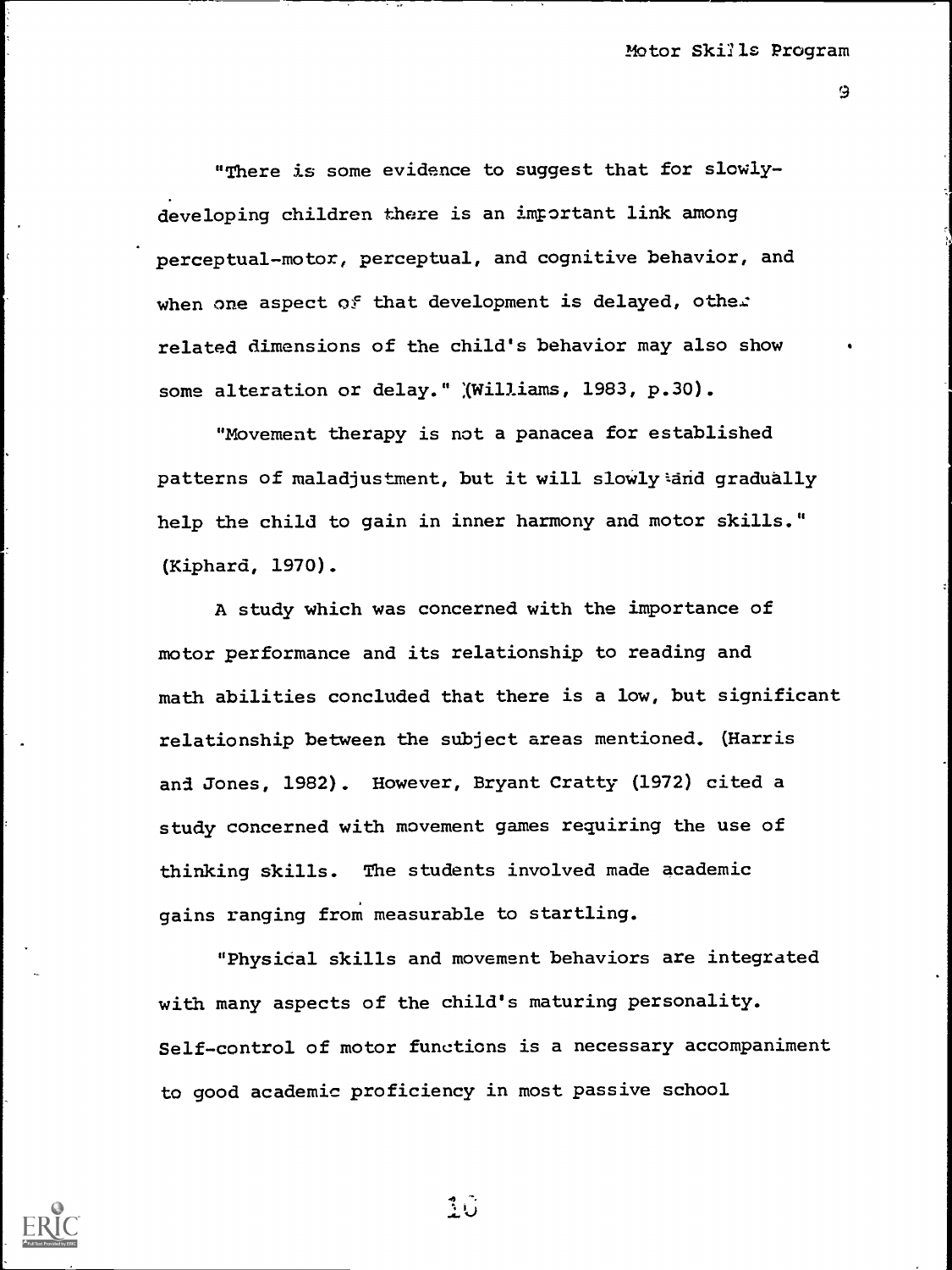environments." (Cratty, 1975, p.12).

An article written in 1981 (Reid) suggests that perceptual motor training has lost its utility. Mr. Reid suggests that any good physical education program would be.able to provide students with their needs.

"Practice is a necessary prerequisite for the acquisition of skills and the way in which practice is structured is of utmost\_importance. There is more to structuring the practice session than proviling for repetition." (Morris, 1981, p.49).

Johnson and Fretz, in their research on perceptual motor skills, indicated that certain perceptual-motor skills can be significantly improved for children who take part in a development program for a specified period of time. (1967).

There are many pros and cons about this area of perceptual-motor development, but the need for children to improve those basic motor skills persists. In considering their individual needs relative to physical growth, motor performance, and self-esteem, this writer feels that the need for an effective developmental motor skills program is of utmost importance.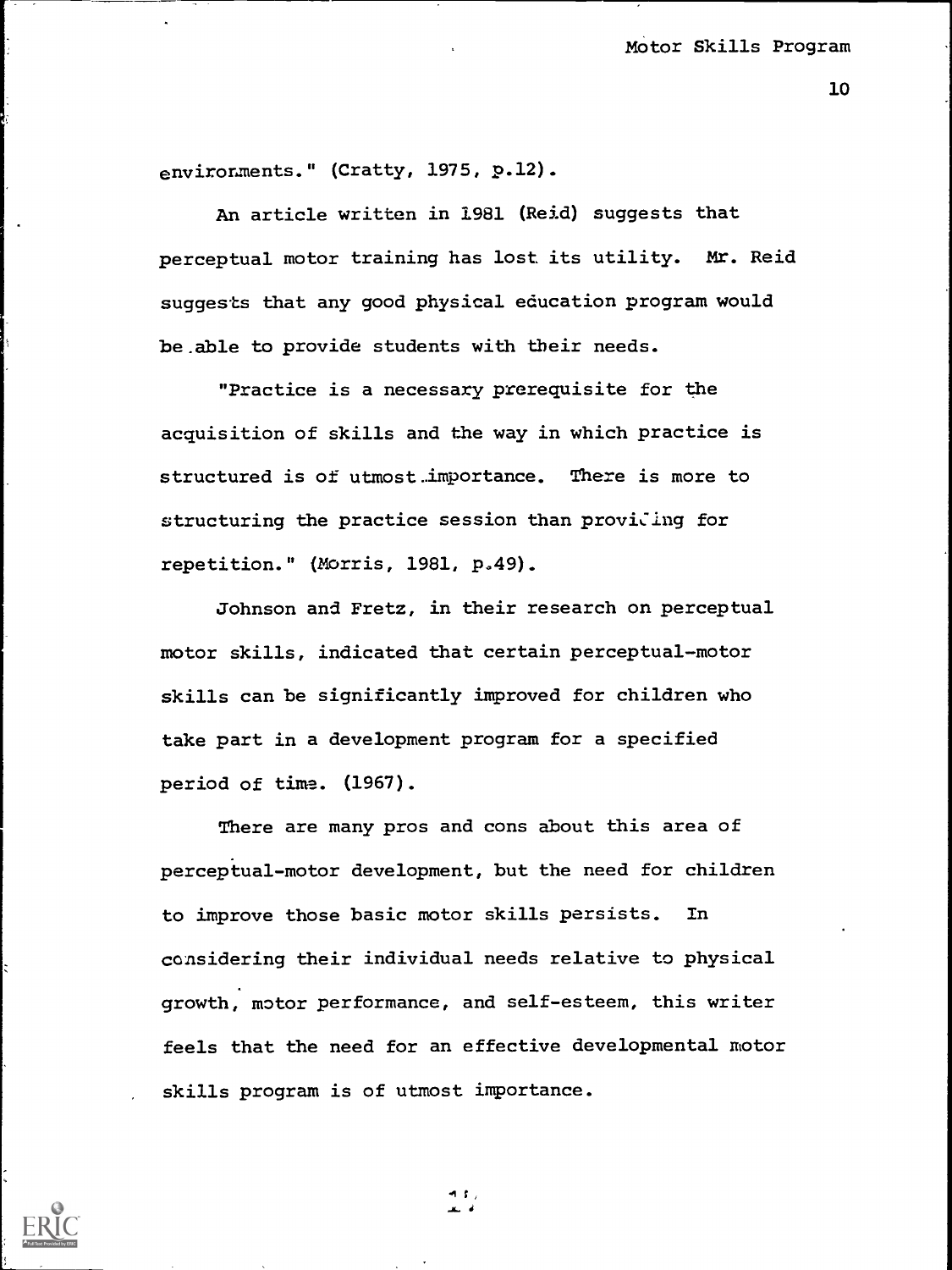The writer was not able to locate any on-going motor skill programs. In reviewing the literature, the writer decided to combine several suggested programs to fit the needs of the school's specific target group.

The first area of concern is the planning of the program. It must first be justified. Are there any students able to benefit from this activity? Is there time in the school day to offer such a specialized class? Cost of materials is not a factor because most items needed are used in the physical education classes. Other items may be ordered through a physical education catalog or can be made by hand. In order to reach as many children as possible during the program, peer tutors might be utilized.

When the program is considered viable, plans would be made based on the results of the pre-test. Current literature describing perceptual-motor programs may also, exert an influence.

It is suggested in the literature that a progressive and sequential plan be put together that includes the following areas: balance, coordination, visual acuity, locomotor skills, body and space awareness, and

 $10$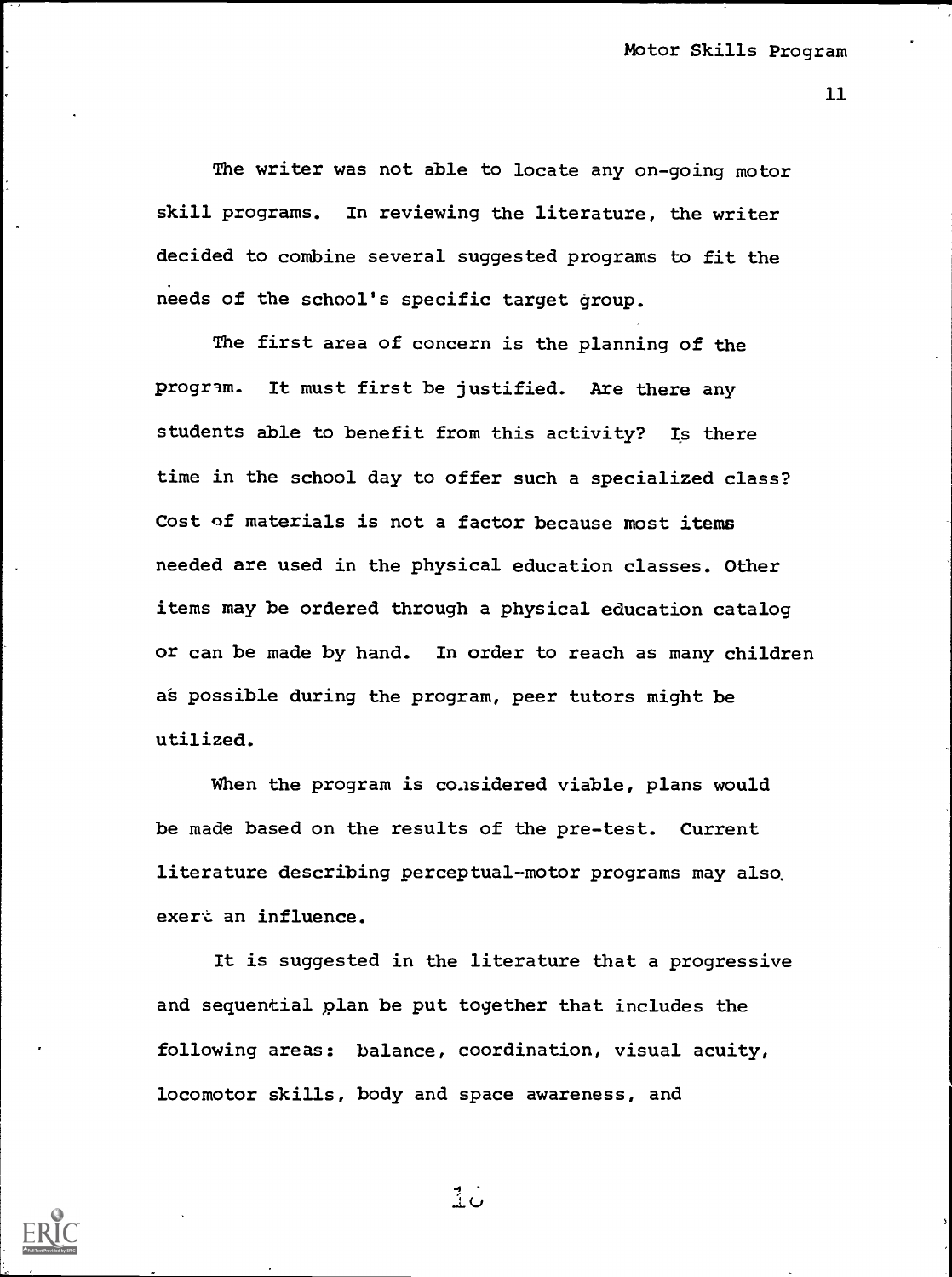manipulation skills. The writer has put together a 10 week developmental motor skills plan that encompasses all of the above, using written sources, and related personal experience.

The second area of concern is a screening or diagnostic test. Several were considered. Some were either outdated, not specific enough for a good overall evaluation, or too long for the time that could be allowed. The one chosen was highly recommended by a professor who is actively engaged in this type of testing for children in this state. He commended its specific diagnostic capabilities and its emphasis on the primary program. Another decision factor was the fact that the author of the Motor Perceptual Diagnostic Inventory (Medvedeff, 1966) had worked successfully with several counties in this state to deyelop this diagnostic instrument. The test, however, is currently out of print due to a publisher problem. The author assured this writer that the test will be back in print soon. The author of the Inventory said he would be willing to work with anyone who wishes to give the test to his/ her students.

The third area of concern is the referral process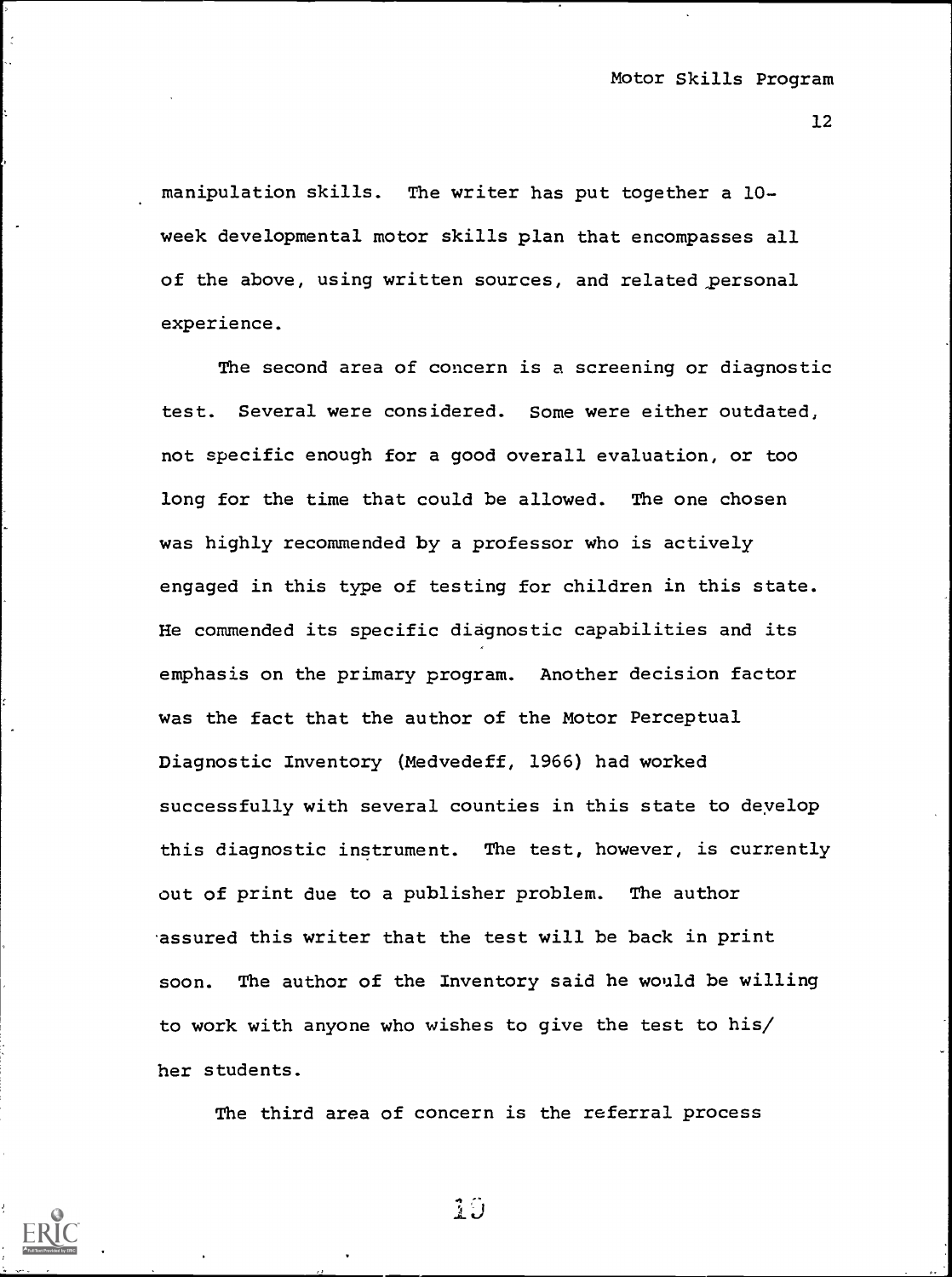for motor skill problems. There is no referral for motor skill problems, so the writer created one that would make the procedure simple and efficient. (Appendix A).



 $2\mathcal{Y}$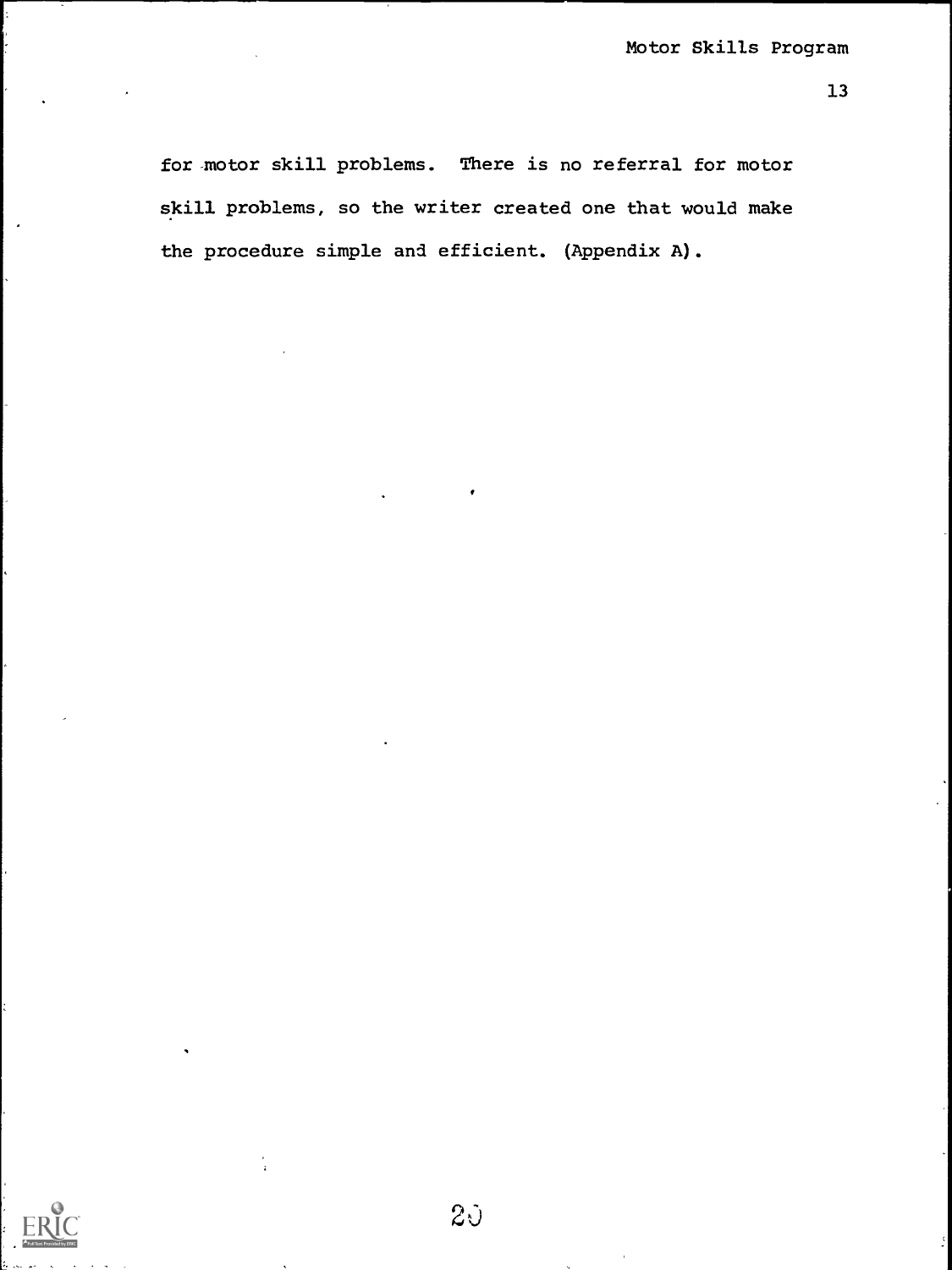#### CHAPTER 3

#### Method

The practicum project was implemented during a tenweek time period from March 17 to May 30, 1986. The project consisted of activities to aid children in improving their developmental motor skills.

First, permission of the school principal was obtained after a letter was given to him outlining what was proposed, where it would occur, and a timeline.

The role of this writer was to instruct, quide and evaluate each child's ability to reach norm development after participating in a 10-week developmental motor skills program. Evaluations were done through teacher observations, checklists in the daily log and pre- and post-test results.

A target group of 10 children was selected from a first grade class. The classroom teacher was asked to identify them using a checklist of Symptoms of Perceptual Difficulties (Appendix B), and her own observations.

After the children had been selected, a letter (Appendix C) was sent home, not only to get the parents'



 $2.1$ 

÷,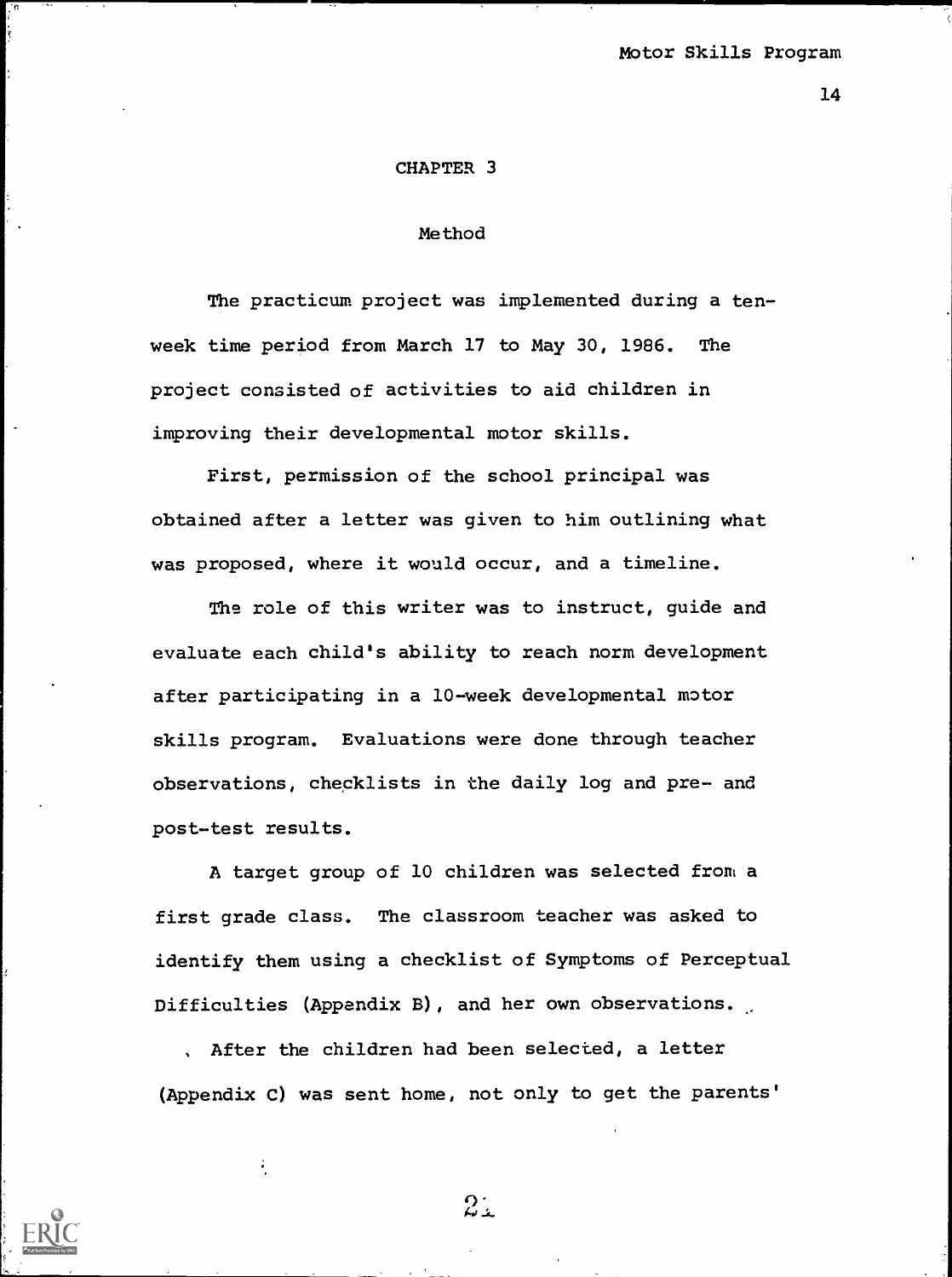permission, but to explain the program and to assure them' that if they had any questions or would like to see the program in action, they were welcome.

Peer tutors were chosen from the sixth grade classes. These students were selected because they were observed as having problems with self-esteem. A mixture of boys and girls was used with the intent of developing an on-going rapport with the target group, and having a peer tutor for each station. These tutors were given the responsibility to set up the stations, demonstrate the activities, observe and assist the first grade students and participate in the daily evaluation of each student.

In preparing the peer tutors for the program, the writer explained the purpose behind the activities and asked the tutors to be as supportive and positive as possible. They were also asked not to perform the activities for the students, but to try and talk them . . through it as best they could.

A daily log (Appendix D) was created for each child for the purpose of evaluating and monitoring each session. This log had to be in the form of a checklist so that the evaluation process could proceed quickly while the students

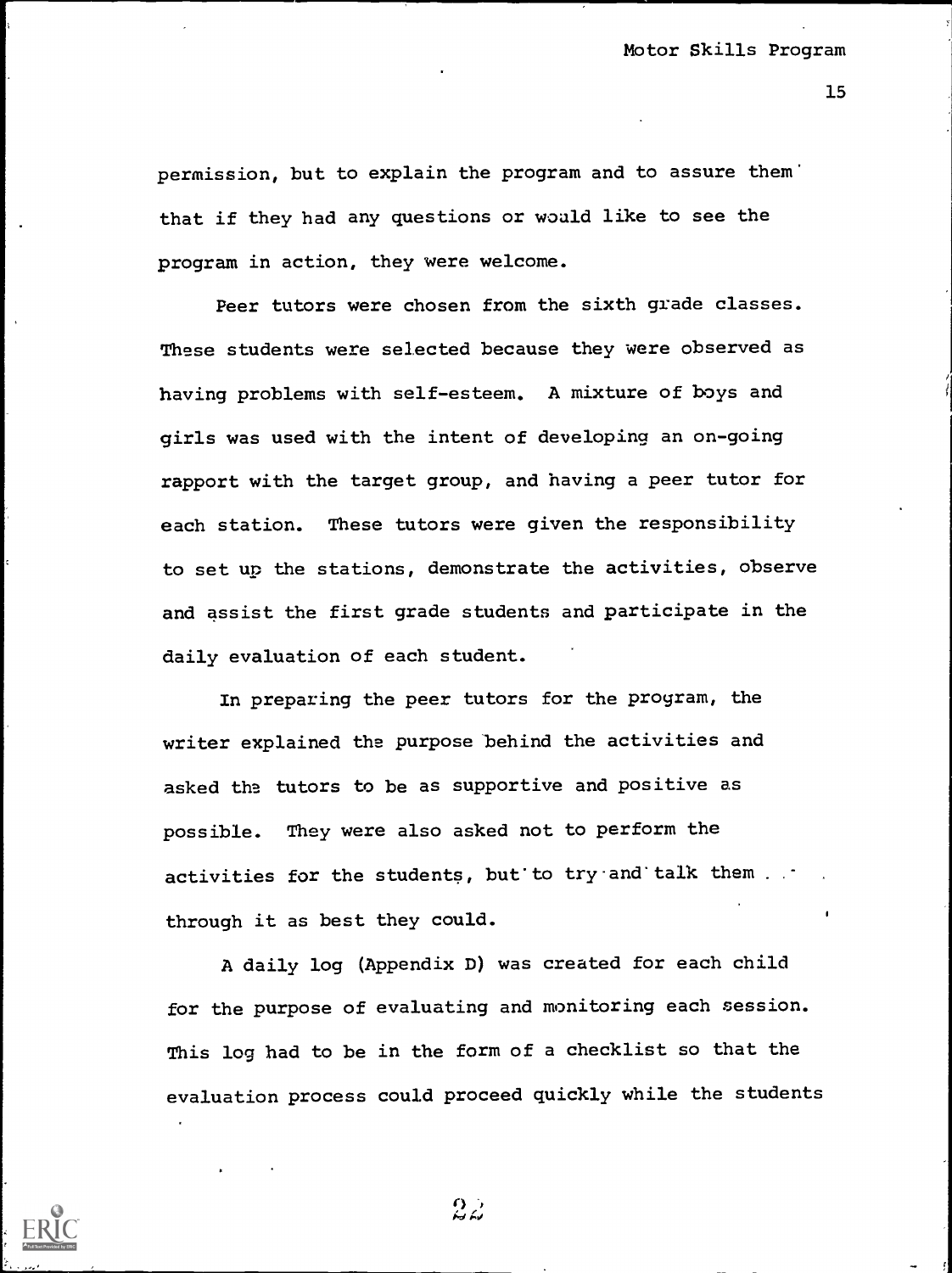16

were still visible to the tutors (the tutors ware not always the same). The log was kept on a clipboard to be completed while outside. The activity sessions were held both on the physical education hard courts as well as on the playing fields.

The first week of implementation consisted of pretesting the 10 students using the Motor Perceptual Diagnostic Inventory. (Medvedeff, 1966). The test took about 20 minutes and was given on a one-to-one basis so as to give each child the benefit of concentrated observation.

The results from the pre-test were used to prepare an individual prescriptive form for each identified child for his or her developmental motor skills program. It was indicated in the pre-test results that emphasis needed to be put in the area of visual acuity. This was done, but in researching the subject area, much controversary was found in the literature as to whether improvement could be achieved through developmental motor activities. (Cratty, 1970).

The Motor Skill Activities (Appendix E) included stations involving warm-ups, balance, agility, sequencing, visual acuity, auditory discrimination, and coordination.



9

 $2\tilde{J}$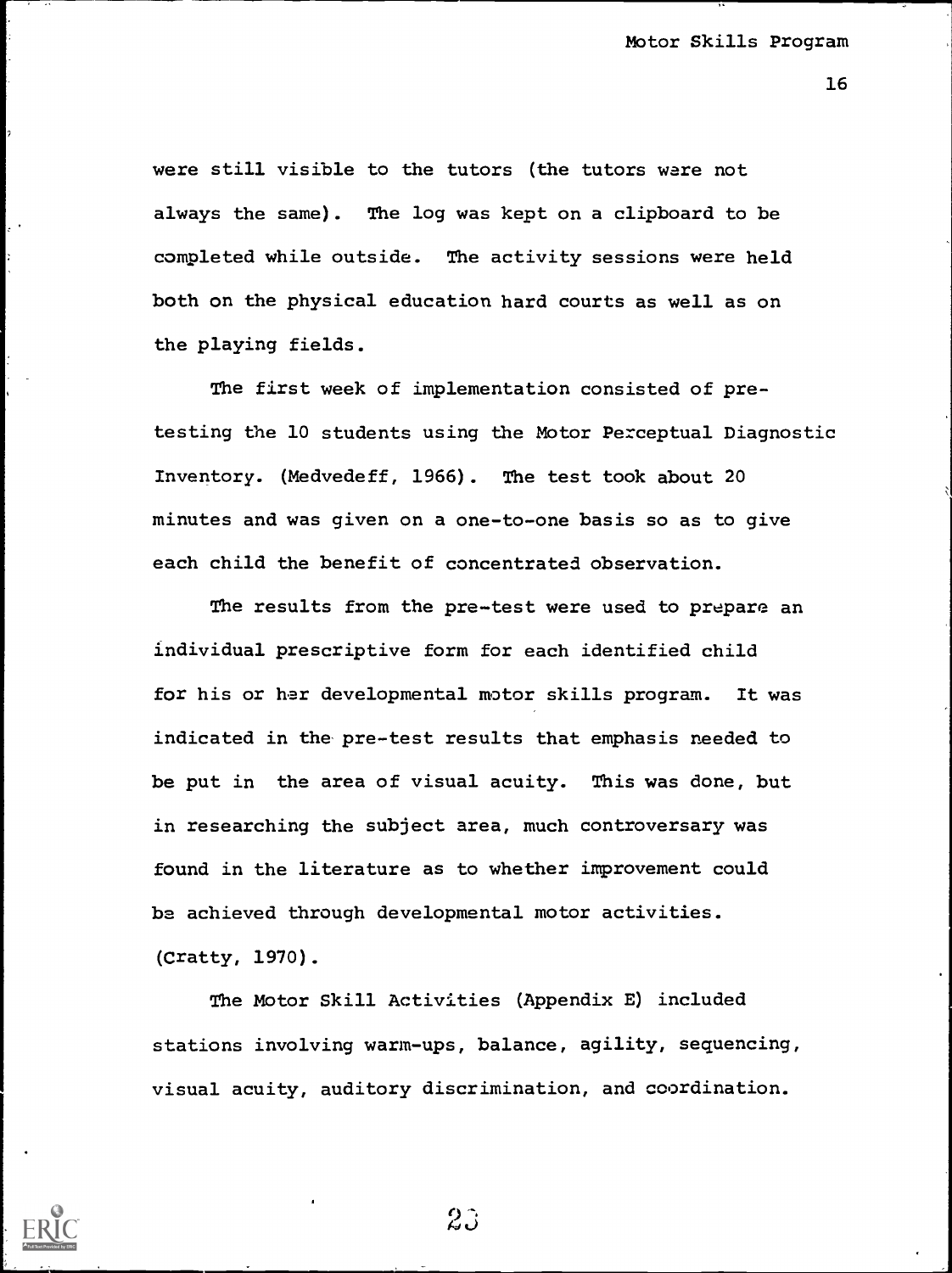$\cdot$ 17

These activities were prepared in a progressive sequence allowing for the fact that this project was beginning at mid-term and the students had already been introduced to many of the basic skill concepts in their .hysical education classes.

The activities began on the second week. These were conducted Tuesday through Thursday and lasted approximately 30 minutes each day. At the end of each session, the tutors sat down with the writer and evaluated each child on his or her performance that day.

At the end of each week, the writer consulted with the classroom teacher as to the behavior of the group and any possible improvements in the academic area. At the beginning of the project, the classroom teacher was asked to respond to the following questions:

- 1) Why did you pick this child for the program?
- 2) Has the child's self-esteem improved?
- 3) Is the child more settled and willing to listen?
- 4) Is there any improvement in academics?

In order to further prepare for the activity portion of this practicum, the writer contacted and asked for current information from the American Alliance of



 $2\mathbb{Z}$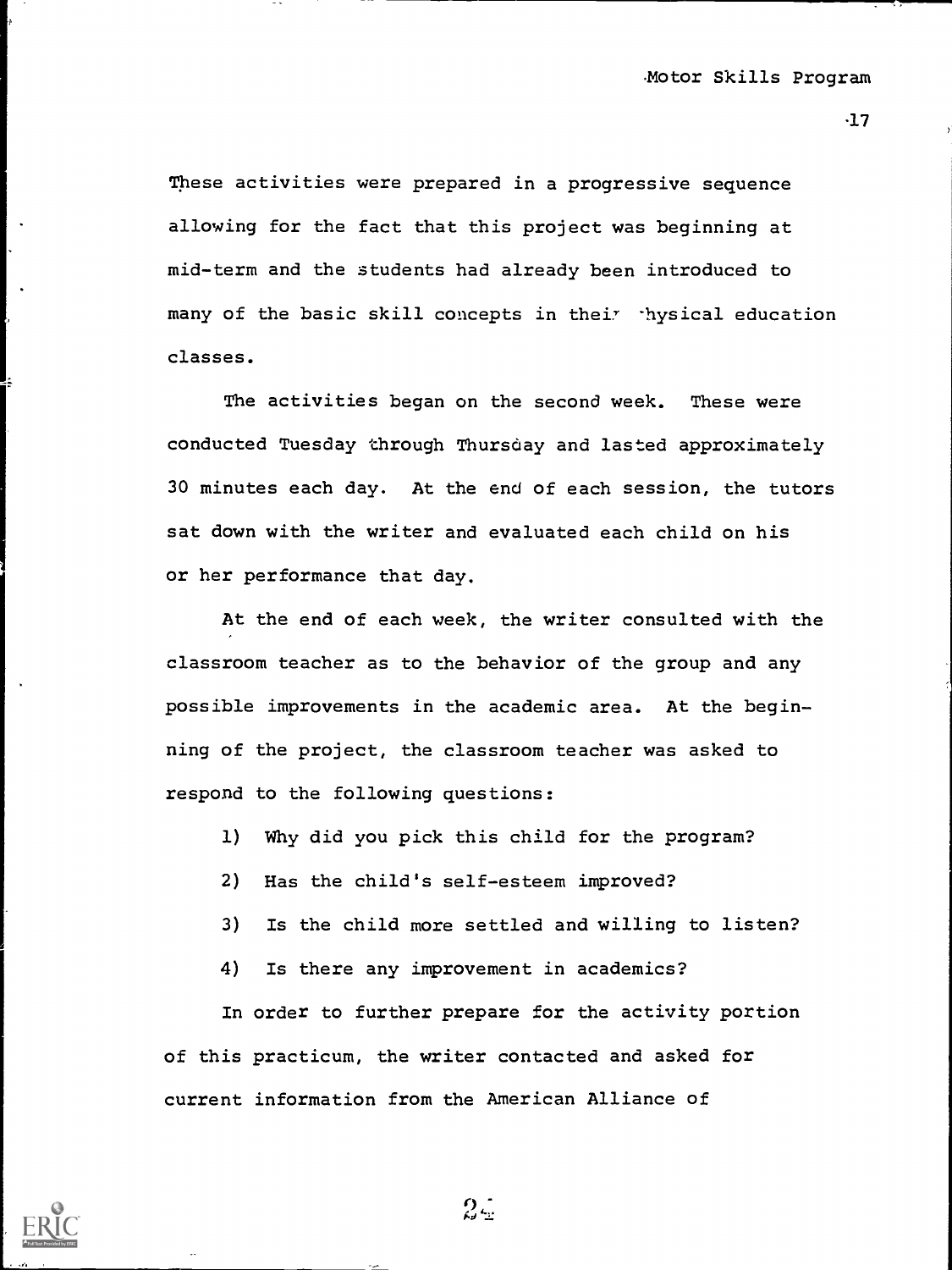Health, Physical Education, Recreation and Dance Elementary Consultant, Dr. Margie Hanson; The Florida Department of Education Physical Education Specialist, Mr. Manny Harageones. The writer also attended the yearly presentation of the Florida Elementary Physical Education Demonstration School to view what they were doing in the area of motor skill development.

When the activities had been decided upon, an inventory was made of the equipment needed. A few items had to be borrowed from other schools, and a request was made of the district facilities and support department to paint a grid and hopscotch pattern on the hard court of this school. These requests were granted in time for the project's start.

Week two - Four stations were introduced to the students: warm-ups, balance beam, stunts, and the grid. Each day a new activity was presented at each stati always in a progressive step. The peer tutors demonstrated the activities and the students were equally divided up among the stations to begin. As the students finished the activity, they moved on to the next uncrowded station. Upon completion of the stations, the group came together



 $\stackrel{\leftrightarrow}{\hbar}$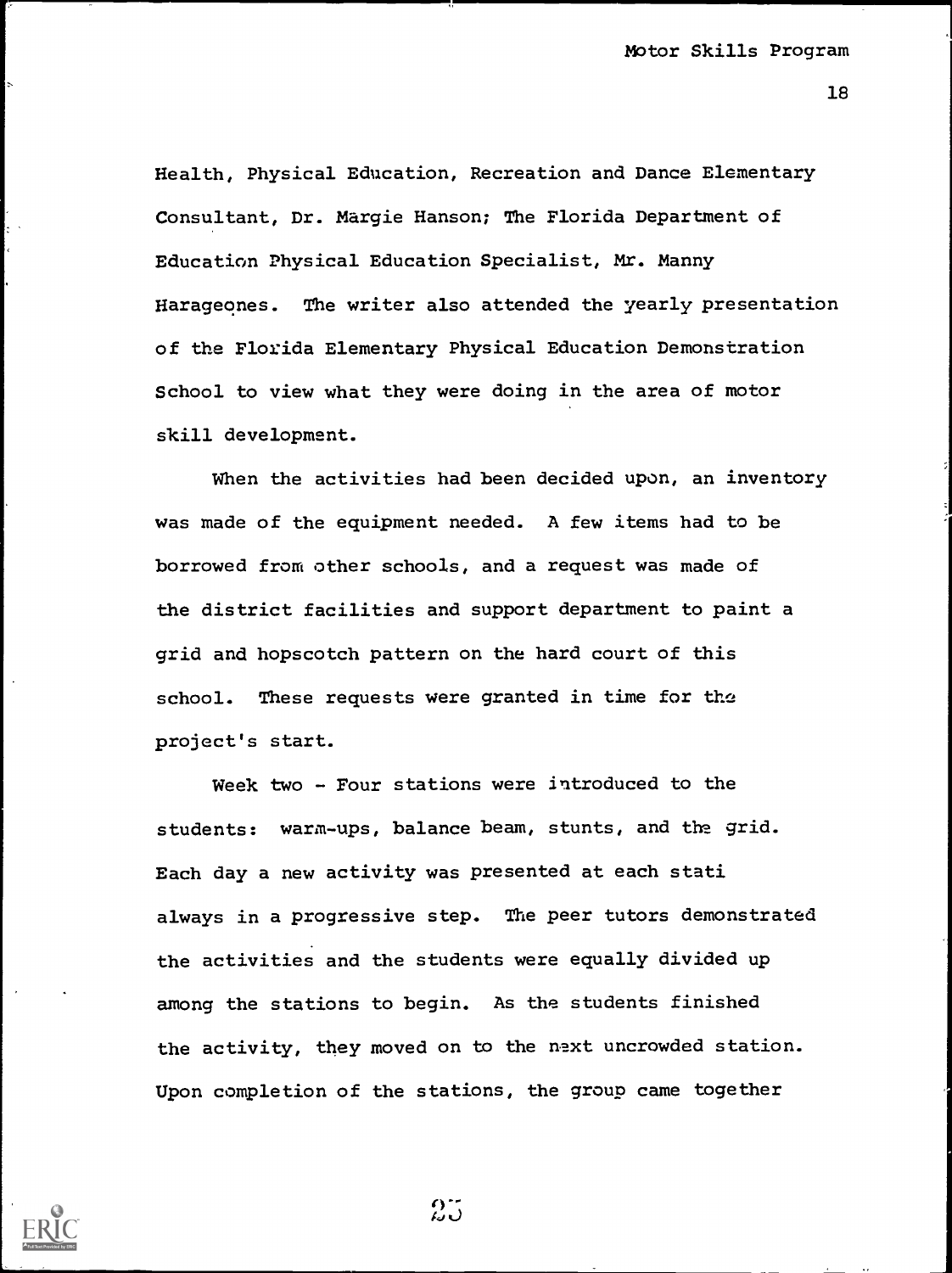for a culminating game which used some of the skills being emphasized that session. Evaluation took place while the students were allowed to practice the station activities on their own.

Week three - A ladder was added to the stations. The game this week emphasized group cooperation. A change took place in the peer tutor ranks, as one of the tutors decided it was not for him. A replacement was found.

Week four - A hoop station was added and the stunts station taken out for this session. Adjustments were made in tho warm-up and game activities as the concept was not working successfully.

Week five - A visual tracking activity was added using the horizontal ladder. Because the ladder was made of aluminum, doing a stunt called the "seal walk" was quite uncomfortable, and an adjustment was made on the ladder activity. On the balance beam, a circus type activity (use of a balance pole) was well-rec\_ived.

Week  $six - A$  lot of equipment was utilized this week including frisbees and balls for visual tracking. Jumping was a station added this week. The use of a squat position on the balance beam proved quite a challenge.



╲

 $20$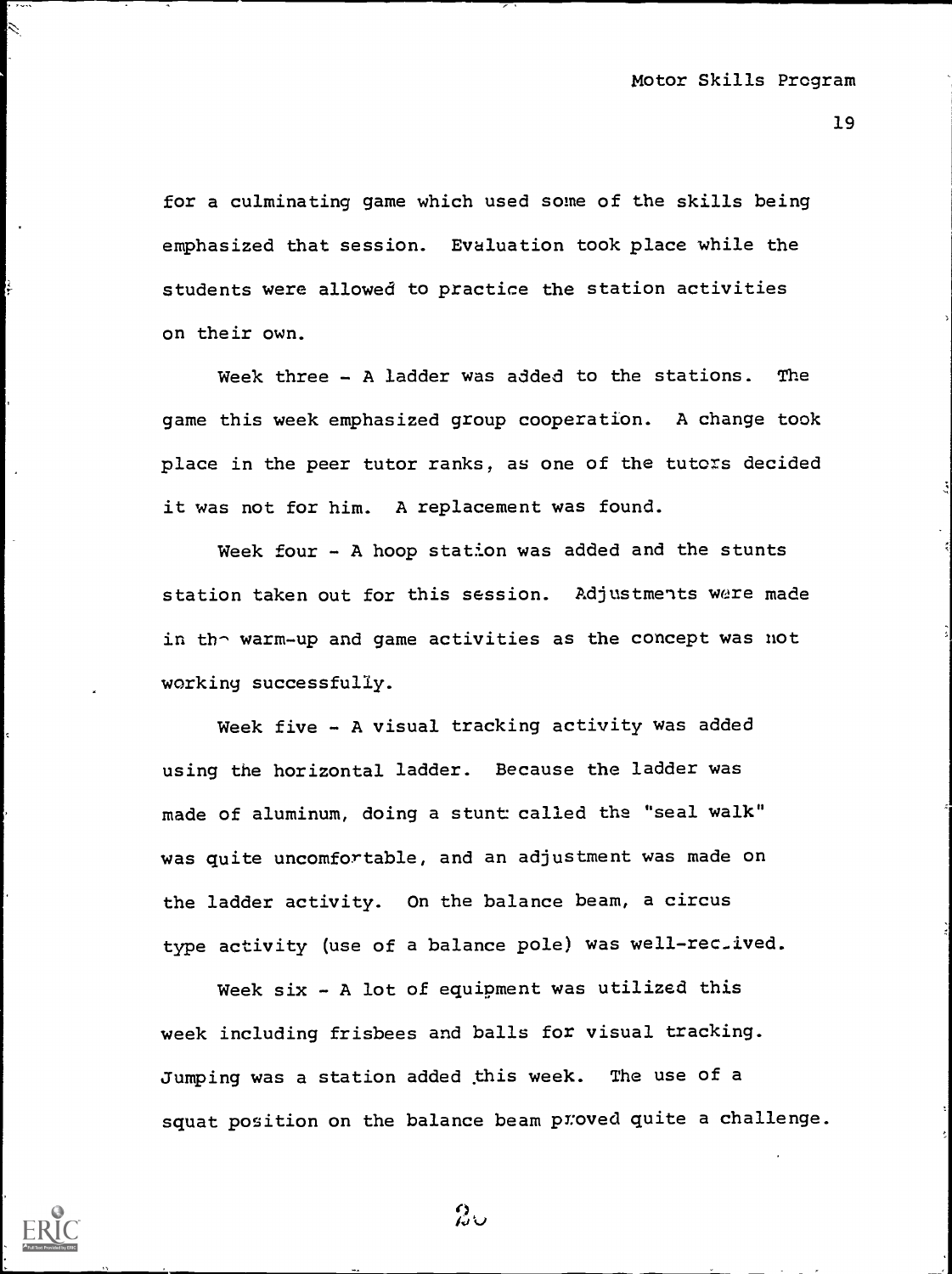Week seven - Bowling was used as a target practice activity and stunts were brought back in with the use of mats. On the ladder activity, water was used to increase attention and add fun during a balancing and coordination activity. The peer tutors were asked to come up with several stunts that the first graders could perform in a game situation.

Week eight - The focus was on rights and lefts. This included an auditory activity that the students performed with hoops to show direction. The game for this week also included a "chorus line" which included the peer tutors interspersed throughout the line to give immediate direction and help.

Week nine - This was the last activity week and music was introduced for the purpose of auditory discrimination. A lot of partner activities were attempted this session and the peer tutors often had to be that partner since one of the 10 first graders had moved out of town.

Week ten - The final week of implementation was devoted to the post-test, again on a one-to-one basis.

A pizza party was thrown on the last day (with

 $\Omega^{\nu}$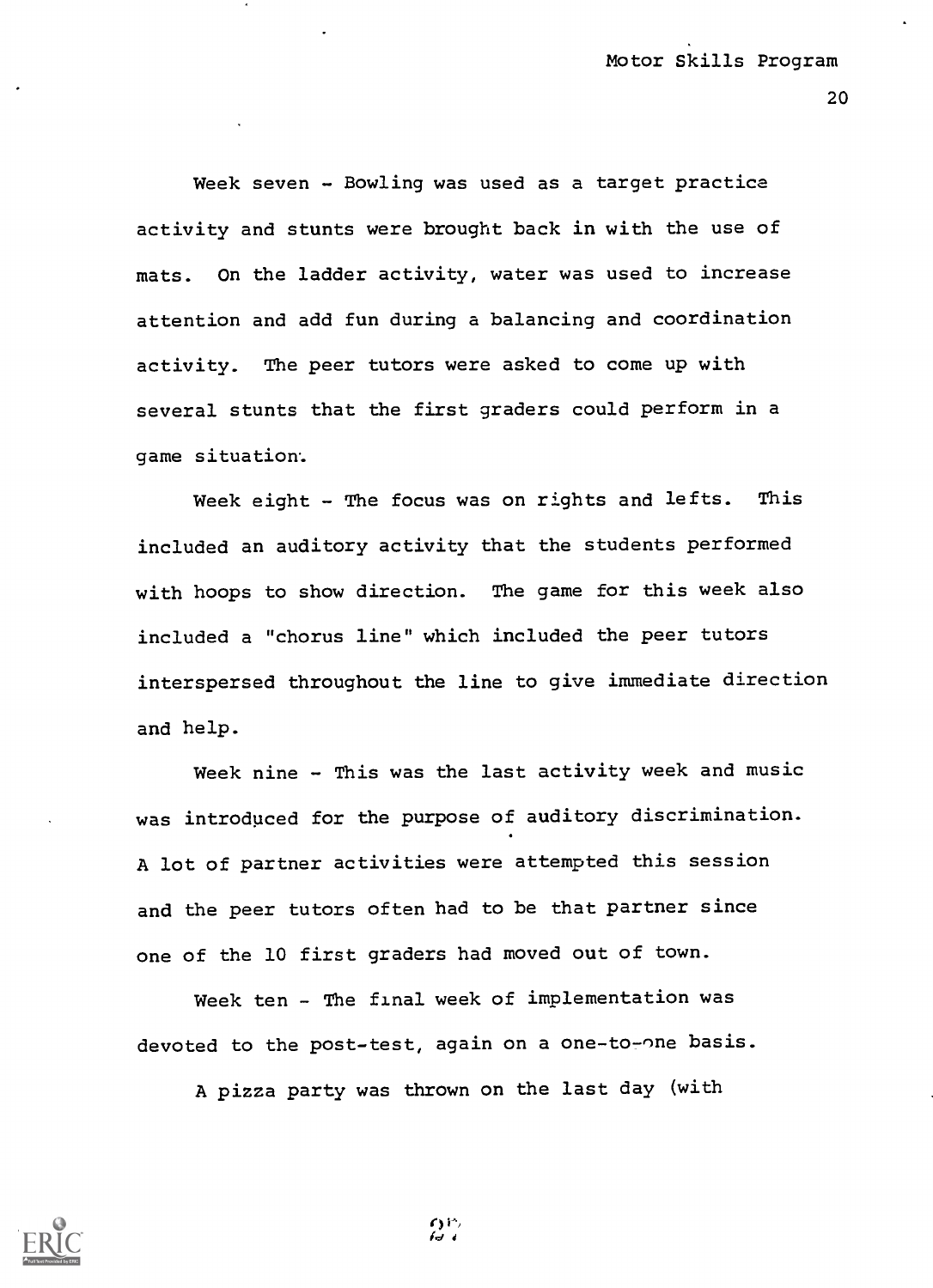the parents supplying the drinks) to bring together all those that were involved with the project and to reward the target group and peer tutors for doing a good job.

The results of the post-test were shared with the classroom teacher. A final program evaluation was done with the help of the written report prepared by the classroom teacher answering the questions previously identified. The classroom teacher also kept the interested parents up-to-date on their children's progress in the program.

The total practicum project was reviewed with the school principal and met with favorable comments and encouragement.

This writer is helping to open and teach at a brand new elementary school this fall and is in the process of presenting this program to the principal for his adoption.

After the start of the new school year, the project will be presented to the county Primary Education Program office. It is hoped that the program will be adopted when funding is achieved.

က္သံု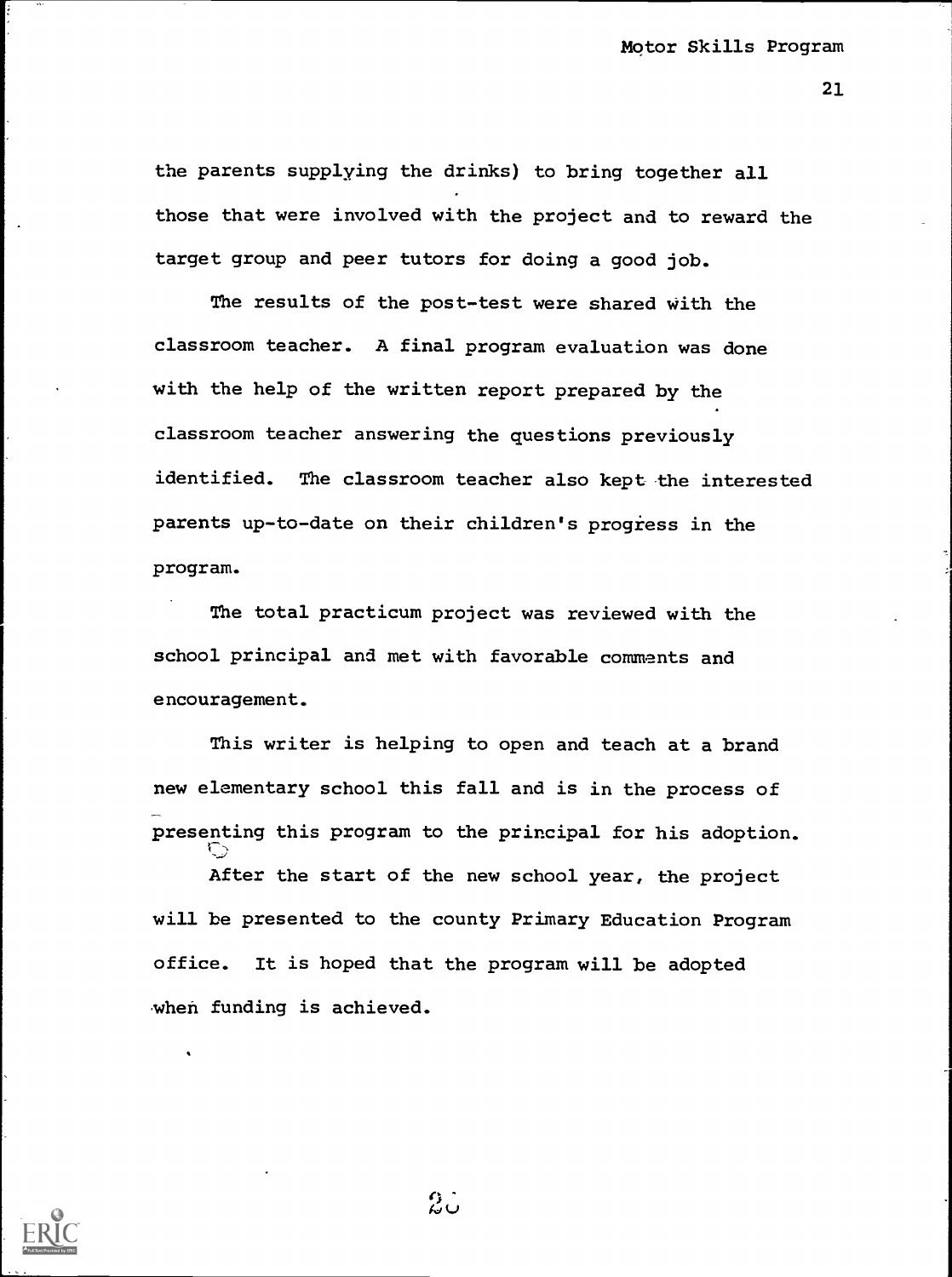## CHAPTER 4

# Results

The focus of this practicum project was concerned with:

- 1) Improving motor skill scores for identified first graders to norm development after participating in a 10-week developmental motor skills program.
- 2) Improving the students' self-esteem.
- 3) Bringing about an awareness by teachers and administrators that deficiencies in motor skills need to be identified and remediated in a developmental class.
- 4) Locating and adopting a test that does a more specific job of identifying motor problems.

The pre- and post-test used to evaluate an improvement in motor skill was the short form of the Motor Perceptual Diagnostic Inventory (Medvedeff, 1966). The test covered four areas: Gross Motor, Balance and Coordination, CoOrdination Neural Maturity, and Ocular Motility.

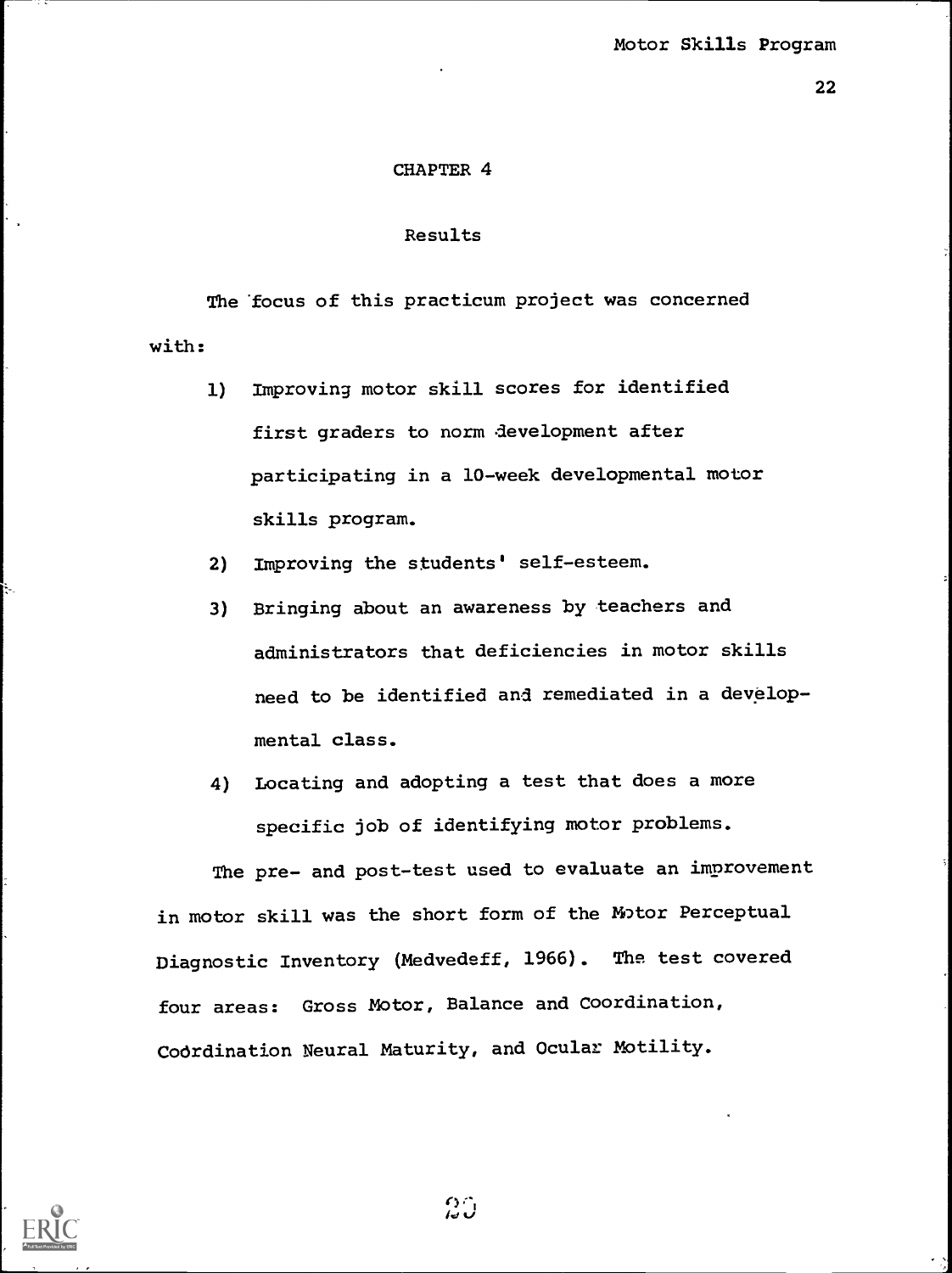A sample of the Motor Perceptual Diagnostic Inventory, including scores and written observations of one student: is shown in Figure 1. "Quantitative scores assigned to each item were rated on a gradient from (4) to (1). A score of (4) indicated the performance was adequate or better and that there is no room for improvement. A score of (3) indicated that while performance is acceptable, there is room for improvement. A score of (2) indicated that the performance was attempted but not acceptable. A score of (1) is assigned to all items which the child will not or cannot perform." (Medvedeff, 1966).

In Table 1, which gives the results of the Motor Perceptual Diagnostic Inventory, the two scores listed under Balance/Coprdination, and Coordination Neural Maturity are those first tested with eyes open and second with eyes closed. The Ocular Motility test was given first binocular, second monocular-left eye, and third monocular-right eye, thus three scores. The Total scores listed involve only the sum of Gross Motor, Balance/Coordination, and Coordination Neural Maturity. The Ocular Motility score is not included in the total, as it is treated separately for observation and scoring



ЗŪ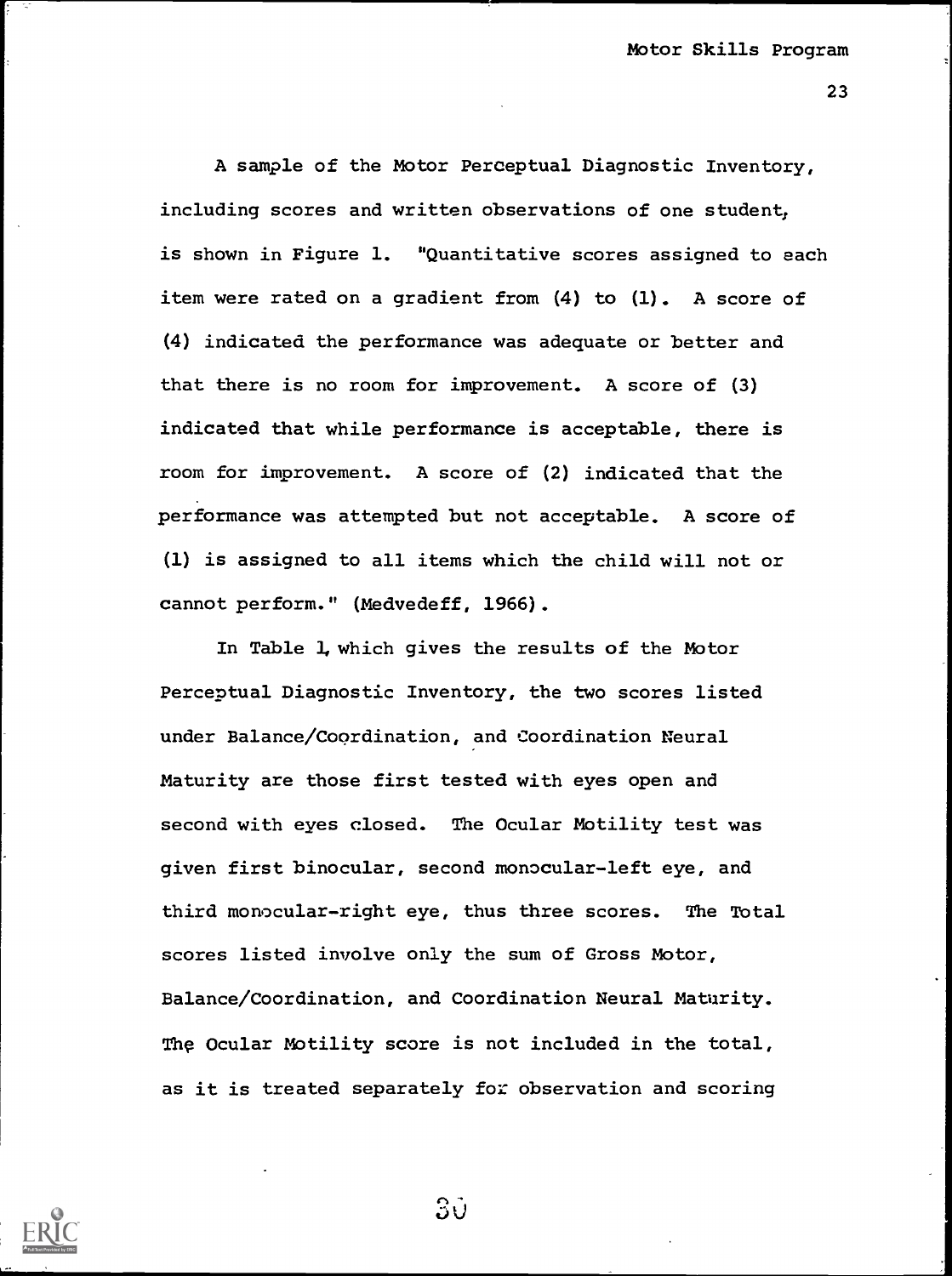purposes.

As indicated in Table 2, the Gross Motor scores for children B,E, and G are considered below norm development and require more remedial work in that area. All the remaining scores were well above the cut off point indicating a sizeable improvement in all but the three Gross Motor scores.

According to the classroom teacher's end report (Appendix F), six of the children showed an improvement in self-esteem, while four did not. This was a very important area in the success of this project.

As indicated in the Observer's Verification form signed by the school principal, this project was felt to be worthwhile and needed. Several teachers, upon observing the activity portion, were interested in finding out more about the class and how to refer their students. The leaders in the Primary Education Program ware both very supportive and very interested in the final results of this practicum project.

It is this writer's opinion, based on use of the instrument, that the Motor Perceptual Diagnostic Inventory (Medvedeff, 1966) did not give the necessary information

 $3.$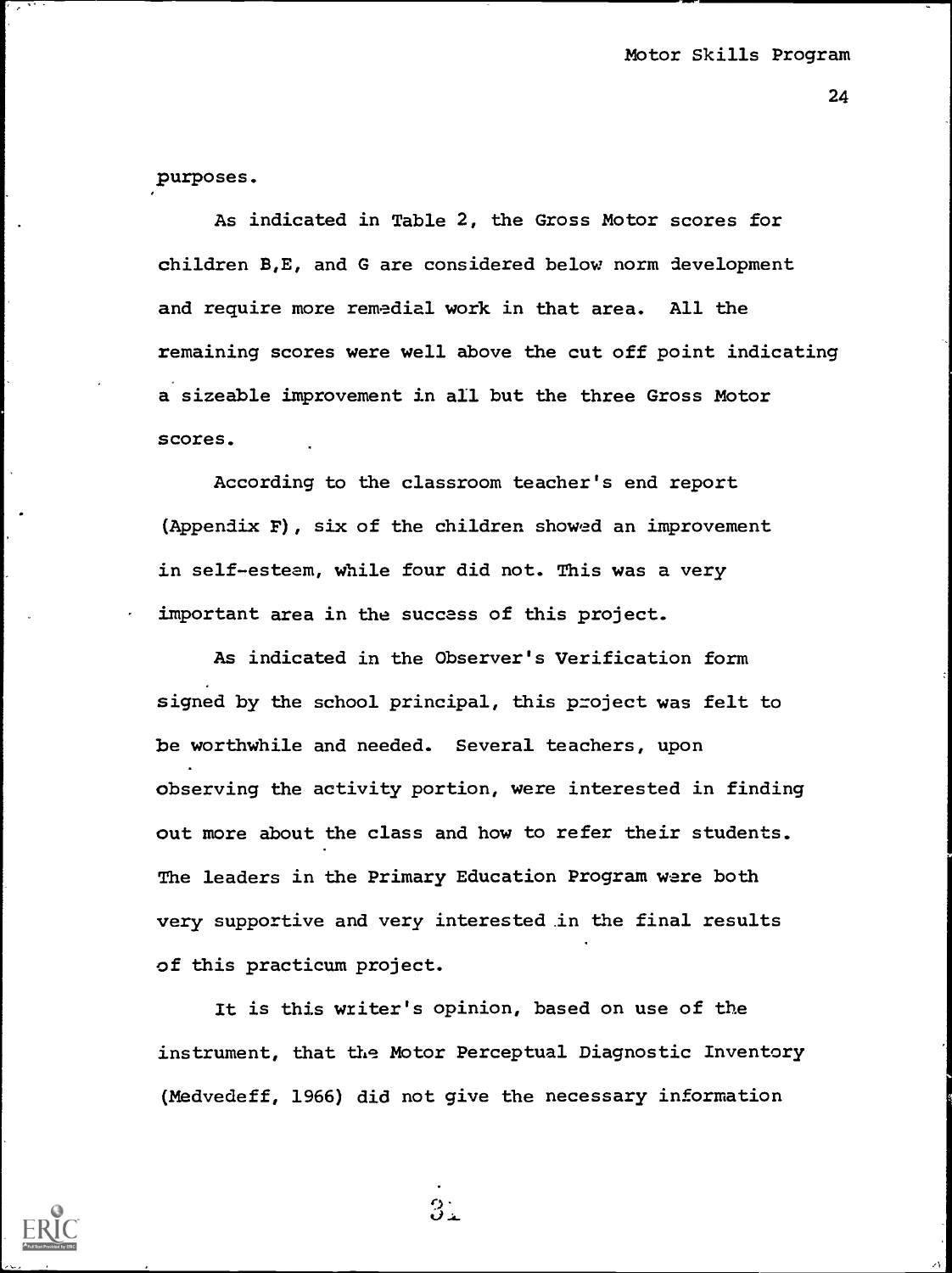to prescribe a viable developmental motor skills program, and that the search should continue for a more helpful instrument.

 $\ddot{\phantom{a}}$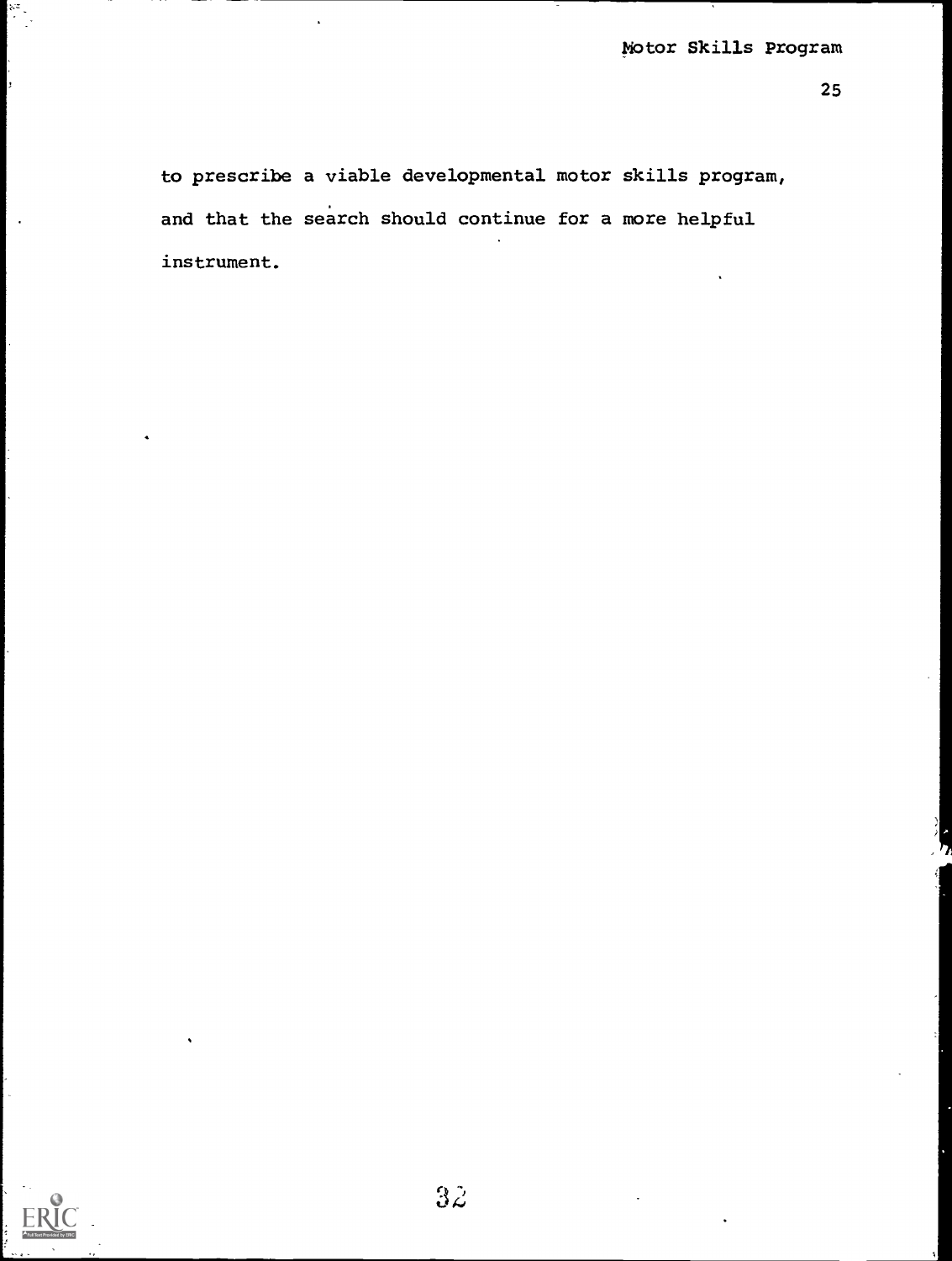# MOTOR PERCEPTUAL DIAGNOSTIC INVENTORY\*

 $\alpha$ 



(Seated Position with Hands on Head) Jumping Jack Follows Instructions <u>in III de la provincia de la provincia de la provincia de la provincia de la provincia de la provincia de la p</u><br>Institución de la provincia de la provincia de la provincia de la provincia de la provincia de la provincia d  $\overline{2}$  and this comment ballence comment

Score

. . . .

Comments:

Scoring: 1. Will not or cannot perform; 2. Performance no acceptable; 3.. Performance Acceptable---room for improvement; 4. Performance at norm.

\* Al! (\*) items are for administration of the short form of the MPDI.

<u>रूट</u><br>10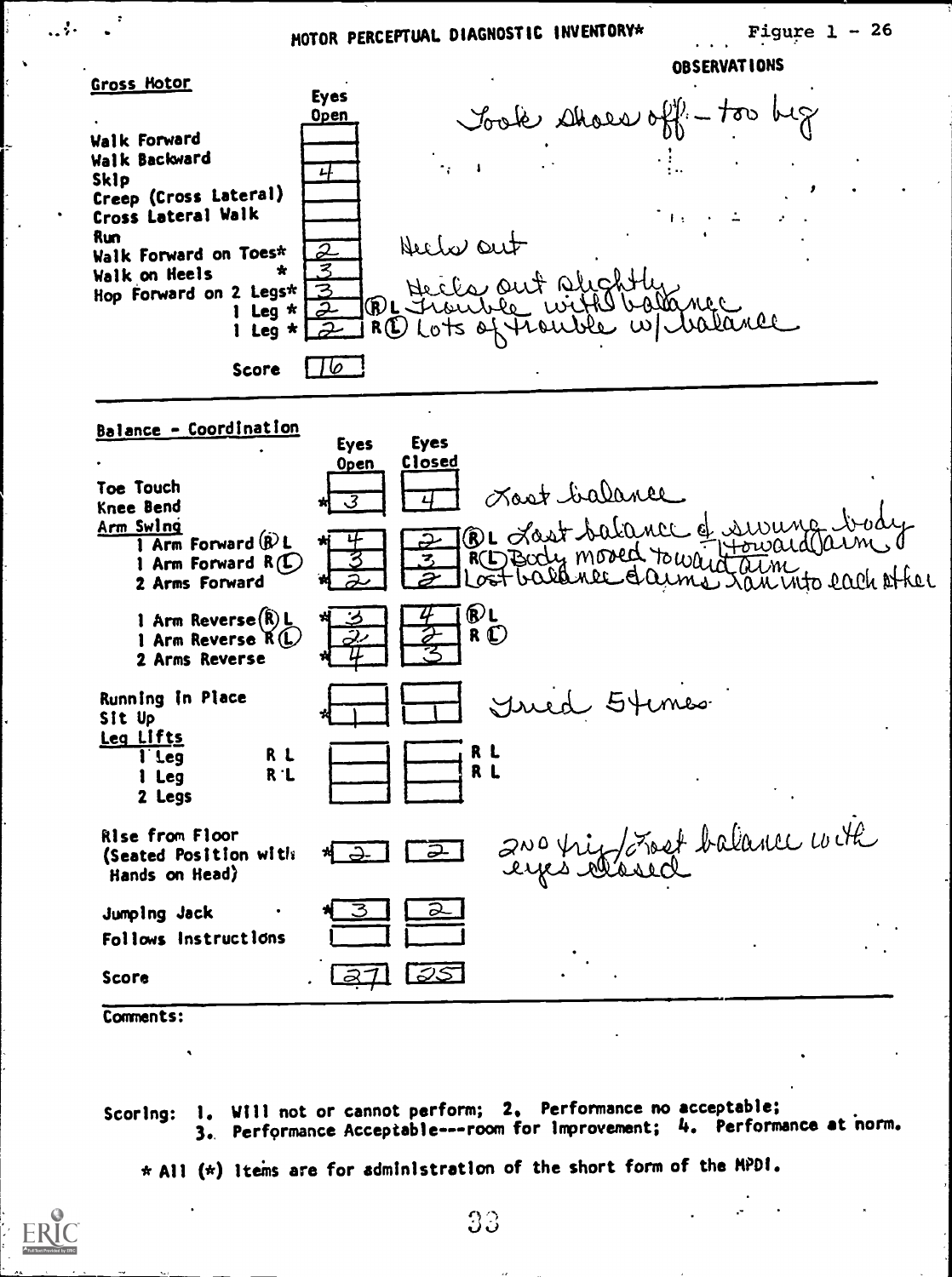|              |                 |              |          | $\bullet$                                     |            |             |                 |              |                           |
|--------------|-----------------|--------------|----------|-----------------------------------------------|------------|-------------|-----------------|--------------|---------------------------|
| $\mathbf{A}$ | $\mathbf{B}$    | $\mathbf{c}$ | D        | E                                             | ${\bf F}$  | $\mathsf G$ | $\, {\bf H} \,$ | $\mathbf{I}$ | $\mathbf{J}$              |
|              |                 |              |          |                                               |            |             |                 |              |                           |
| 19           | $12\,$          | 23           | 21       | $13\,$                                        | 24         | 16          | 24              | 22           | 24                        |
| $\star$      | $13$            | ${\bf 20}$   | $16$     | $15$                                          | ${\bf 20}$ | 15          | 20              | 23           | 20                        |
|              |                 |              |          |                                               |            |             |                 |              |                           |
|              |                 |              |          |                                               |            |             |                 |              |                           |
| 36/33        | 24/21           | 34/32        | 34/31    | 17/34                                         | 31/34      | 27/25       | 28/27           | 33/28        | 43/39                     |
| $\star$      | 35/33           | 40/39        | 39/39    | 36/35                                         | 37/35      | 34/34       | 40/40           | 40/39        | 37/35                     |
|              |                 |              |          |                                               |            |             |                 |              |                           |
|              |                 |              |          |                                               |            |             |                 |              |                           |
| 40/38        | 33/30           | 37/34        | 35/35    | 26/24                                         | 38/30      | 32/28       | 38/34           | 31/29        | 27/30                     |
| ₩.           | 40/38           | 40/38        | 39/38    | 40/36                                         | 38/38      | 37/35       | 40/39           | 38/34        | 39/38                     |
|              |                 |              |          |                                               |            |             |                 |              |                           |
| 88/71        | 69/51           | 104/66       | 90/66    | 56/58                                         | 93/64      | 75/53       | 90/61           | 86/57        | 94/69                     |
| $\star$      | 88/71           | 100/77       | 92/77    | 91/71                                         | 95/73      | 86/69       | 100/79          | 101/73       | 96/73                     |
|              |                 |              |          |                                               |            |             |                 |              |                           |
|              |                 |              |          |                                               |            |             |                 |              |                           |
| 20/17/24     | 14/13/15        | 15/15/18     | 21/16/19 | 19/13/15                                      | 24/18/23   | 20/12/13    | 22/24/24        | 24/24/23     | 20/17/18                  |
| $\star$      | 22/24/24        | 22/18/18     | 24/22/23 | 22/30/23                                      | 24/24/24   | 24/24/23    | 24/24/24        | 24/24/24     | 24/24/21                  |
|              | Neural Maturity |              |          | Motor Perceptual Diagnostic Inventory Results |            |             |                 |              | Motor Skills Program - 27 |

 $\epsilon$ 

 $\mathbf{v}_\mathrm{c}$ 

 $\frac{1}{2} \sum_{i=1}^n \frac{1}{2} \sum_{j=1}^n \frac{1}{2} \sum_{j=1}^n \frac{1}{2} \sum_{j=1}^n \frac{1}{2} \sum_{j=1}^n \frac{1}{2} \sum_{j=1}^n \frac{1}{2} \sum_{j=1}^n \frac{1}{2} \sum_{j=1}^n \frac{1}{2} \sum_{j=1}^n \frac{1}{2} \sum_{j=1}^n \frac{1}{2} \sum_{j=1}^n \frac{1}{2} \sum_{j=1}^n \frac{1}{2} \sum_{j=1}^n \frac{1}{2} \sum_{j=$ 

 $34$ 

 $\boldsymbol{\lambda}$ 

 $\bullet$ 

 $\bullet$ 

35

 $\mathbf{a} \mathbf{a} = -\mathbf{a}$ 

 $\alpha$  -cores.

\* Child A moved before the test was given

 $\begin{array}{c} \begin{array}{c} \text{array} \end{array} \\ \begin{array}{c} \text{4-Feill Test F} \end{array} \end{array}$ 

 $\cdot$ 

新式区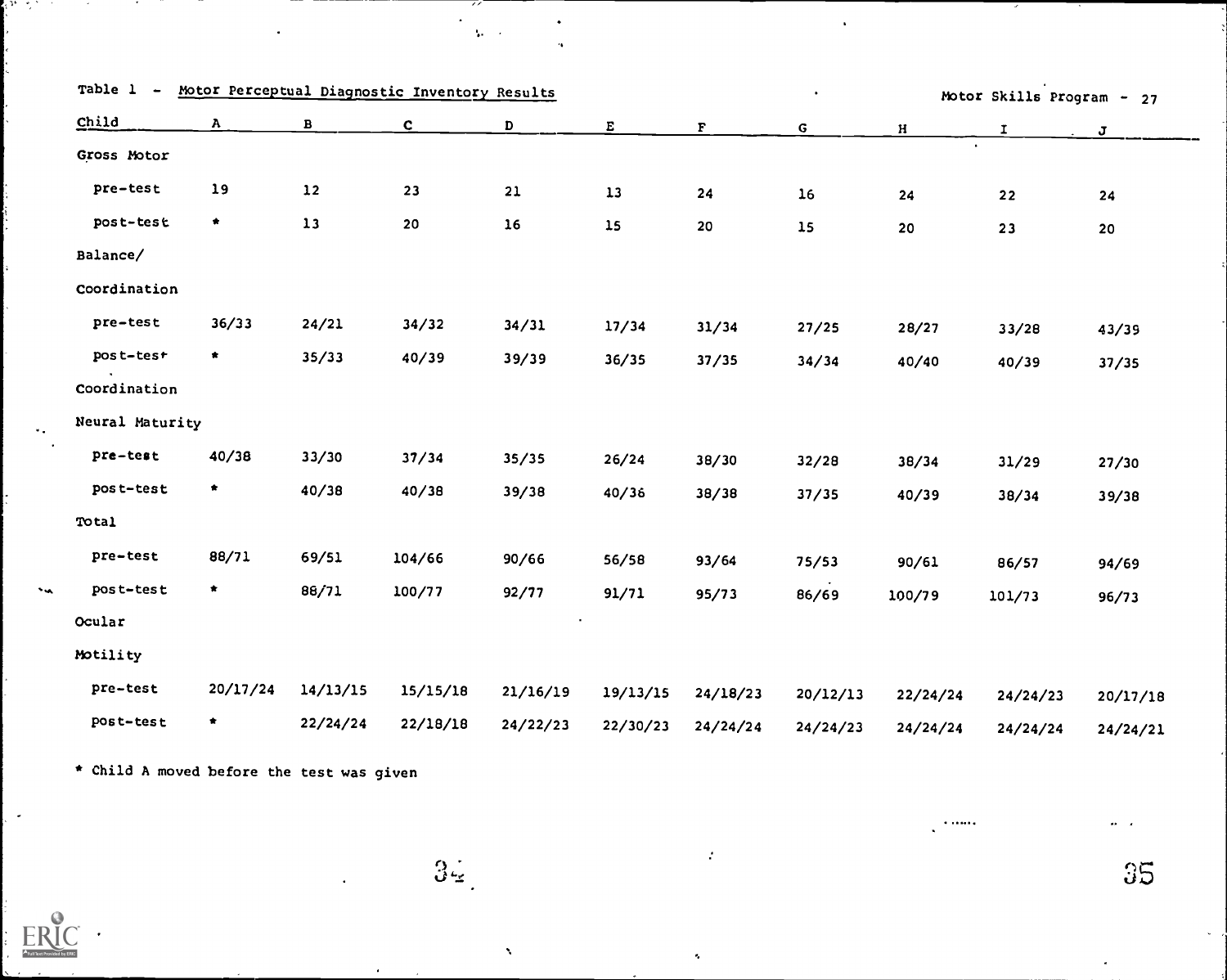Table 2 - Motor Perceptual Diagnostic Inventory

|  | Cut Off Scores (Medvedeff, 1966) |  |
|--|----------------------------------|--|

Short Form (eyes open)

|     | Gross/Motor Balance/Coordination Neural Maturity Total |    |     |  |
|-----|--------------------------------------------------------|----|-----|--|
| -16 | -20                                                    | フフ | -63 |  |
|     |                                                        |    |     |  |



þ.

ŀ.

 $\frac{1}{2}$ 

ķ,

Ļ,

 $35<sup>°</sup>$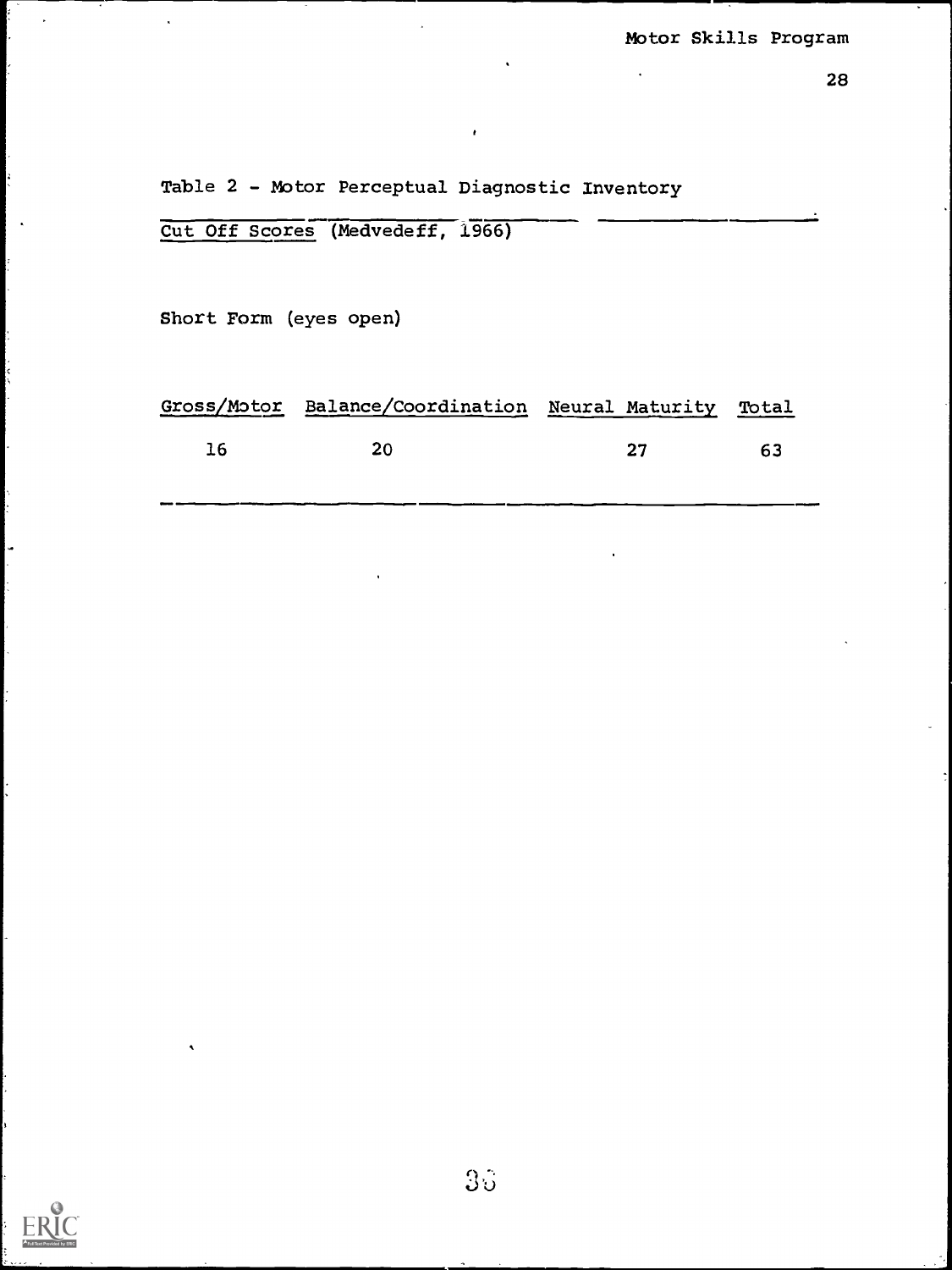#### CHAPTER 5

# Recommendations

It is the desire of this writer to share this practicum report with appropriate county administrators and persuade them, due to the success of this project, to implement elementary developmental motor skill classes as needed.

The Primary Education Program (P.R.E.P.) is awaiting funding to expand their program into developmental motor skill workshops. This writer would recommend this project be used as a guideline for implementation at other schools. The activities would have to be adjusted to the needs of the students at each site.

The final recommendation is not to adopt the Motor Perceptual Diagnostic Inventory for the purpose of perscribing a meaningful motor skill program. The kit that the test comes in was not sufficiently helpful to prescribe activities for improvement in motor skills. It is hoped that research will continue to develop a diagnostic and prescriptive test that will be appropriate for primary students.



 $3:$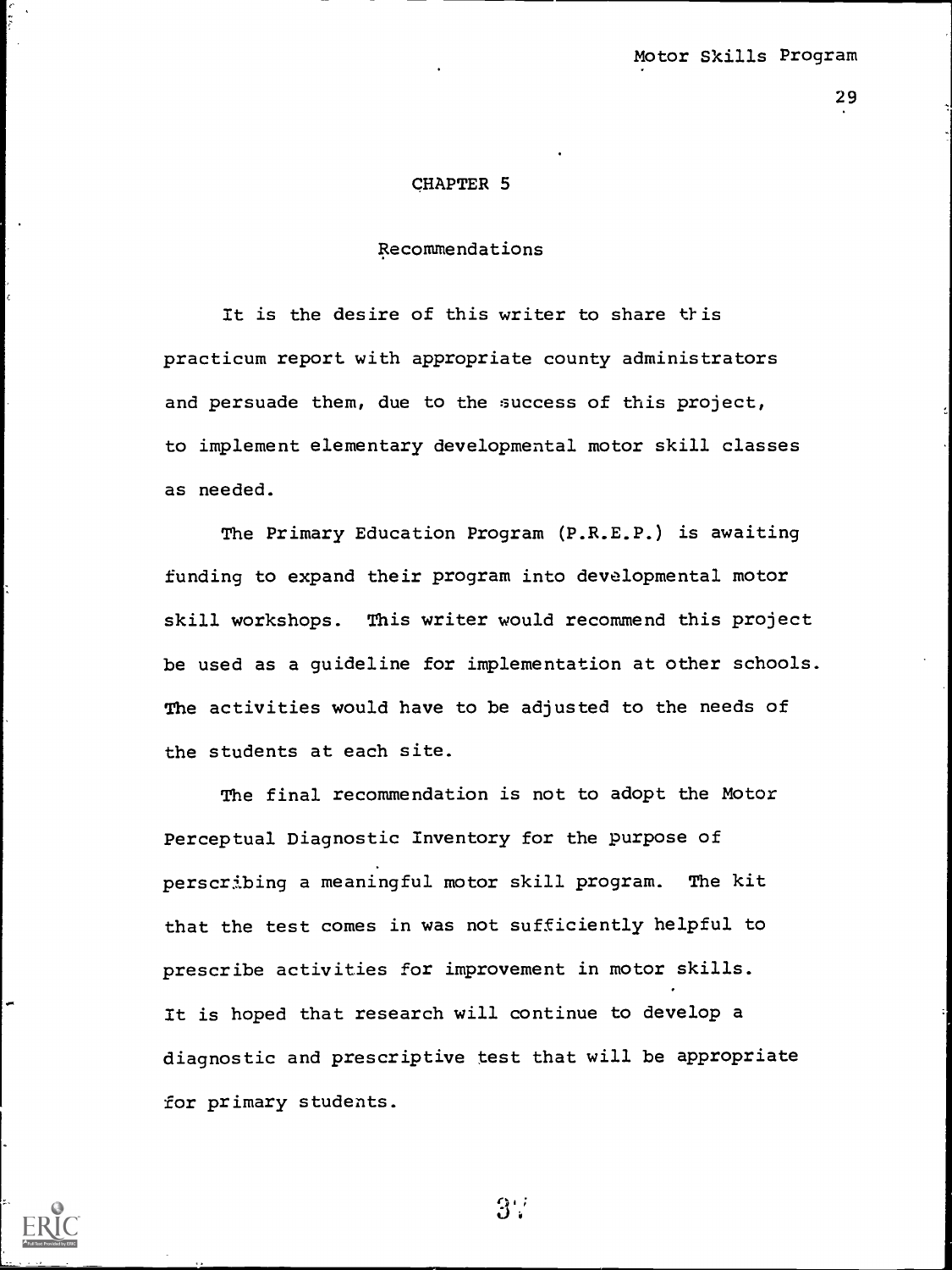30

#### REFERENCES

Brehm, M., & Tindell, N.T. (1983). Movement with a purpose: Perceptual motor-lesson plans for young children. New York: Parker Publishing Co. Inc.

- Capon, J. (1975). Perceptual-motor lesson plans: Level 1. California: Front Row Experience.
- Capon, J. (1977). Perceptual-motor lesson plans: Level 2. California: Front Row Experience.
- Capon, J. (1981). Successful movement challenges: Movement activities for the developing child. California: Front Row Experience.
- Clifton, M. (1970). A developmental approach to perceptualmotor experiences. Journal of Health Physical Education Recreation, 41, 34-37.
- Cole, P. (1981). Helping children gain control. Journal of Physical Education and Recreation, 52, 14-16
- Cratty, B.J. '(1971). Active learning: Games to enhance academic abilities. Englewood Cliffs, N.J: Prentice-Hall.



 $3\tilde{o}$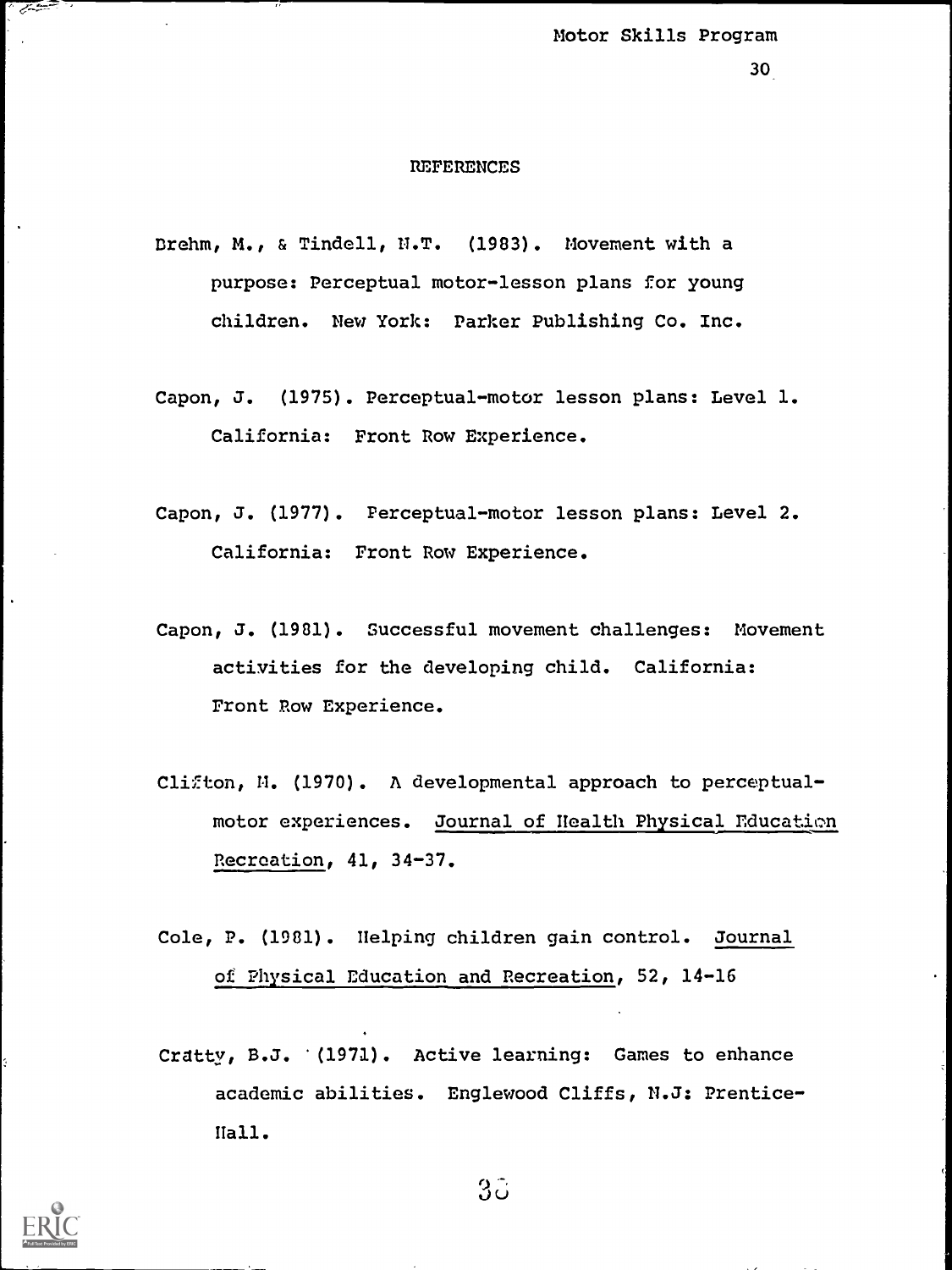- Cratty, B.J. (1970). Perceptual & motor development in infants and children. New York: The Macmillan Company
- Cratty, B.J. (1972). Physical expressions of intelligence. Englewood Cliffs, N.J.: Prentice-Hall.
- Cratty, B.J. (1975). Remedial motor activity for children. Philadelphia, PA: Lea & Febiger.
- Harris, I.D. & Jones, M.A. (1982). Reading, math and motor performance. Journal of Physical Education Recreation & Dance. 53, 21-28.
- Harville, V.T., Howard, C., & MacNitt, L. (1983). PREP extended year program pilot curriculum. Orlando, FL: Orange County Schools.
- Haubenstricker, J.L. (1982). Motor development in children with learning disabilities. Journal of Physical Education Recreation & Dance. 53, 41-43.
- Johnson, W.R. & Fretz, B.R. (1967). Changes in perceptual and motor skills after a children's physical development program. Perceptual and Motor Skills.
- Kiphard, E.J. (1970). Behavioral integration of problem children through remedial physical education. Journal of Health Physical Education Recreation. 41, 45-47.



 $3J$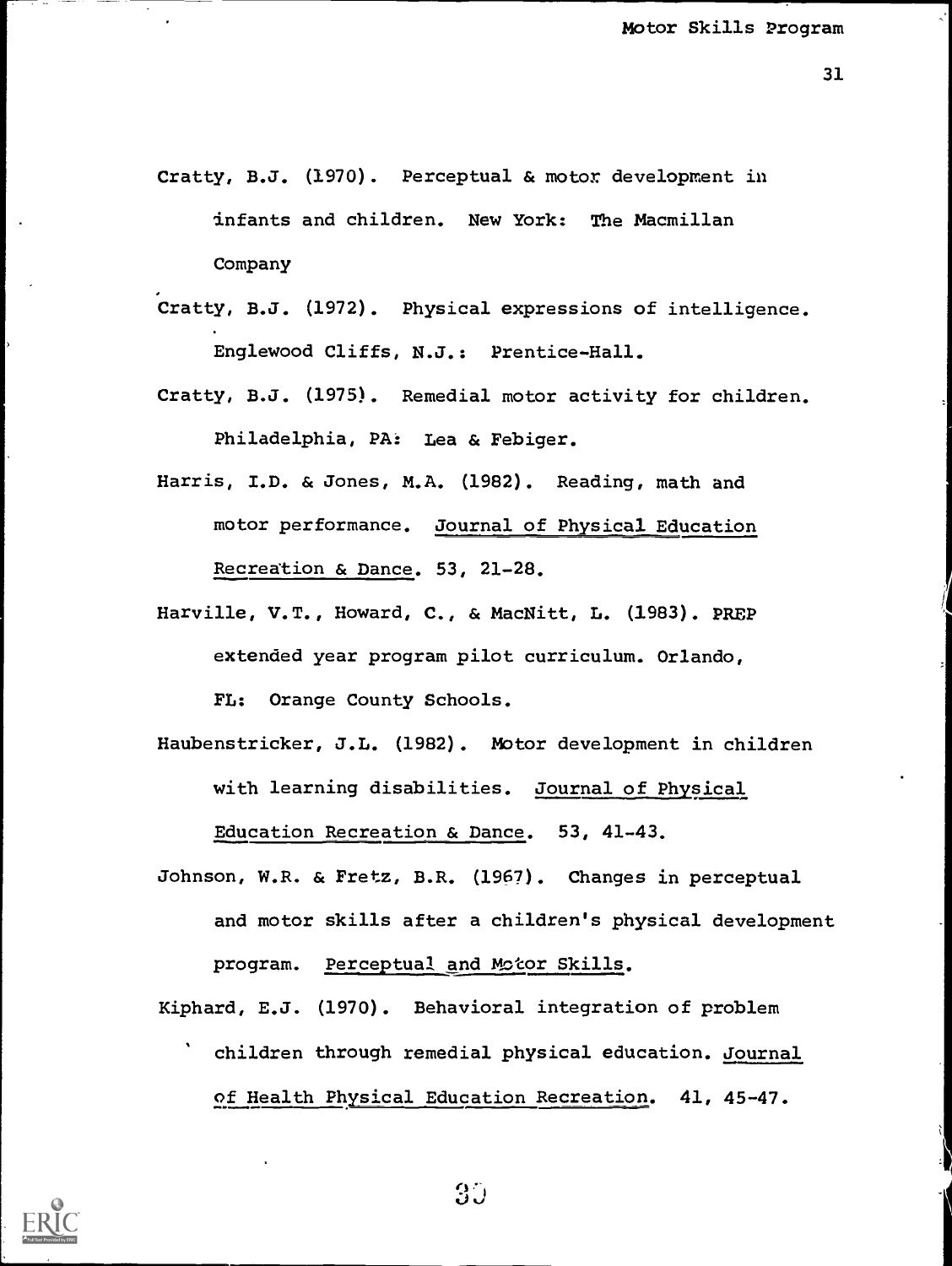$\Omega$ 

- Medvedeff, E. Motor perceptual diagnostic inventory. (Available from Dr. Eugene Medvedeff, 180 Castle Blvd., Akron, OH 44313).
- Morris, A.M. (1981). Keys to successful motor skill performance. Journal of Physical Education and Recreation. 52, 49-50.
- Mourouzis, A., Wemple, D., Wheeler, J., Williams, L., & Zurcher, S. (1970). Body management activities. Cedar Rapids, IA: Nissen Company.
- Rarick, G.L. (1980). Motor development: its growing knowledge base. Journal of Health Physical Education & Recreation. 51, 26-61.
- Temple, I.G. (1979). A test battery for prekindergarten assessment. Unpublished manuscript. Bowling Green State University.
- Williams, H.G. (1983). Perceptual and motor development. Englewood Cliffs, N.J: Prentice-Hall.

 $\mathcal{L} \hat{\mathbf{U}}$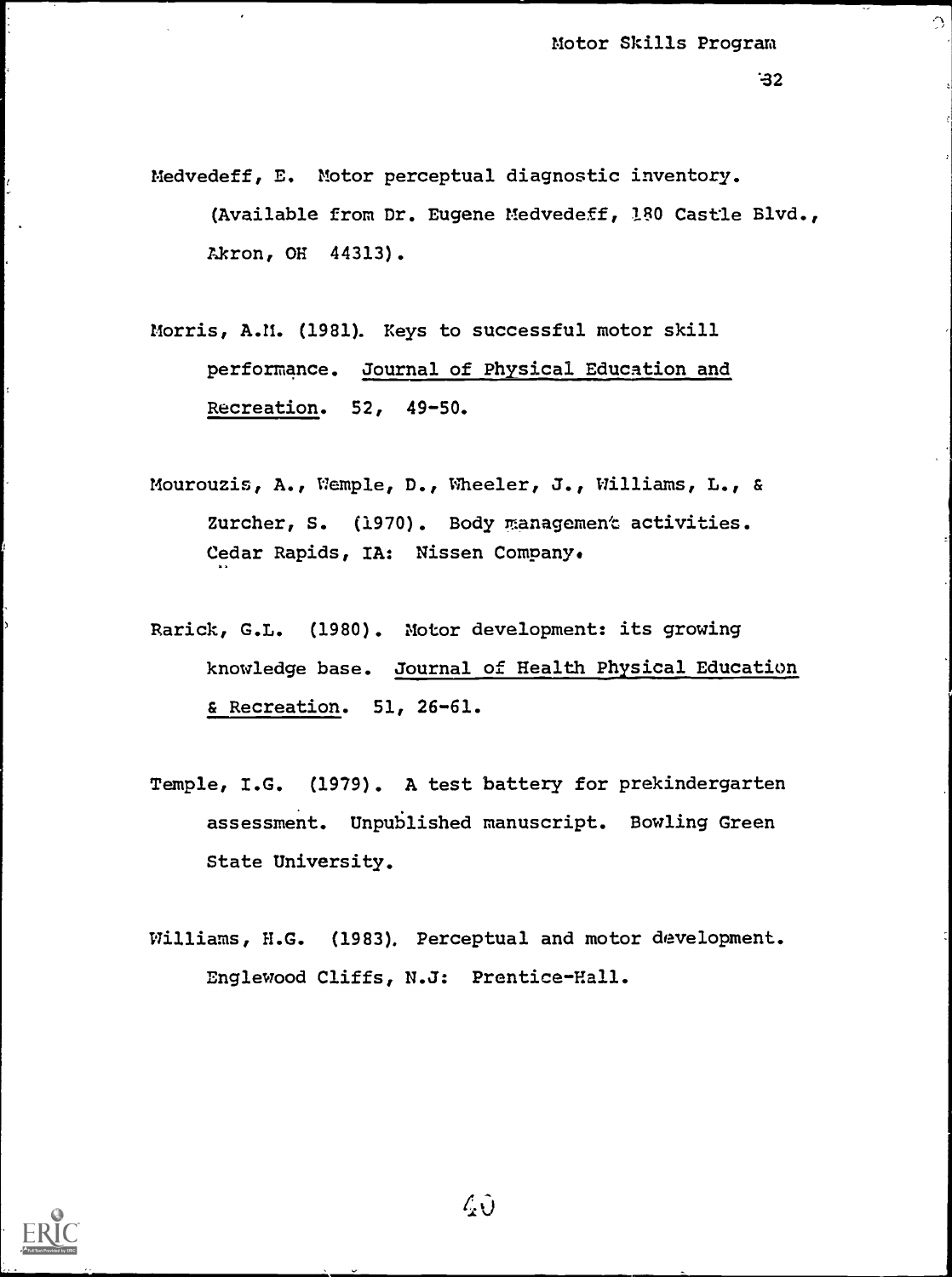# APPENDIX A

 $\frac{1}{2}$ 

 $\ddot{\phantom{a}}$ 

# REFERRAL FOR PERCEPTUAL MOTOR TESTING

| Child's Name: _______                                                                                                                                                                                                                                                                                                                                                                                                 |                 |  |  |  |  |  |
|-----------------------------------------------------------------------------------------------------------------------------------------------------------------------------------------------------------------------------------------------------------------------------------------------------------------------------------------------------------------------------------------------------------------------|-----------------|--|--|--|--|--|
| Child's Age: $\frac{1}{\sqrt{1-\frac{1}{\sqrt{1-\frac{1}{\sqrt{1-\frac{1}{\sqrt{1-\frac{1}{\sqrt{1-\frac{1}{\sqrt{1-\frac{1}{\sqrt{1-\frac{1}{\sqrt{1-\frac{1}{\sqrt{1-\frac{1}{\sqrt{1-\frac{1}{\sqrt{1-\frac{1}{\sqrt{1-\frac{1}{\sqrt{1-\frac{1}{\sqrt{1-\frac{1}{\sqrt{1-\frac{1}{\sqrt{1-\frac{1}{\sqrt{1-\frac{1}{\sqrt{1-\frac{1}{\sqrt{1-\frac{1}{\sqrt{1-\frac{1}{\sqrt{1-\frac{1}{\sqrt{1-\frac{1}{\sqrt{1$ | $Sex:$ ________ |  |  |  |  |  |
| Child's Classroom Teacher:                                                                                                                                                                                                                                                                                                                                                                                            |                 |  |  |  |  |  |
| Grade Level:                                                                                                                                                                                                                                                                                                                                                                                                          |                 |  |  |  |  |  |
| Referring Teacher:                                                                                                                                                                                                                                                                                                                                                                                                    |                 |  |  |  |  |  |
| Reasons for Referral:                                                                                                                                                                                                                                                                                                                                                                                                 |                 |  |  |  |  |  |



 $\epsilon_{\rm{max}}$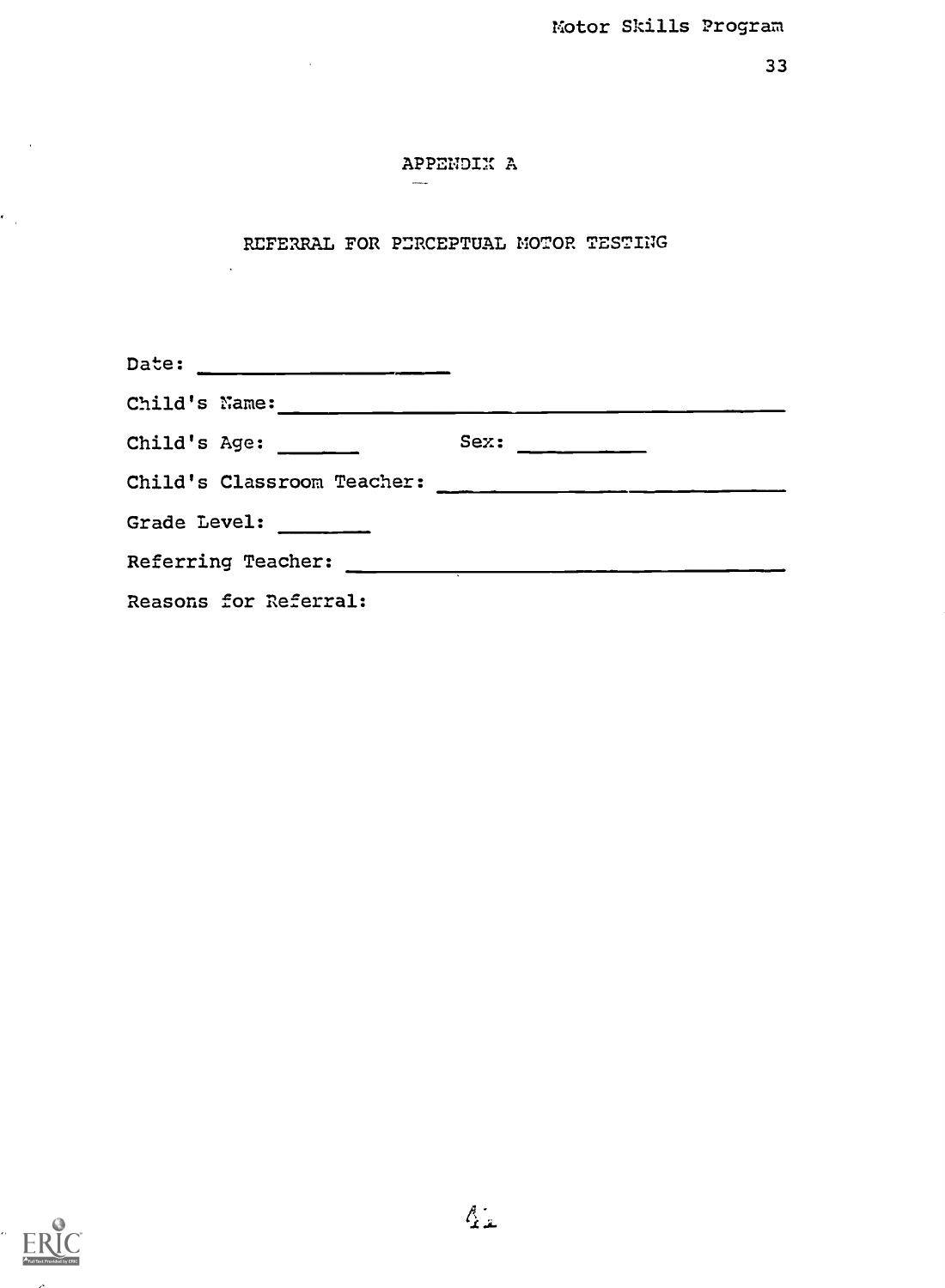## APPENDIX B

# ,SYMPTOMS OF PERCEPTUAL DIFFICULTIES

Development of perception begins with gross motor development by the child before birth and proceeds through the long continuum of skills into ultimate integration. This is the normal process.

Researchers agree that the development of perceptual skills snould be sequential. Unfortunately many children are lacking skills within various areas of sequential development. Researchers agree also that these skills can be improved and trained by certain exercises and activities.

The question often asked is: How do I know if a child needs perceptual training?

Teacher observation is an important clue to the answer.

Some symptoms to *i*,ook for are:

- 1) Difficulty in recognizing objects and their relationship to each other in space.
- 2) Clumsiness at games and in everyday activities.
- 3) Confusion and distortion of visual symbols.
- 4) Character and behav's disorders.

5) Low academic performance.

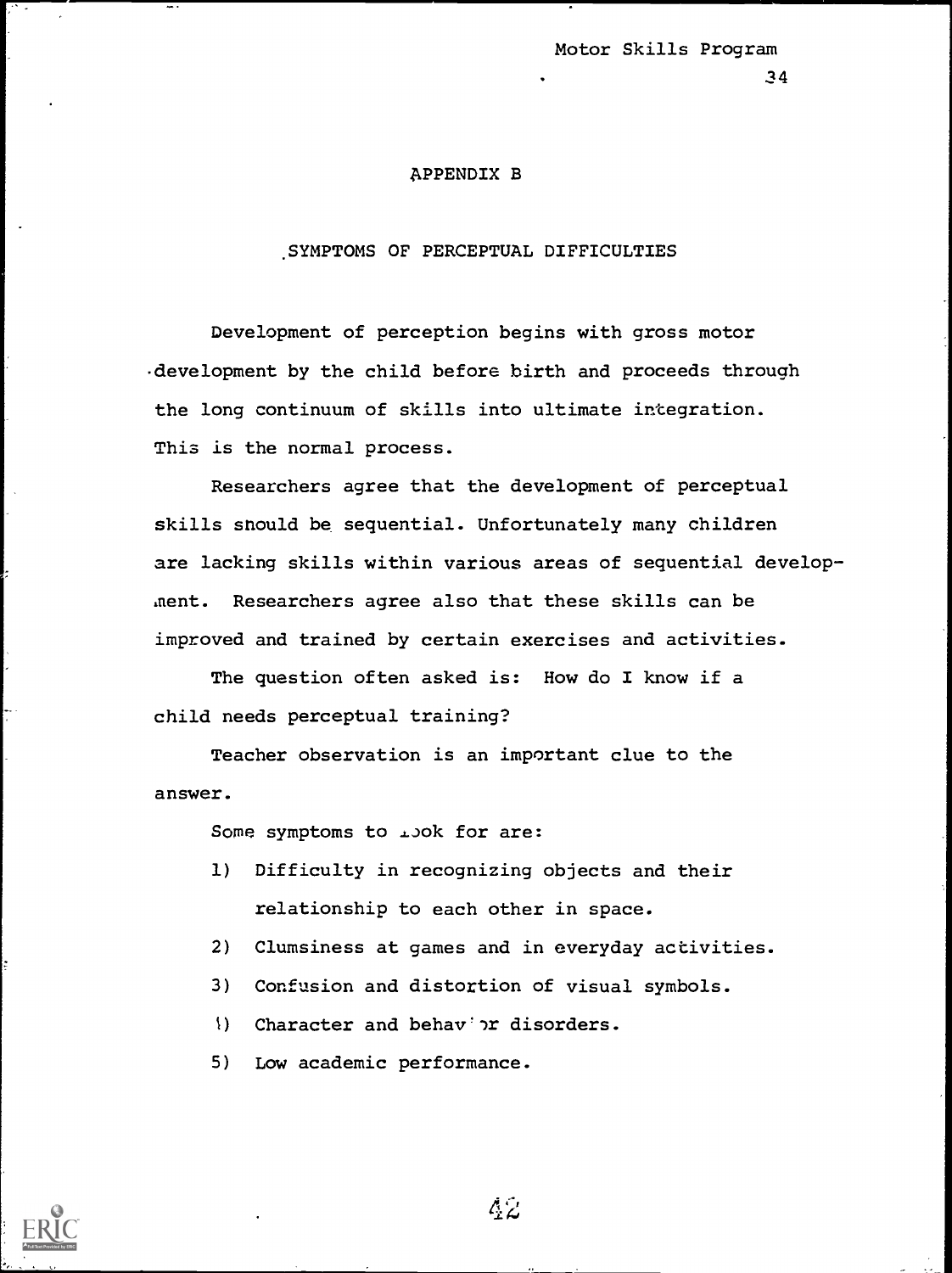- 6) Inability to differentiate letters such as b and d or recognize sequence of letters in a word.
- 7) Poor eye-hand coordination.
- 8) Difficulty in perceiving pictures correctly.
- 9) Poor self-concept.
- 10) Difficulty in fine motor activities.
- 11) Inattention.
- 12) Carelessness.
- 13) Loss of place on page.
- 14) Inadequate perception of size and shape.
- 15) Difficulty in understanding the meaning of words up, down, in, out, over, etc.
- 16) Inability to retain and recall instructions.
- 17) Inability to follow and trace objects.
- 18) Inability to maintain correct body posture.
- 19) Inconsistency in use of one eye, hand or foot in performance of activities.
- 20) Poor ability to reproduce rhythm sequence.

(This list was obtained from a former perceptual motor specialist for Orange County Schools, Peggy Scharfenberg.)

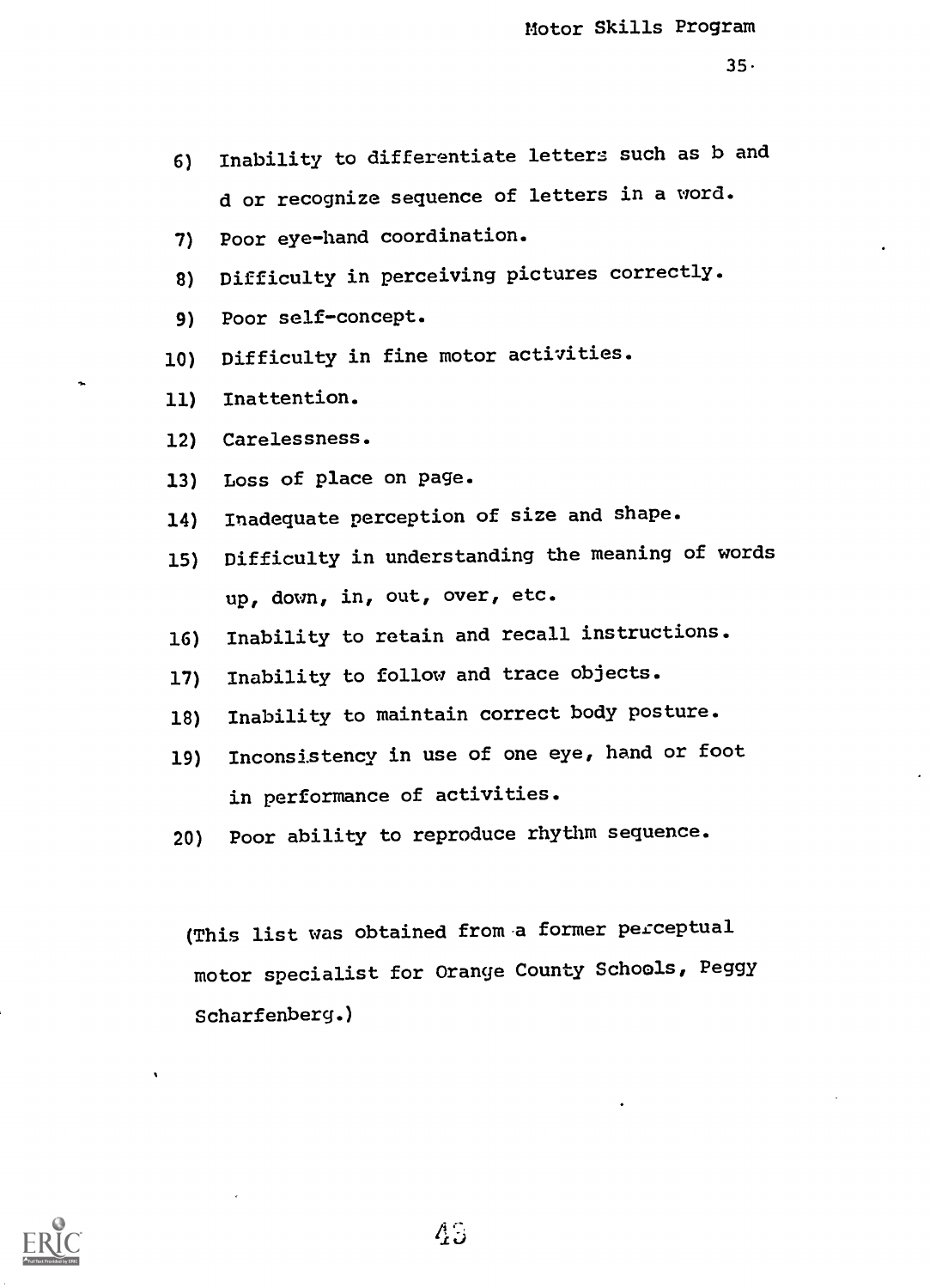## APPENDIX C

#### Lettqr to Parents

Dear Parents,

Your child has been selected (with your permission) to participate in a DEVELOPMENTAL MOTOR SKILLS PROGRAM.

Students were observed by their teacher in the classroom and their physical education teacher as having slight problems with their motor skills (such as holding their pencil correctly, having problems with catching or throwing objects, inattention, letter reversals, skipping, balance, etc.).

A program is being piloted for a  $ten/(10)$  week period to diagnose any problems and work with the students to improve their motor skills. The children will be worked with approximately thirty (30) minutes three (3) times per week with their physical education teacher. Please feel free to ask any questions or to come and visit the work site to see the program in session.

It is hoped that after the ten week period, an improvement will be shown in the areas of fine and gross motor skills (such as writing, reading, arthmetic, skipping, balance, throwing and catching etc.).

Thankyou for your support in improving your child's education.

Sincerely,

Valerie Terrill Harville Physical Education Instructor

YES, I give my permission for my child to participate in the Developmental Motor Skills Program.

Parent or Guardian's Signature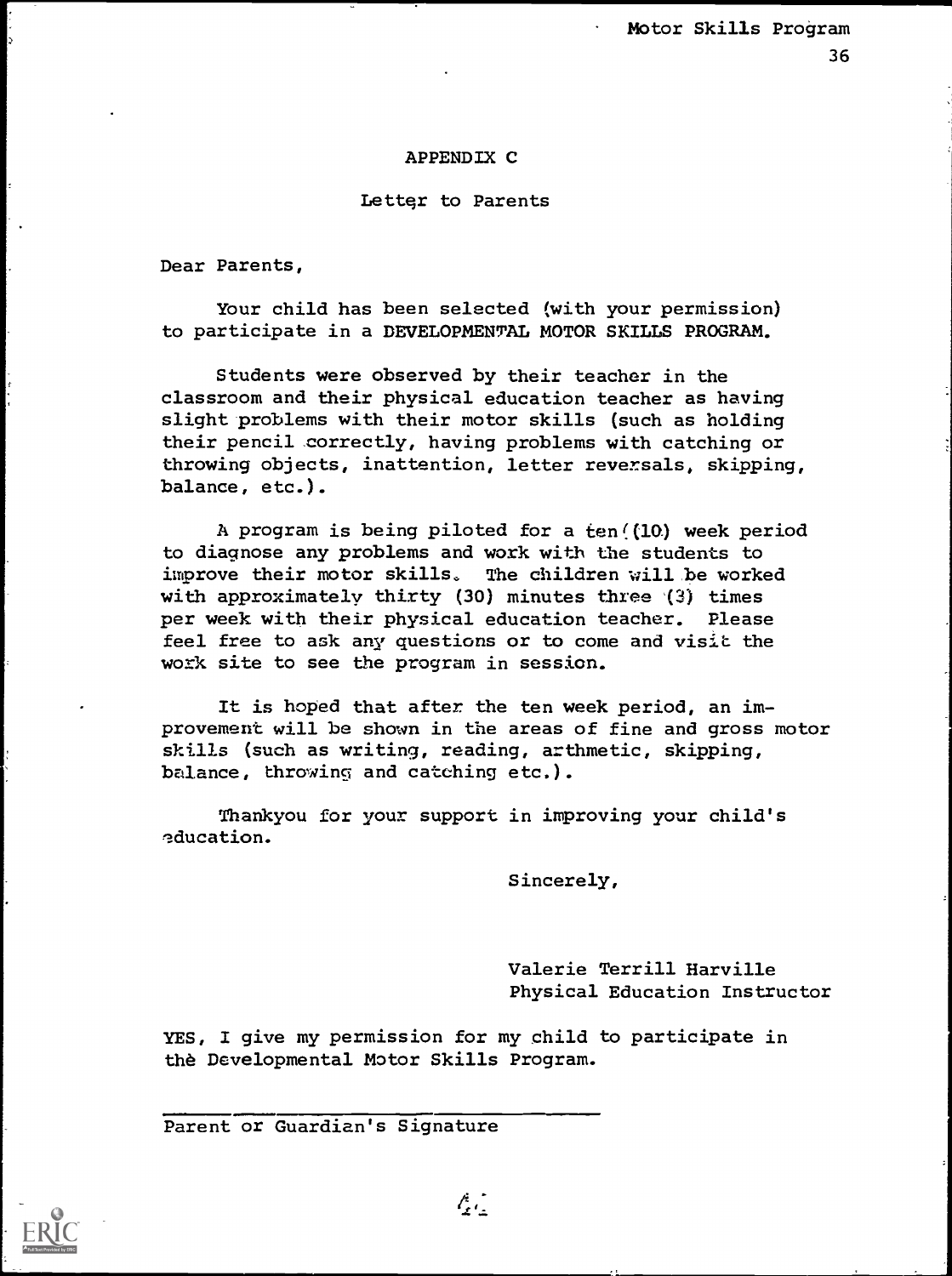

37

# APPENDIX D

# Daily Log

| Activity                   | Didn't<br>Listen | Had<br>Trouble | Successful | Very<br>Successful | Comments            |
|----------------------------|------------------|----------------|------------|--------------------|---------------------|
|                            |                  |                |            |                    |                     |
| <b>Wk 2</b>                |                  |                |            |                    |                     |
| Warm-up                    |                  |                |            |                    |                     |
| Beam                       |                  |                |            |                    |                     |
| Stunts                     |                  |                |            |                    |                     |
| Grid                       |                  |                |            |                    |                     |
| Game                       |                  |                |            |                    |                     |
|                            |                  |                |            |                    |                     |
| Wk <sub>3</sub>            |                  |                |            |                    |                     |
| Warm-up                    |                  |                |            |                    |                     |
| Beam                       |                  |                |            |                    |                     |
| $\overline{\text{stunts}}$ |                  |                |            |                    |                     |
| Ladder                     |                  |                |            |                    |                     |
| Grid                       |                  |                |            |                    |                     |
| Game                       |                  |                |            |                    |                     |
|                            |                  |                |            |                    |                     |
| <b>Wk 4</b>                |                  |                |            |                    |                     |
| Warm-up                    |                  |                |            |                    |                     |
| Beam                       |                  |                |            |                    |                     |
| Ladder                     |                  |                |            |                    |                     |
| Grid                       |                  |                |            |                    |                     |
| Hoops                      |                  |                |            |                    |                     |
| Game                       |                  |                |            |                    |                     |
|                            |                  |                |            |                    |                     |
| <b>Wk 5</b>                |                  |                |            |                    |                     |
| Warm-up                    |                  |                |            |                    |                     |
| Beam                       |                  |                |            |                    |                     |
| Ladder                     |                  |                |            |                    |                     |
| $\overline{\text{Grid}}$   |                  |                |            |                    |                     |
| Visual                     |                  |                |            |                    |                     |
| Hoops                      |                  |                |            |                    |                     |
| Game                       |                  |                |            |                    |                     |
|                            |                  |                |            |                    |                     |
|                            |                  |                |            |                    | $\ddot{\textbf{j}}$ |
| Key: $1 = 1$ st day        |                  |                |            |                    |                     |

 $2 = 2nd$  day  $3 = 3rd$  day



k.

 $\overline{\cdot}$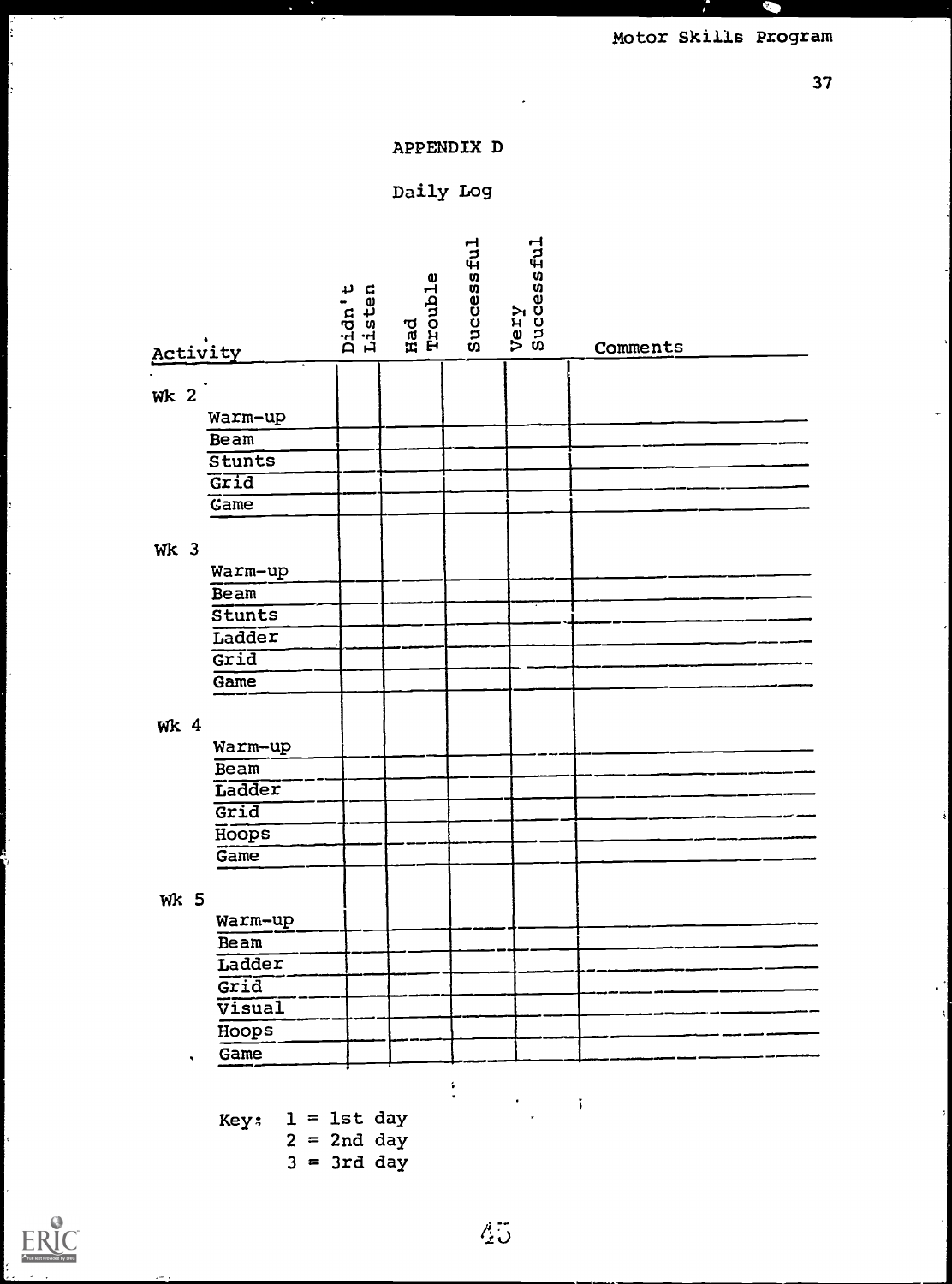38

| ÷.<br>Activity           | Didn't<br>Listen | Had<br>Trouble | Successful | Very<br>Successful | Comments |
|--------------------------|------------------|----------------|------------|--------------------|----------|
|                          |                  |                |            |                    |          |
| <b>Wk 6</b>              |                  |                |            |                    |          |
| Warm-up                  |                  |                |            |                    |          |
| Beam                     |                  |                |            |                    |          |
| Ladder                   |                  |                |            |                    |          |
| $\overline{\text{Grid}}$ |                  |                |            |                    |          |
| Visual                   |                  |                |            |                    |          |
| Jumping                  |                  |                |            |                    |          |
| Game                     |                  |                |            |                    | ×        |
|                          |                  |                |            |                    |          |
| <b>Wk 7</b>              |                  |                |            |                    |          |
| Warm-up                  |                  |                |            |                    |          |
| Beam                     |                  |                |            |                    |          |
| Stunts                   |                  |                |            |                    |          |
| Ladder                   |                  |                | ٠          |                    |          |
| Grid                     |                  |                |            |                    |          |
| Target                   |                  |                |            |                    |          |
| Game                     |                  |                |            |                    |          |
| <b>Wk 8</b><br>Warm-up   |                  |                |            |                    |          |
| Beam                     |                  |                |            |                    |          |
| Stunts                   |                  |                |            |                    |          |
| Ladder                   |                  |                |            |                    |          |
| Grid                     |                  |                |            |                    |          |
| Auditory                 |                  |                |            |                    |          |
| Game                     |                  |                |            |                    |          |
|                          |                  |                |            |                    |          |
| <b>Wk 9</b><br>Warm-up   |                  |                |            |                    |          |
| Beam                     |                  |                |            |                    |          |
| Ladder<br>۰              |                  |                |            |                    |          |
| Grid                     |                  |                |            |                    |          |
| $\sqrt{1}$ sual          |                  |                |            |                    |          |
| Jumping                  |                  |                |            |                    |          |
| Game                     |                  |                |            |                    |          |
|                          |                  |                |            |                    |          |



 $\overline{\zeta}$ 

 $\mathsf{L}$ 

 $\ddot{\phantom{a}}$ 

 $\ell$  6.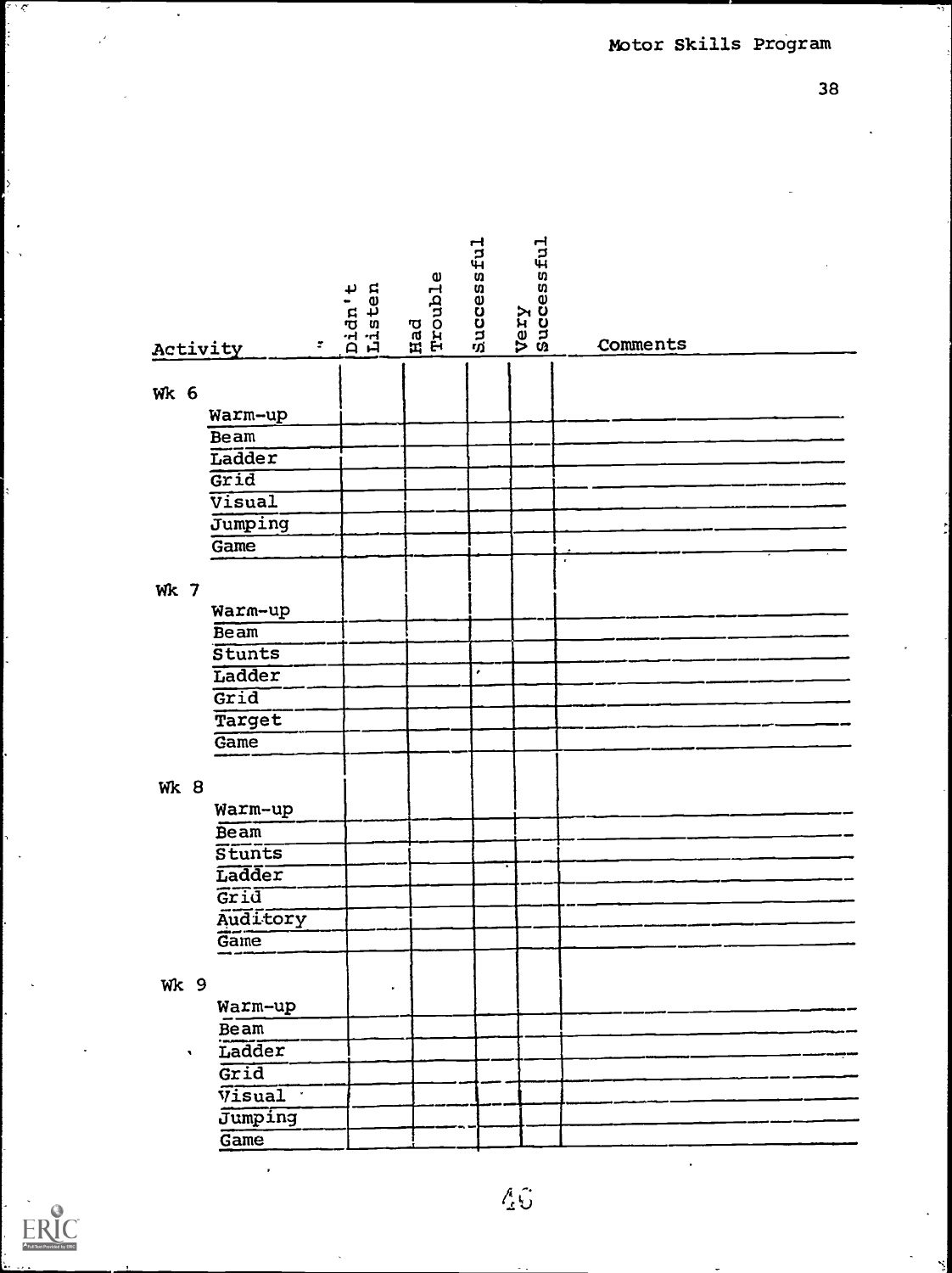#### APPENDIX E

## Motor Skill Activities

WEEK 2

#### Warm Up

1) Steeple chase activity. (Teacher will name off several activities that the students must do in sequence.) i.e: Run to the spider web, crawl through, run in and out of the four tether poles, climb the ladder of the fort, go to the other side and climb down the tire ladder, run to the pull up bars and swing two times, come back to the teacher.

# Balance Beam

1) Student walks the length of the beam, forward and backward, keeping arms out for balance, when in the center of the beam, student will attempt an arabesque balance. Stunts

1) Student attempts a mule kick, turk stand, coffee grinder and heel click.

## Grid Pattern

1) In a pattern block of two columns, twelve squares, the student will be asked to first jump (two feet) into each of the squares in one column.

2) Student will jump with the right foot in the right square and left foot in the left square, up the columns.

3) Student will attempt the above backwards. Game

1) Students will all sit in a circle. A jumper

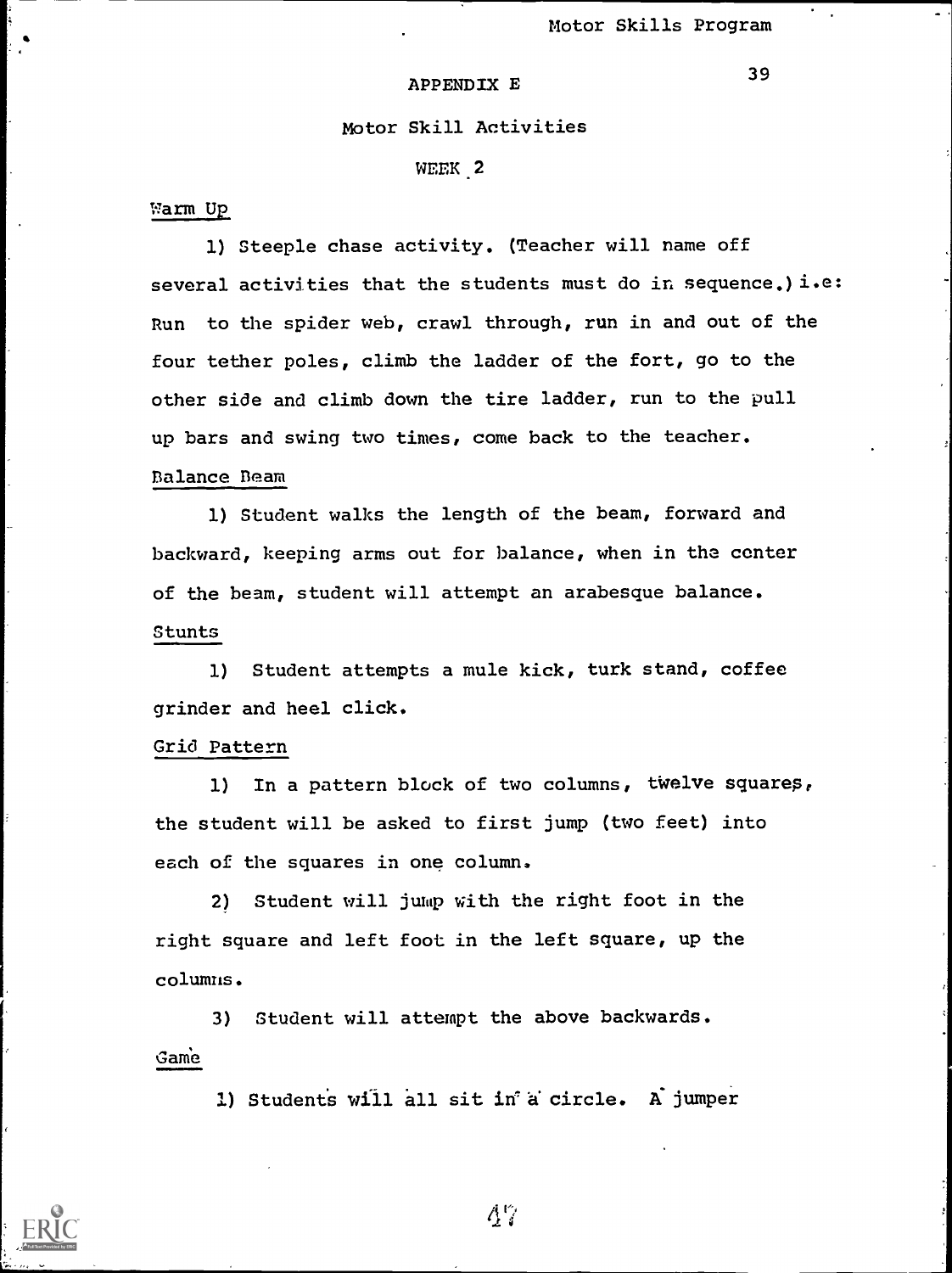stands in the center with eyes closed. A roller rolls the ball at the jumper's feet and calls "jump" when the ball is about to hit the jumpers feet. The jumper jumps over the ball and turns to face the person who has caught the ball.

## WEEK 3

# warm up<br>Warm up

1) Neck rotations, windmills, laterality jumping over a line on the court (both side to side and front to back for 20 seconds each).

## Balance Bean

1) Student stands by the side of the beam and jumps over the beam.

2) Student walks down the beam sideways and steps over a stick obstacle, held about six inches above the beam. Stunts

1) Two people hold a line which is approximately three inches above each participants head. The students attempt to touch their heads to the rope.

2) Frog dance - student is in a squat position with one leg stretched out straight, student attempts to jump and switch legs out front maintaining the squat position.

 $\Delta \hat{\omega}$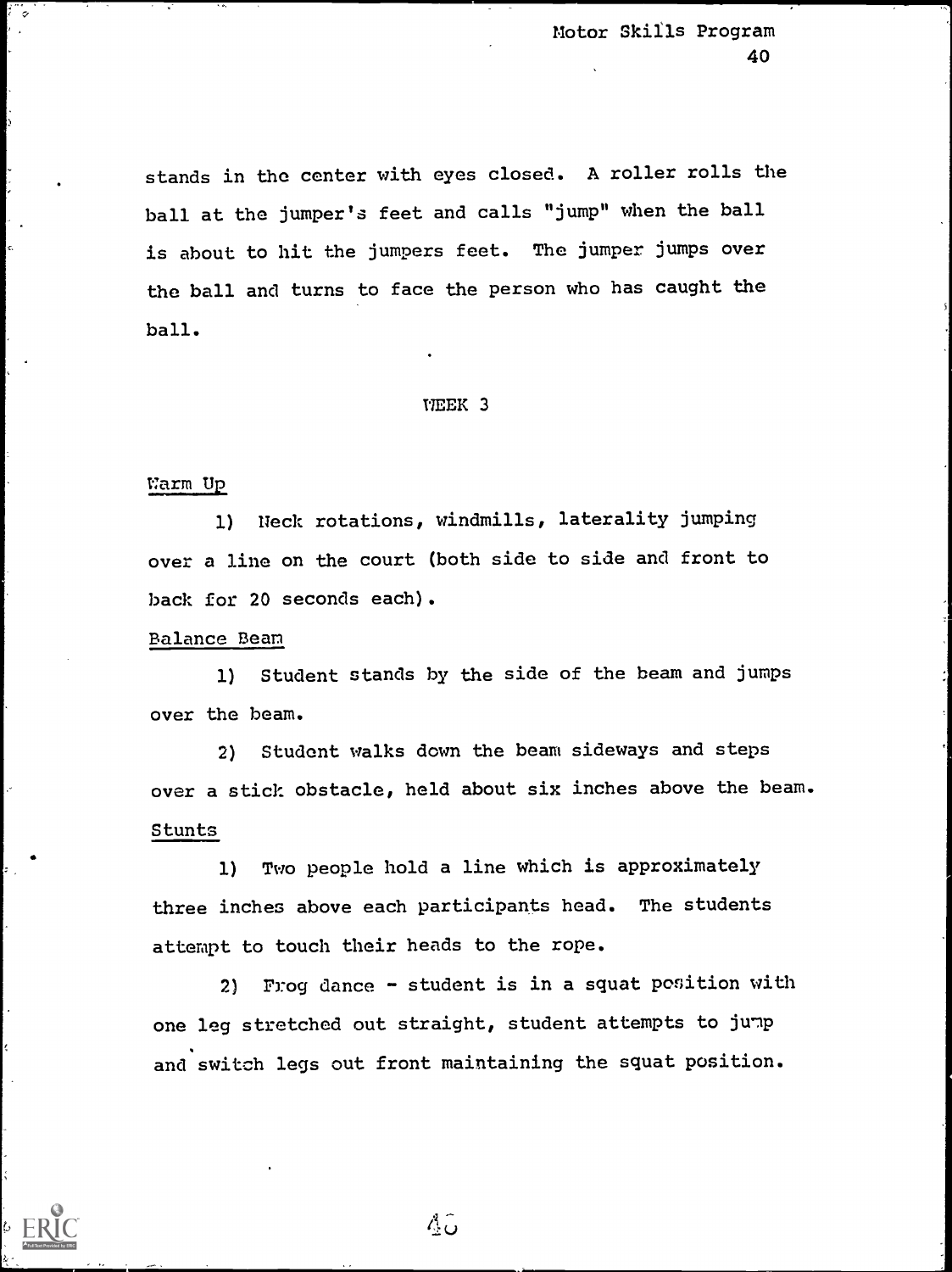41

Ladder

1) Student jumps forward between rungs of ladder. Student walks forward balancing on rungs of ladder without touching the floor.

2) Student walks backward between the rungs.

3) Student jumps backward between rungs.

## Grid Pattern

1) Using the two column, eight square hopscotch game, student starts with both feet in first square, then jumps forward making a half-turn to land in the next square. Continue to the end.

2) Student does the same as above but with a ball between the legs.

#### Game

1) All students are in a circle, first player places hoop over head of second person and together they pick the hoop up. Together they place the hoop over a third person and then all three lift it up and so on around the circle. This continues until all hands are on the hoop.

#### WEEK 4

#### Warm Up

1) Run around two circles on court and return.

2) Student finds personal space and does quarter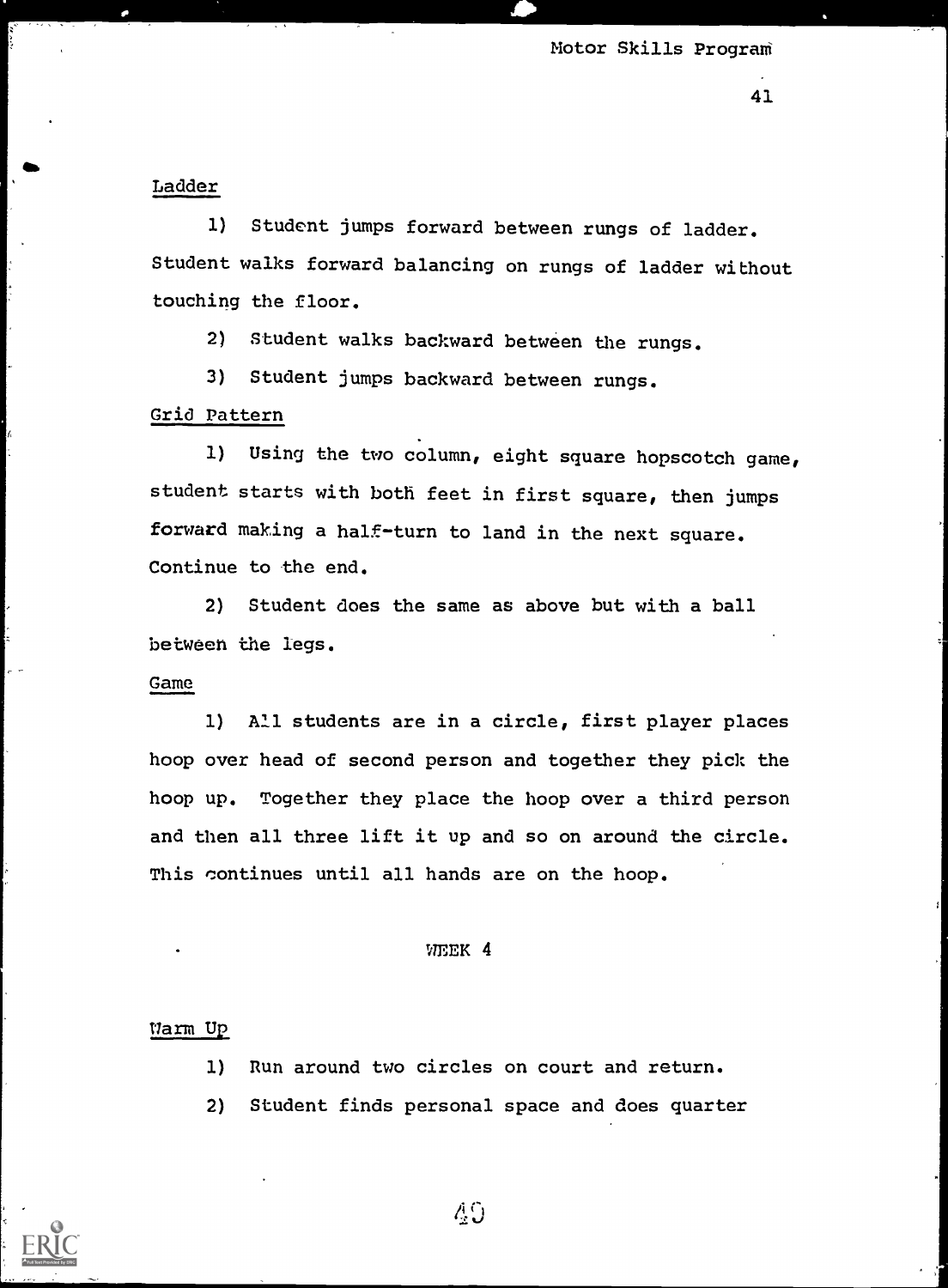half and whole turns.

3) Sitting in front of teacher, the students will follow the teacher's index finger as it moves slowly in a straight line, up and down in a large zigzag pattern and in a diagonal pattern. Student will then do the same with one eye covered. Students will then do the same activity with a partner being sure to move finger; very, slowly.

# Balance Beam

1) Student will walk forward,with eyes closed, on the beam, making sure to feel way with feet. Spotter must he present.

2) Cross bar obstacle- student will walk forward and step over the cross bar: (cross bar consists of two cones with a yardstick across both tops)

3) Student will stand on one side of beam, jump up on beam and maintain balance. This is to be done three times followed by walking backwards off the beam. Spotter must be present.

## Ladder

1) Student will jump forward between rungs of ladder.

2) Student will walk forward balancing on rungs of ladder.

3) Student will walk backward between rungs.

4) Student will jump backward between rungs with a spotter present.

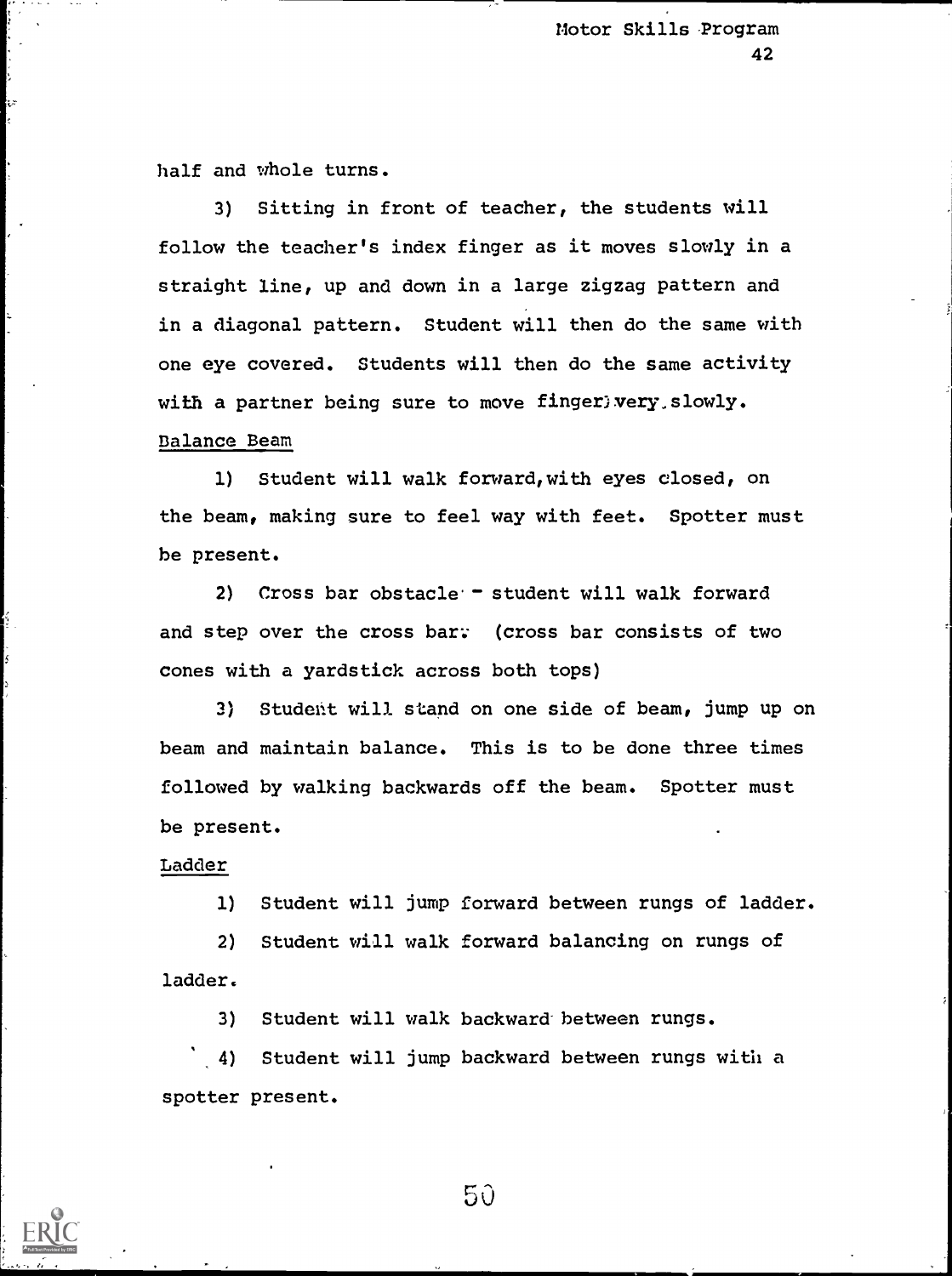#### Grid Pattern

1) Student will jump with right foot in right square and left foot in left square, forwards and then backwards.

2) Students crab walk through the grid pattern being sure that hands and feet touch each square in a two column line.

#### Hoops

1) Student will jump over a cross bar landing in the first hoop, freeze movement, then continue jumping into other three hoops.  $1000$ 

2) Student will jump through two hoops, over cross bar, freeze movement, and then jump through remaining hoop.  $000$ Game

1) Students will find their own space. When a signal is given they will move one hand around them as many places as possib le.

2) On signal students will discover how many places they can move one foot without having to touch the floor.

3) On signal students will find how many places they can move one hand and one foot at the same time without touching the flow.

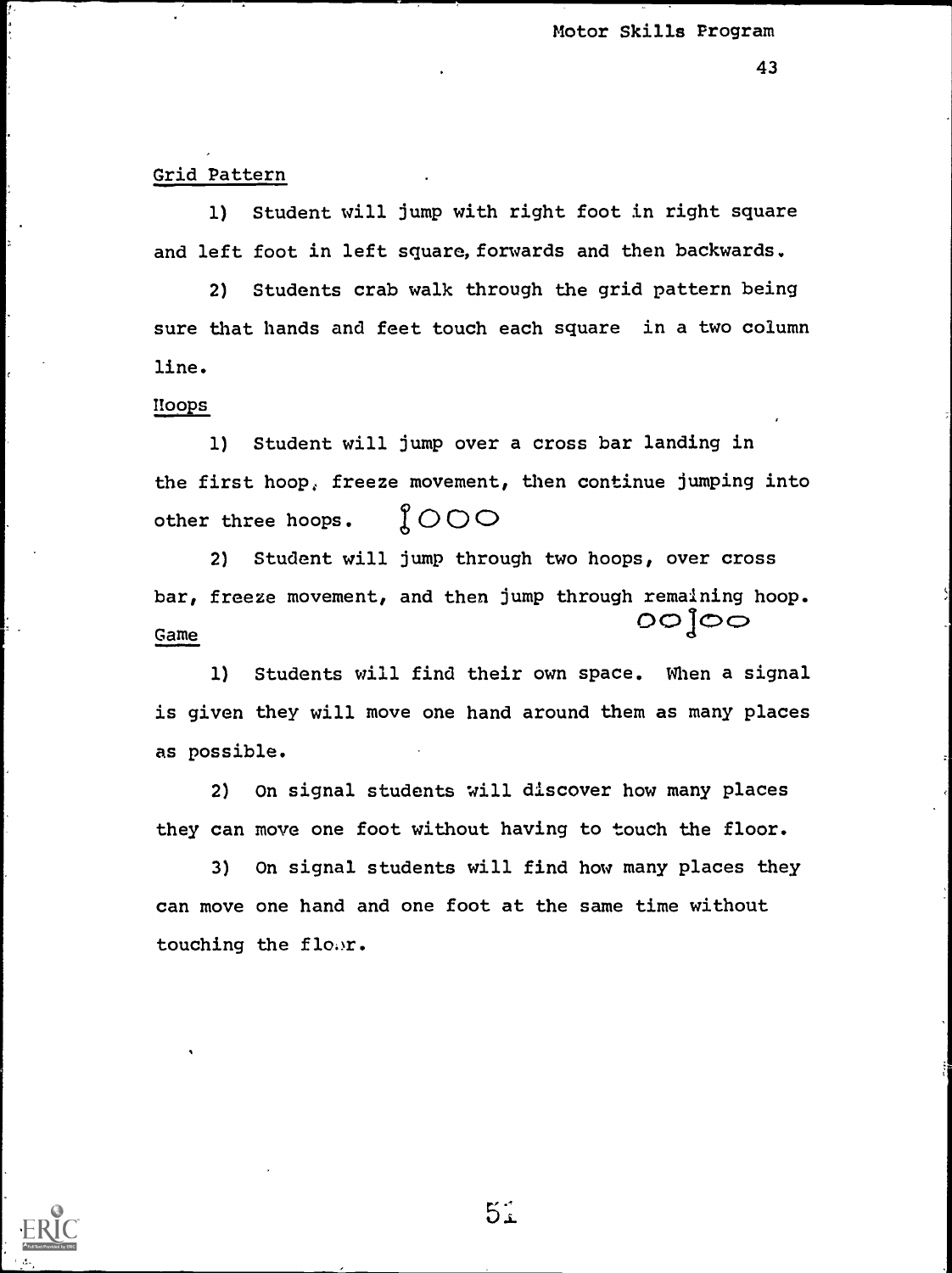44

#### WEEK 5

#### Warm U

1) Students will lie on the floor and draw circles, triangles and squares, with alternating feet and arms, in the air.

2) Students will face a partner in a sitting position, on the ground, with legs spread apart, feet touching and holding hands. One student will lean forward while the other leans back in a rowing sequence.

# Balance Beam

1) Student will stand by the side of the beam and jump over it from side to side. Spotter must be present.

2) Student will walk forward carring a balance pole, using an overhand grip, hands shoulder width apart. As a challenge the student can balance rings on each end of pole or hold only one end of pole while balancing rings on other end of pole.

# Ladder

1) Student crawls forward on hands and knees in spaces between rungs.

2) Student places hands on rail of ladder and pulls body along ladder in a seal walk position.

3) With someone holding the ladder on its side, the student will crawl in and out the "windows", forwards and backwards.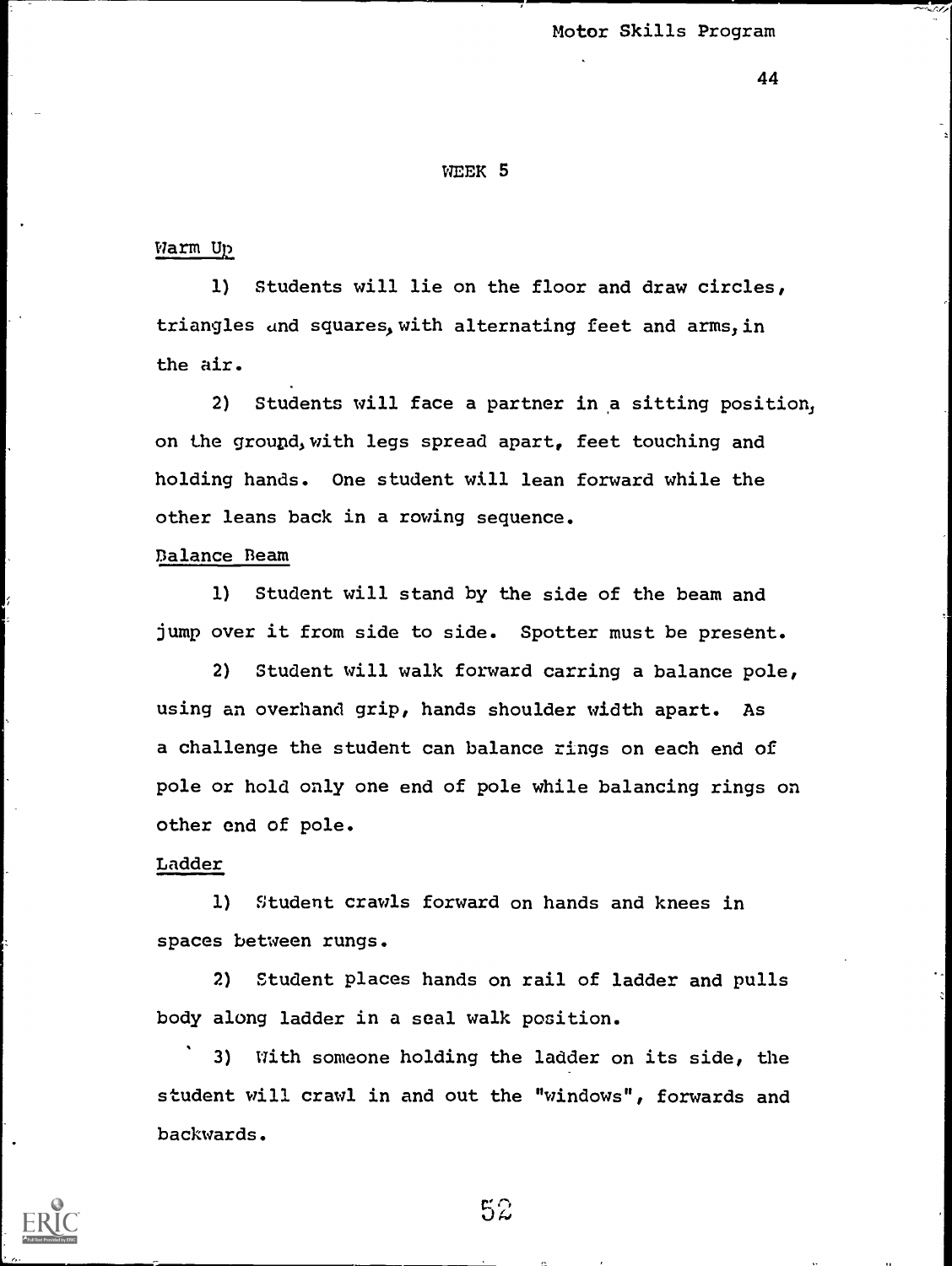Grid Pattern

1) Students will hop, jump or take large steps backwards in a zigzag pattern.

2) Students will hcp or jump three squares forward and then hop backward two squares. Repeat.

# Visual Tracking

1) Ball will be extended from a horizontal ladder. Student will be asked to hit the ball first with the right hand, then with the left, both while the ball is stationary and then in motion. Rooms

1) Using two hoops connected by a six foot line between them, the student will start with both feet inside the first hoop. The student then will proceed walking down the length of the line using cross over steps until reaching the end hoop. 0 0

# Game

1) Using the balance beam, split group up with half the number at each end. First player holds a paper cup filled with water. This player then walks down to the other end of beam and pours the water in the cup into the cup of the second player. The game continues until all have had a turn.

2) Students at both ends walk to the middle of the beam and exchange cups filled with water. They then proceed back to their team and give cup to next person.

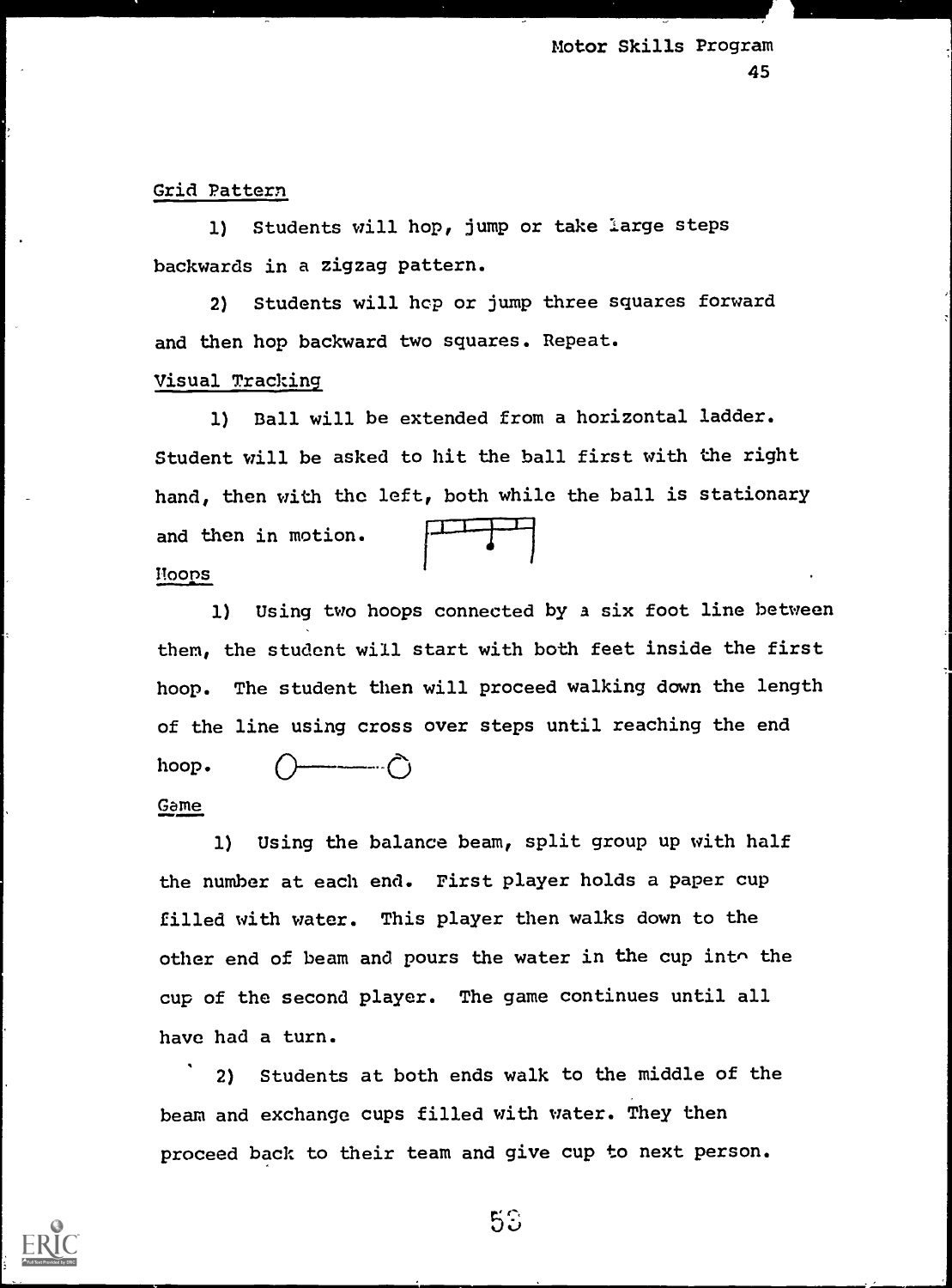46

#### WEEK 6

#### Warm Up

1) Students stand tall, stretch to the sky. Sitting with their legs spread apart, have them stretch their right hand to their left ankle, then left hand to right ankle. Ser if they can put their head to their knee.

2) Students will squat five times thrusting heir legs into a pushup position each time (squat-thrust) and returning to a standing position at the end of each one. Balance Beam

1) Student will walk forward and step over four bean bags spaced evenly along the board without looking at their feet.

2) Student will stand sideways on the beam and bend their knees into a squat. They will then stand'straight up and take two side steps repeating pattern to the end of the beam.

3) Student will stand beside the beam, place their hands on the beam, and jump over it with arms lifting body. Continue pattern down the length of the beam. Spotter needed. Ladder

1) Student runs between rungs.

2) Student will place both feet inside the first rung, then jump outside the ladder, then back inside to the next space.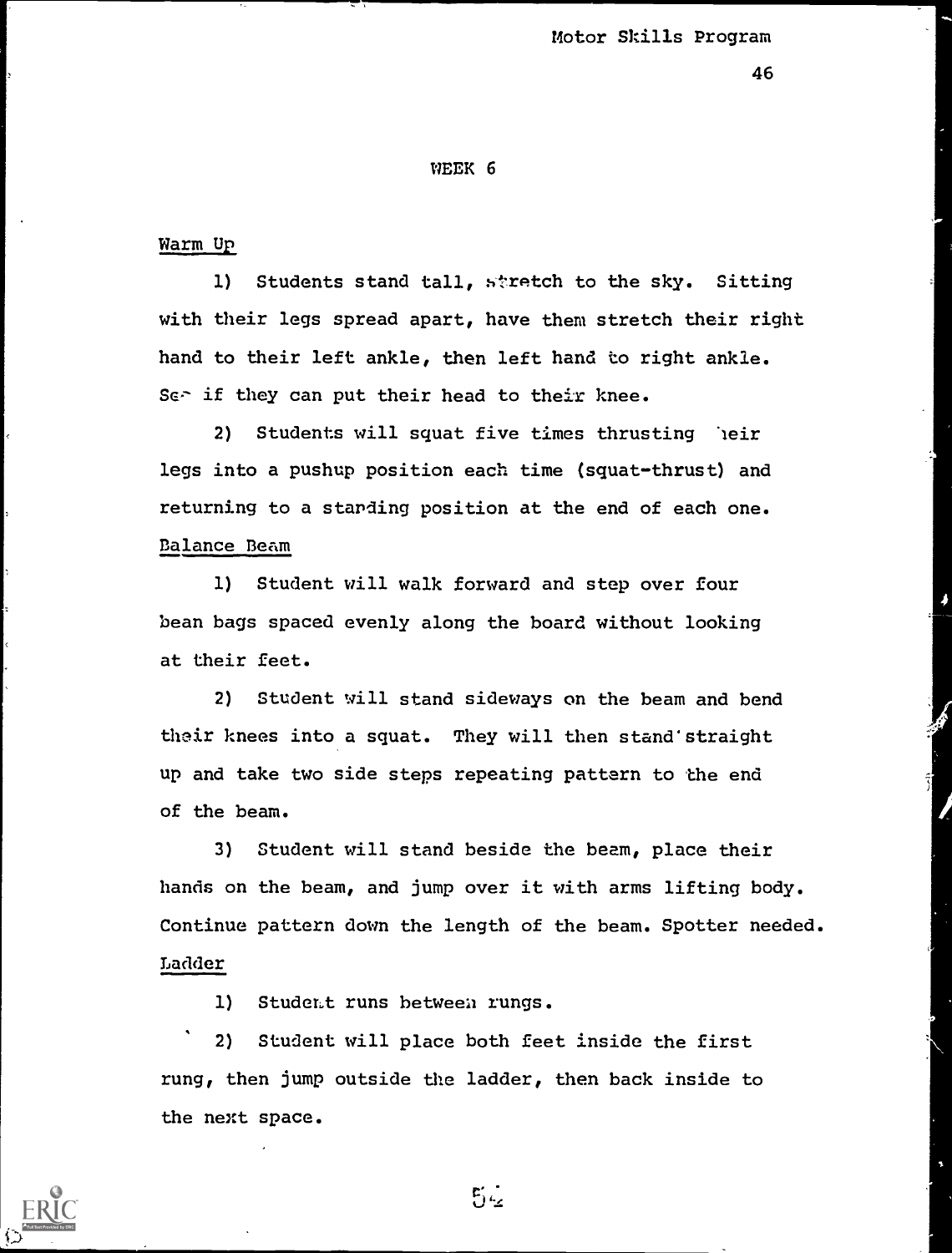47

3) Using a ball, the student will walk on outside of ladder, bounce and catch the ball in the spaces between the rungs. Walking along the side of the rails, the student will bounce the ball inside each rung.

4) Students will place the ball between their legs and attempt to jump over and between the rungs of the ladder. Spotter required.

## Grid Pattern

1) Students will step through the center lane of squares stopping at each square to drop and catch a ball in the squares on either side of them before proceeding on to the next.

2) Student will begin on their right foot and hop three squares, change to their left foot and hop three squares, then change to their right for three more. Continue pattern.

3) Student holds hands with a partner and hops the above same pattern.

#### Visual Tracking

1) Students will toss and catch frisbees, that they have thrown themselves, above their head. Then they will throw and catch with a partner.

#### Jumping

1) Students will jump off a bench landing in a hoop laid out in front of their path.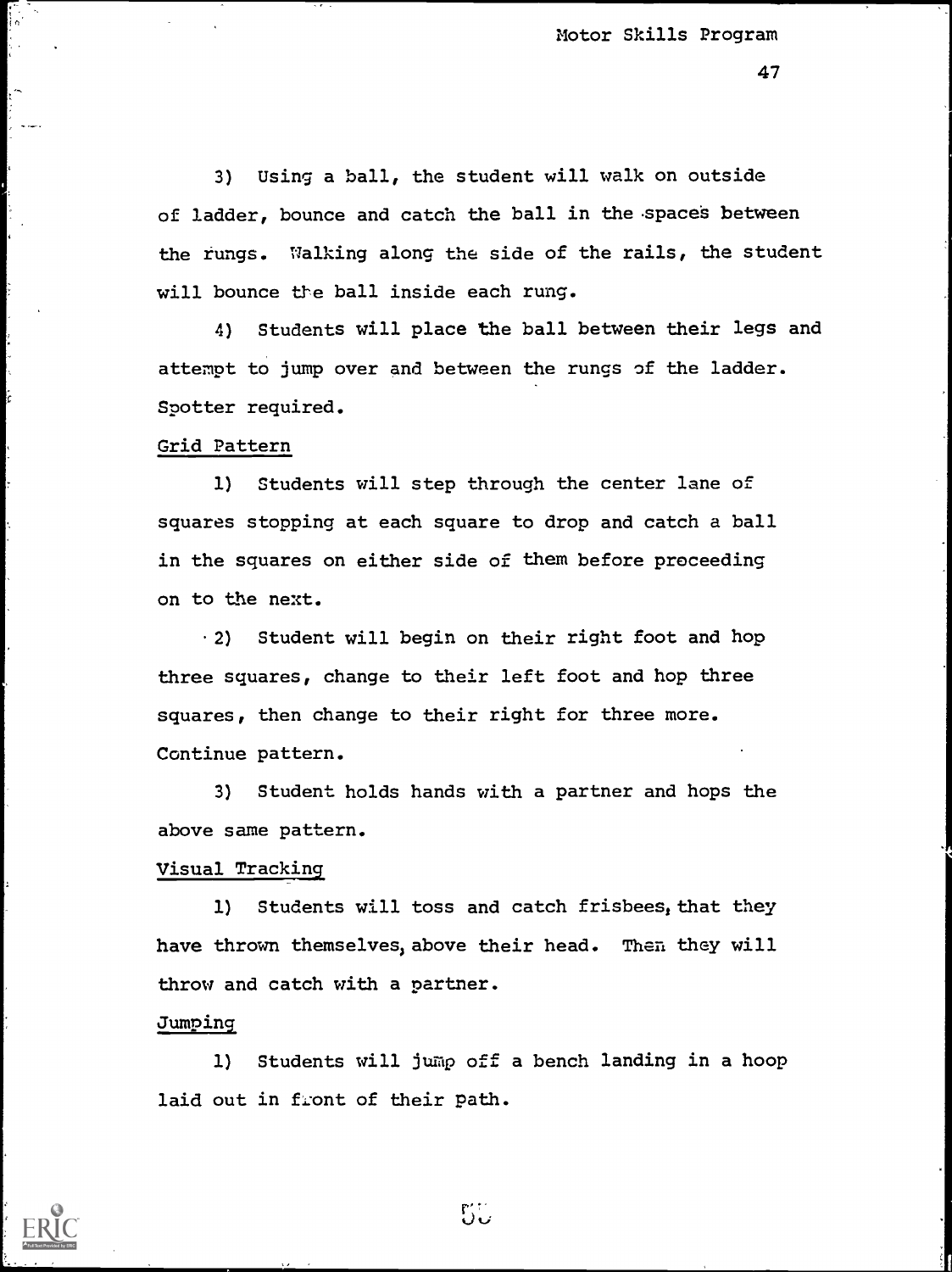48

2) With a cross-bar obstacle in front of the first square of a hopscotch pattern, the student will jump over the cross bar and freeze in the first square. The student will continue to jump the hopscotch pattern and jump over the cross bar obstacle on the way out of the game. Came

1) Students place a beanbag between their foreheads and that of their partners. Hoops are scattered on the ground. Students attempt to pick up the hoops and drop them over their heads without losing their bean bag.

#### WEEK 7

#### Warm Up

1) Have students draw an imaginary line from the middle of their foreheads to where their legs separate. Emphasize the two sides of the body (right ear, cheek, etc.)

2) Using the game of Simon Says, ask the students to use their right hand to touch their right knee, cross the midline and touch their left knee and so on.

# Balance Beam

1) Student walks to middle of beam where a hoop will be held about six inches above the beam. Student will step through the hoop without touching it and continue to walk to the end of the beam. Repeat walking backwards and sideways.

5G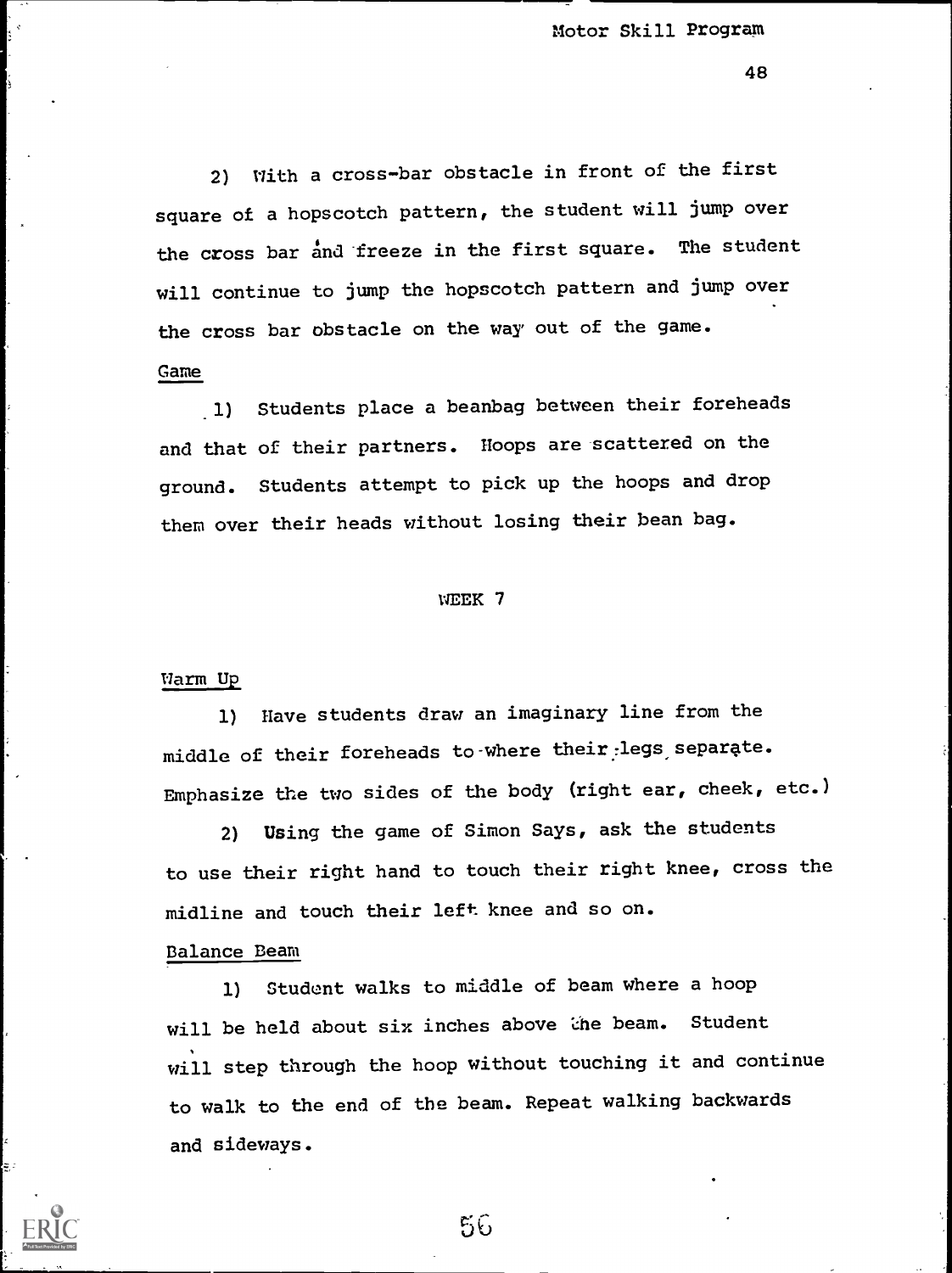49

2) Student will walk to the middle of the beam, make a half turn and walk backward to the end of the beam.

3) Remove one of the supports of the beam. This will make it into an incline board. Have the student walk upward, make a half turn and return to the starting position. Stunts

1) Students will lie on their stomach, on a mat, with their left hand and right knee brought forward and head turned facing toward their right hand. (thumb-sucking position). On command, student will flip to the same position facing the other side. Do this five times. Ladder

1) Student will stand sideways to the ladder and walk sideways over the rungs keeping their left foot in a leading position at all times.

2) Students place a beanbag on their right foot and carry a cup of water in their' left hand. 'Students must' cross each rung all the way down without losing the bean bag or the water.

# Grid Pattern

1) Student places hands on hips and jumps forward two squares, stops and taps on the right side square with the right foot and on the left with the left foot. Repeat pattern all the way to the end of the grid.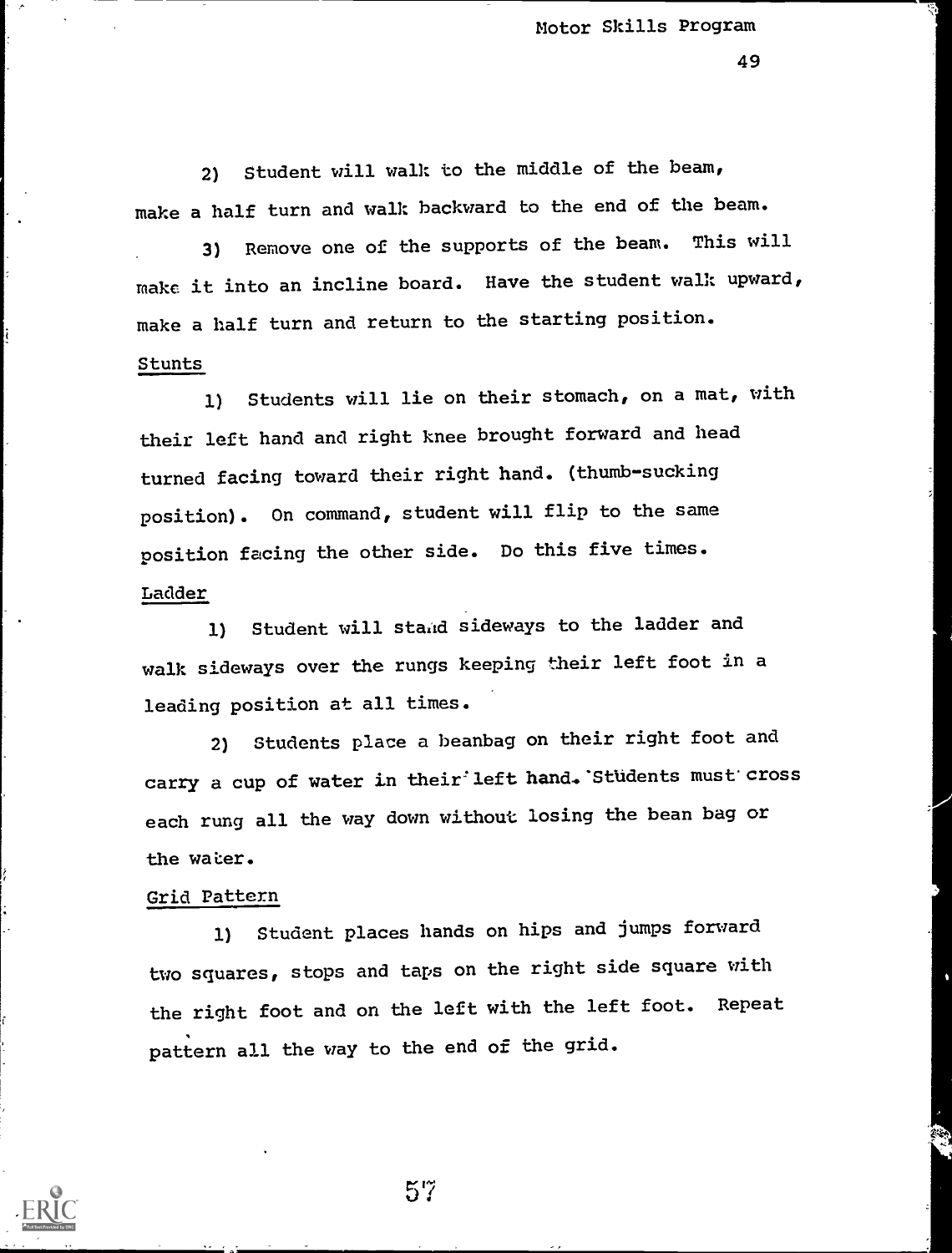50

2) Student will alternate and perform a step in one square and a hop in the next. Repeat the pattern.

3) Student will attempt a grape-vine step throughout the grid by standing with both feet in the first square sideways. Then they will step to the right on the right foot, cross left foot over it and step to the right on the right foot again and cross left foot behind. Repeat pattern. Target Practice

1) Student will attempt to roll a ball at several bowling pins set up 10 feet away and knock the pins over. Two or three tries are allowed. Sludent will use two hands first and progress up to a one-hand roll.

#### Game

1) Students form a circle. The first player performs a stunt, second student repeats the move and adds one. This is repeated' around the circle so that all players will have a'turn.

#### WEEK 8

#### !!arm Up

1) Student will attempt a "cobra",by lying on stomach pushing arms up straight under chest and letting their head drop back far enough to touch feet that are bent at the knees.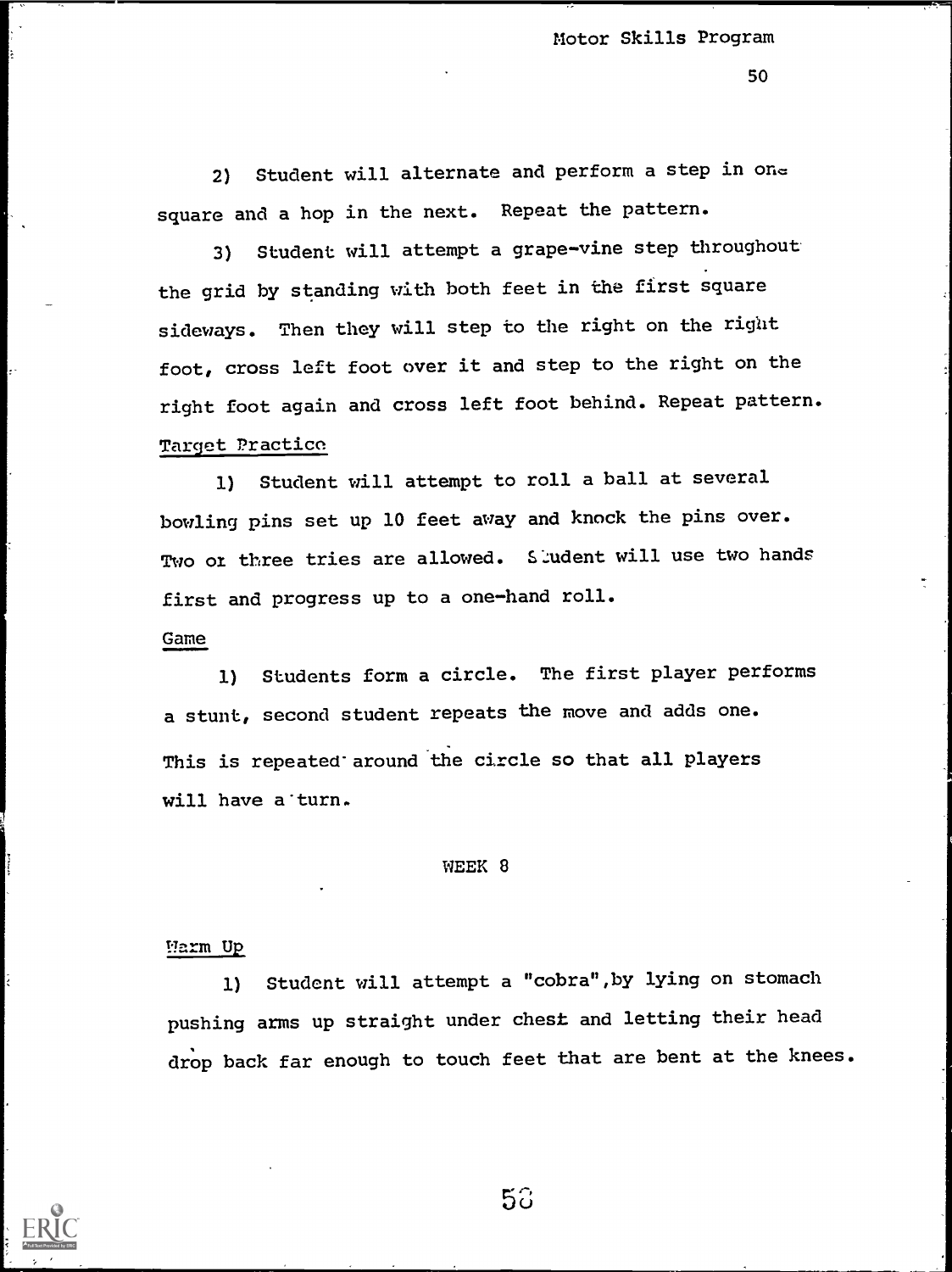2) Students will lie on their back, and bring their left knee up to their right shoulder. Alternate knees and shoulders.

3) Students will lie on their backs, lift their hips up with their hands and attempt to bicycle the legs in a pedaling fashion.

# Balance Beam

1) Student faces the side and slides to the right saying "right" each time the right foot moves. The student will then repeat the same with the left.

2) Student steps on the beam, faces sideways and steps to the right while placing the left foot behind'and'beside the right foot in a grape-vine pattern. Continue down the beam.

3) Student puts left arm over head while leaning to the left and sliding to the right. Do the same motion to the right.

## Stunts

1) Student will perform a log roll while holding a ball overhead on a mat.

2) Student will perform the same as above only with the ball between the feet.

# Ladder

1) Student covers eyes while..walking, jumping and hopping through the rungs with a helper. Helper talks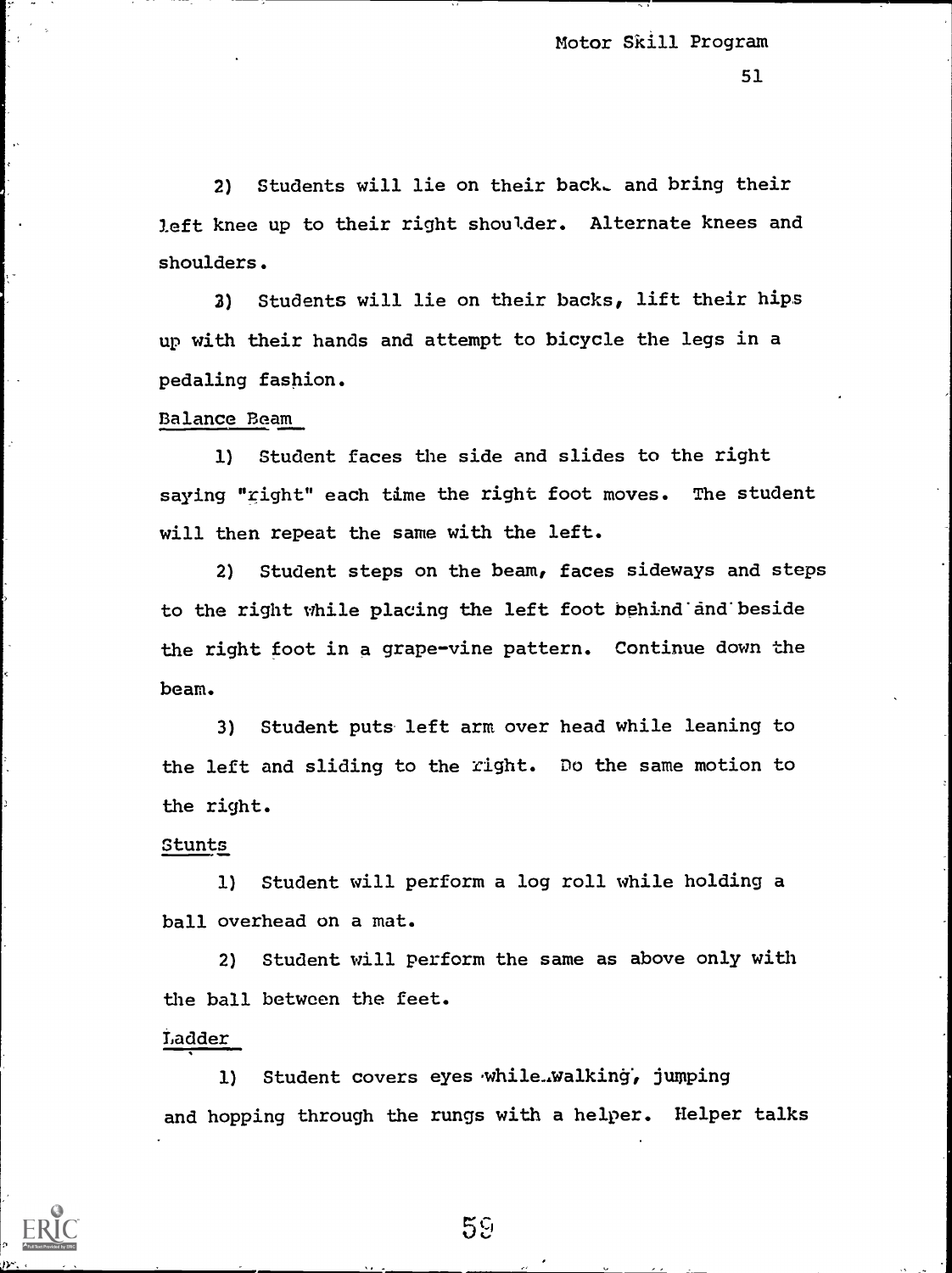52

student through the task.

2) Student crab walks on the rungs of the ladder, and on the sides.

## Grid Pattern

1) Student will perform a zigzag pattern by walking forward crossing the right foot over and placing it in the left square, repeating with the right.

2) Partners will stand in their own squares, side by side, holding hands. They will jump one square forward and land face to face holding both hands. They continue to jump forward again and land side by side holding only one hand. Repeat.

# Auditory Activity

1) Each student receives a hoop and seeks their own personal space. Students will show their own interpretation of the following directional terms:

| apart-together   | front-back                     |
|------------------|--------------------------------|
| up-down          | on-off                         |
| forward-backward | on top-on the bottom           |
| sideways-beside  | higher-lower                   |
| closer-away      | between-in the middler uter    |
| near-far         | inside-outside                 |
| above-below      | around-throu                   |
| over-under       | behindeto the rear-in front of |
| to-from          | to the side                    |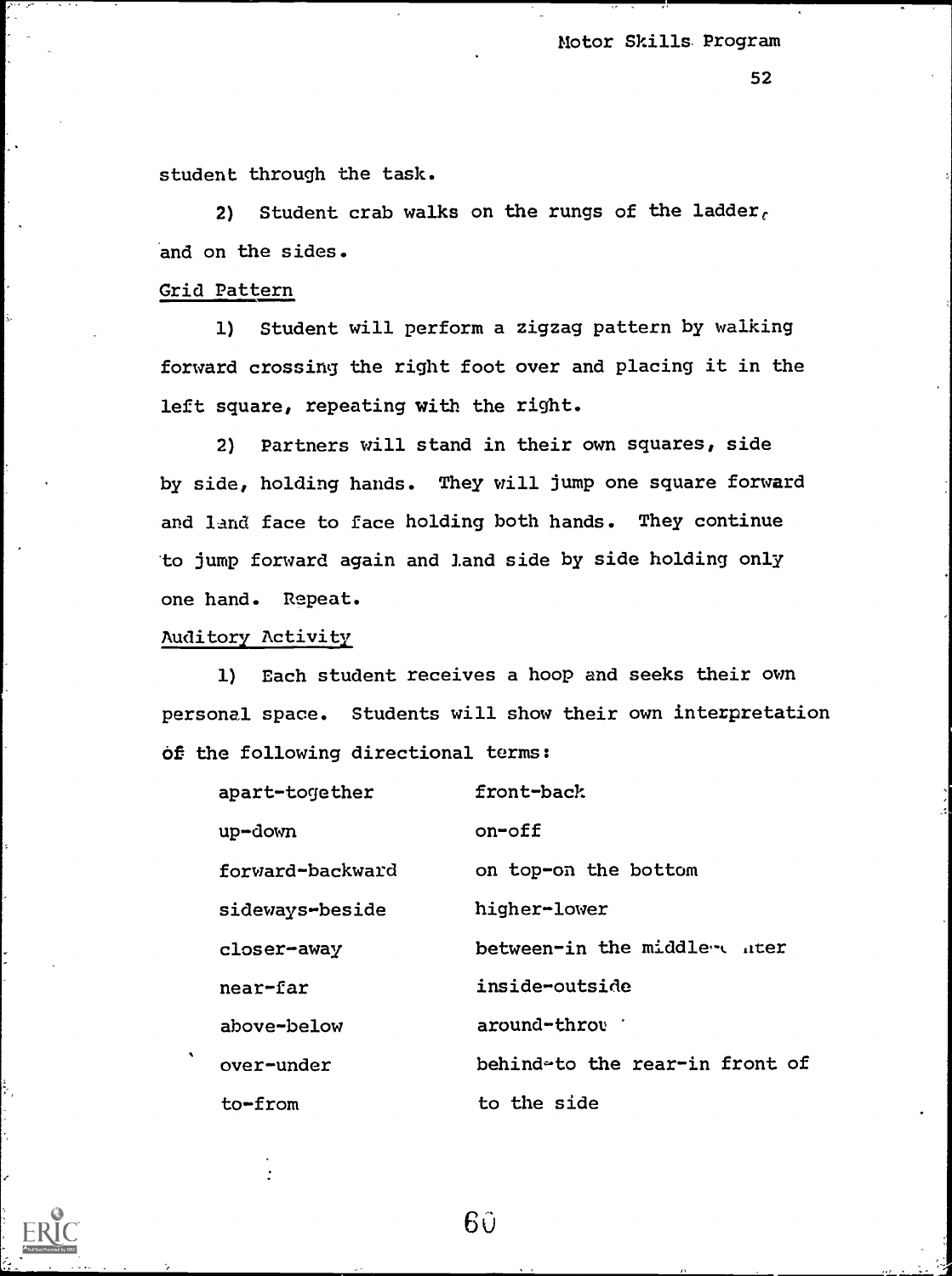Game 1) Students stand in one line (chorus line fashion) holding hands. They move across the room once in each of the following movement patterns:

| Jump, step.     | Jump, jump, step, step.      |
|-----------------|------------------------------|
| Hop, hop, jump, | Kick left foot to right,     |
| jump.           | Kick right foot to the left. |

#### WEEK 9

#### Warm-up

1) Students choose partners. One student stands while the other lies on back and puts feet in first student's hands. Student on br.ck crosses first one foot, then other foot and touches floor with toes. Change places.

2) Student lies on stomach and bends knees up toward back reaching hands back to grasp feet. Student then rocks back and forth like a rocking horse.

3) Student sits facing partner, then clasp right hand to right hand, left hand to left hand. Then shake hands and rub hands together always right to right, left to left. Balance Beam

1) Stude performs four-legged walk with both arms and feet on beam.

 $6:$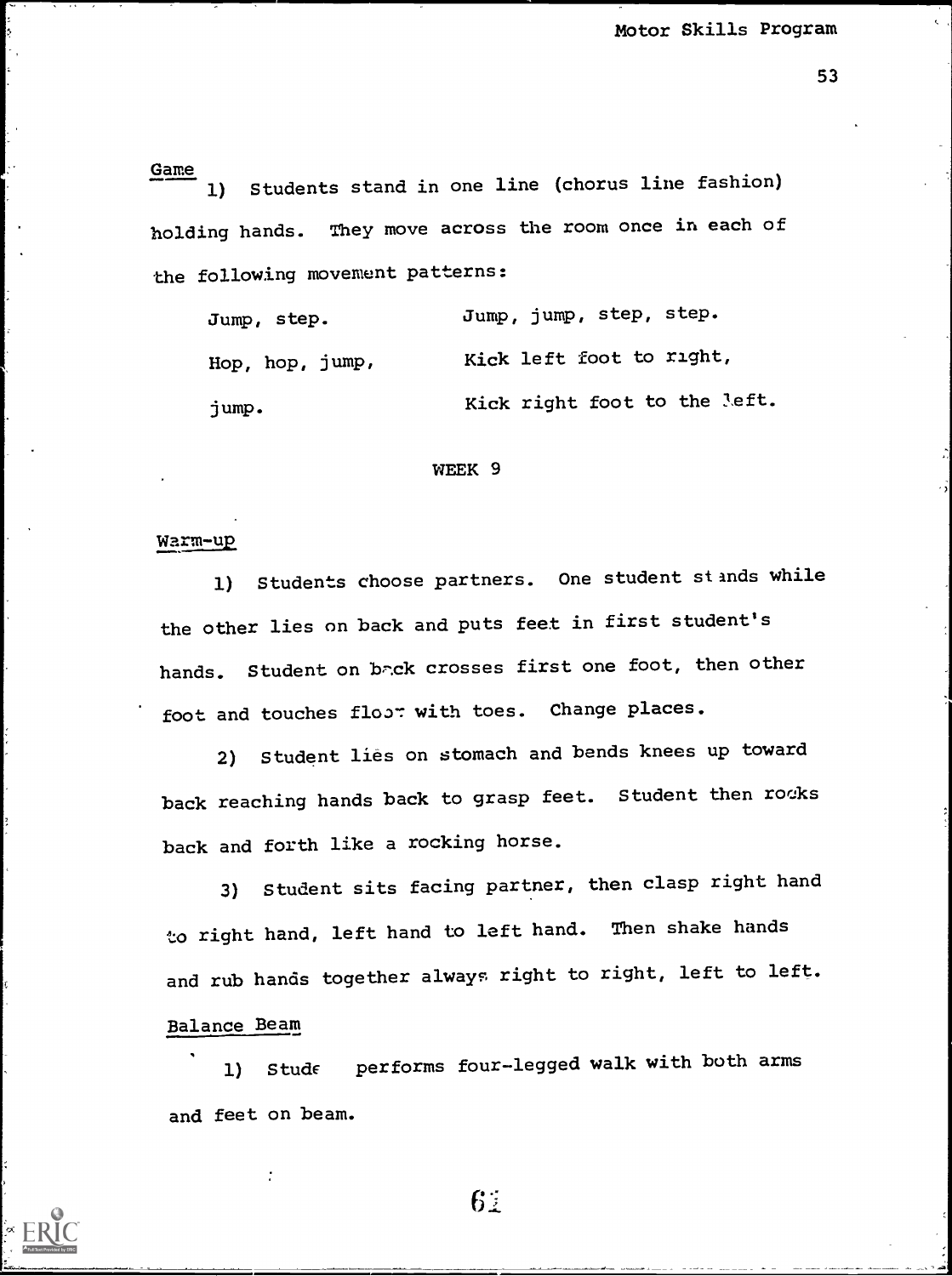2) Student walks to end of beam, then backwards to the middle and performs a knee balance.

3) Student will walk forward carrying a ball. The student will attempt to bounce and catch the ball in the four hoops that have been placed on alternate sides of the beam.

## Ladder

1) Two students face each other on the side of the ladder and jump in and out of each space while holding hands.

2) Student puts bean bag between knees and jumps from space to space between rungs.

3) Two students stand face to face, each in a separate space between rungs of the ladder, holding hands. Both students jump between rungs. One studat will be jumping forward and the other backward. Spotters necessary. Grid Pattern

1) Student stands with one foot in each square. In a cross-over pattern the student will step through the squares crossing the left foot ahead to square in front of right. The right foot then crosses ahead to the square in front of the left foot. Repeat pattern.

2) Student will walk first on heels, then on toes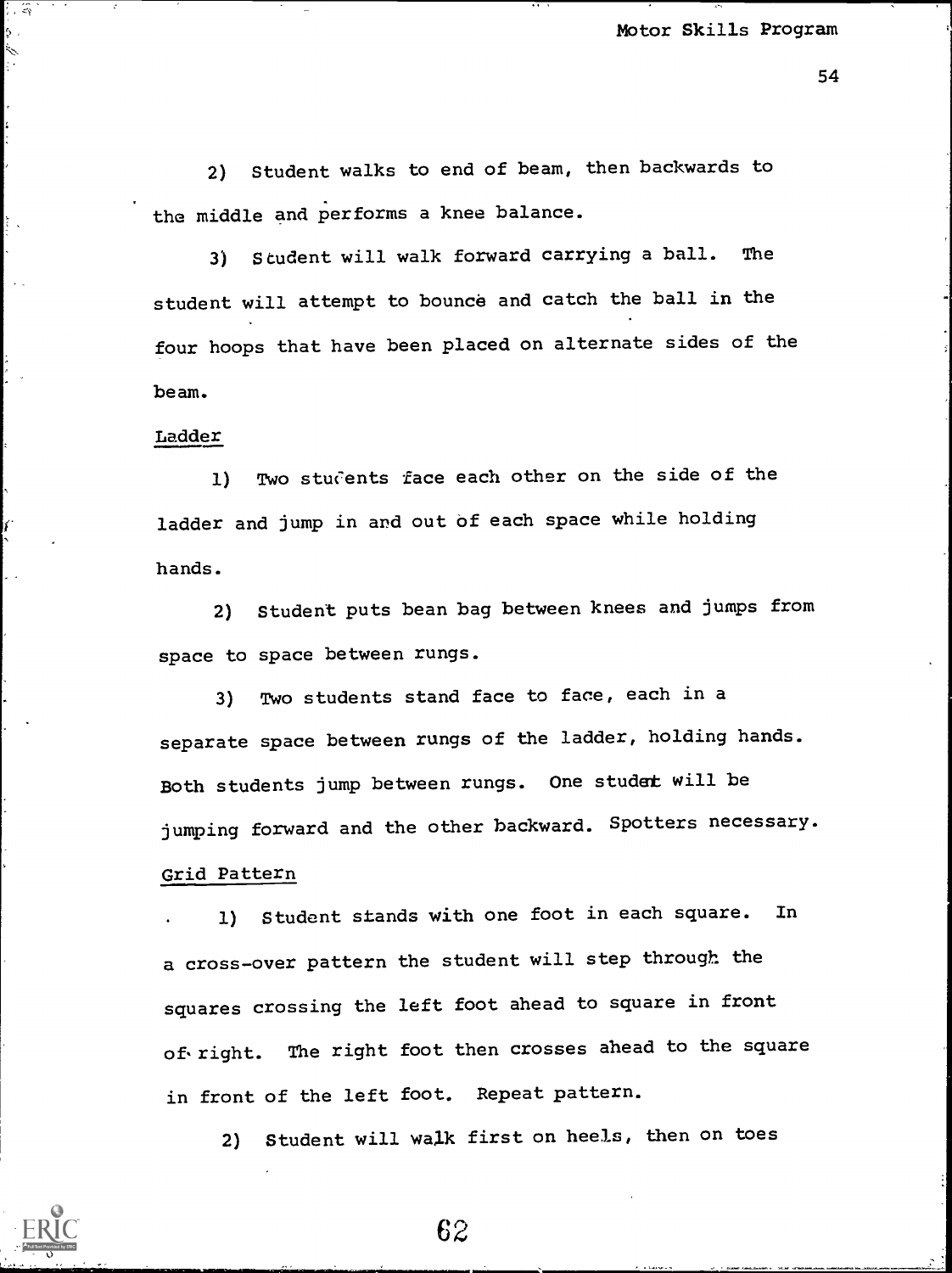(alternately pointing outward and inward) through the squares.

3) Students throw bean bags into squares and jump to it with one jump. Pick bean bag up and throw again, then jump over and past bean bag. Throw with right hand then with left.

# Visual Tracking

1) Student will lay on the mat while a helper swings a ball on a string in a vertical, horizontal and circular pattern above the student's eyes. Student must track the ball with their eyes only, keeping head very still.

Jumping Activity

1) Student will jump off bench and attempt a half turn landing.

2) Two students hold a rope six to twelve inches off the ground. A third student then hurdles over the rope.

#### Game

1) Students sit in a circle, each with two rhythm sticks. The teacher will play a record (Rhythm Sticks) that demonstrates different sound patterns. The students will be asked to listen and respond to the same pattern as heard on the record. If this record is rot available, then the teacher may beat out several rhythm patterns.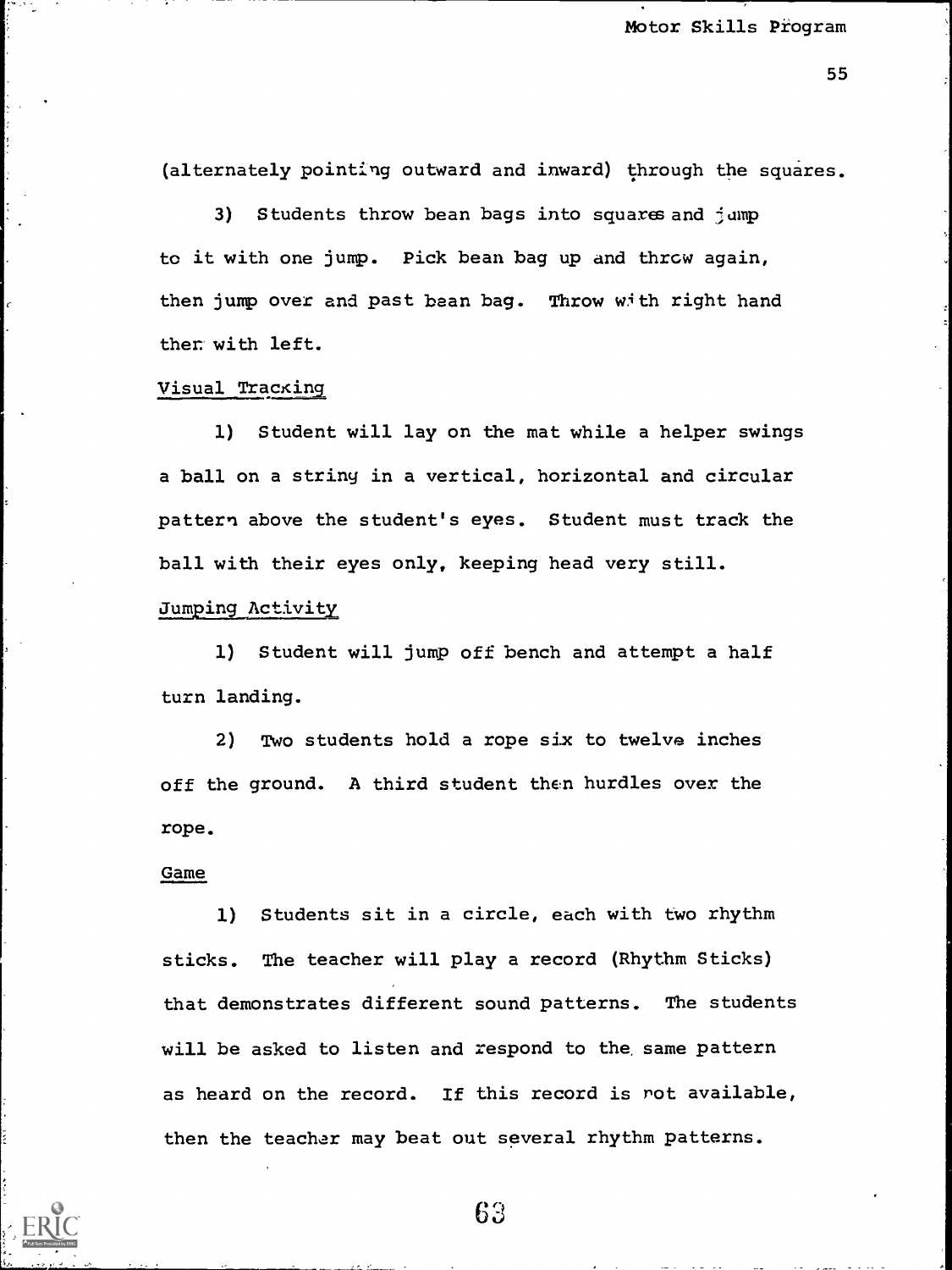Ť,

# EQUIPMENT NEEDED

ţ.

 $\frac{1}{2}$ 

ç, ÷

Ŀ.

L.

| $\mathbf{1}$    | balance beam (6 foot)                                      |
|-----------------|------------------------------------------------------------|
| $\mathbf{1}$    | ladder (approximately 14 inches between rungs)             |
| 4               | balls $(6 - 8$ inches in diameter)                         |
| $\mathbf{3}$    | tumbling mats                                              |
| 10 <sub>1</sub> | hoops                                                      |
| $2^{\circ}$     | traffic cones                                              |
| $\mathbf{1}$    | grid pattern (see diagram)                                 |
| $\mathbf{1}$    | balance pole (broom stick)                                 |
| ı               | yard stick                                                 |
| 1               | whiffle ball on a string (length of string - 3 foot)       |
| 5               | bean bags                                                  |
| 1               | hopscotch pattern                                          |
| 5               | bowling pins or indian clubs                               |
| 10 <sub>1</sub> | frisbees                                                   |
| 4               | deck tennis rings                                          |
| 1               | horizontal ladder                                          |
| $\overline{c}$  | jump ropes                                                 |
| 4               | paper cups                                                 |
| 1               | bench                                                      |
|                 | water to fill cups                                         |
| 1               | record player                                              |
| 20 <sub>2</sub> | rhythm sticks                                              |
| $\mathbf{1}$    | record (Rhythm Stick Activities available from Educational |

Activities, P.O. Box 392, Freeport, N.Y. 11520)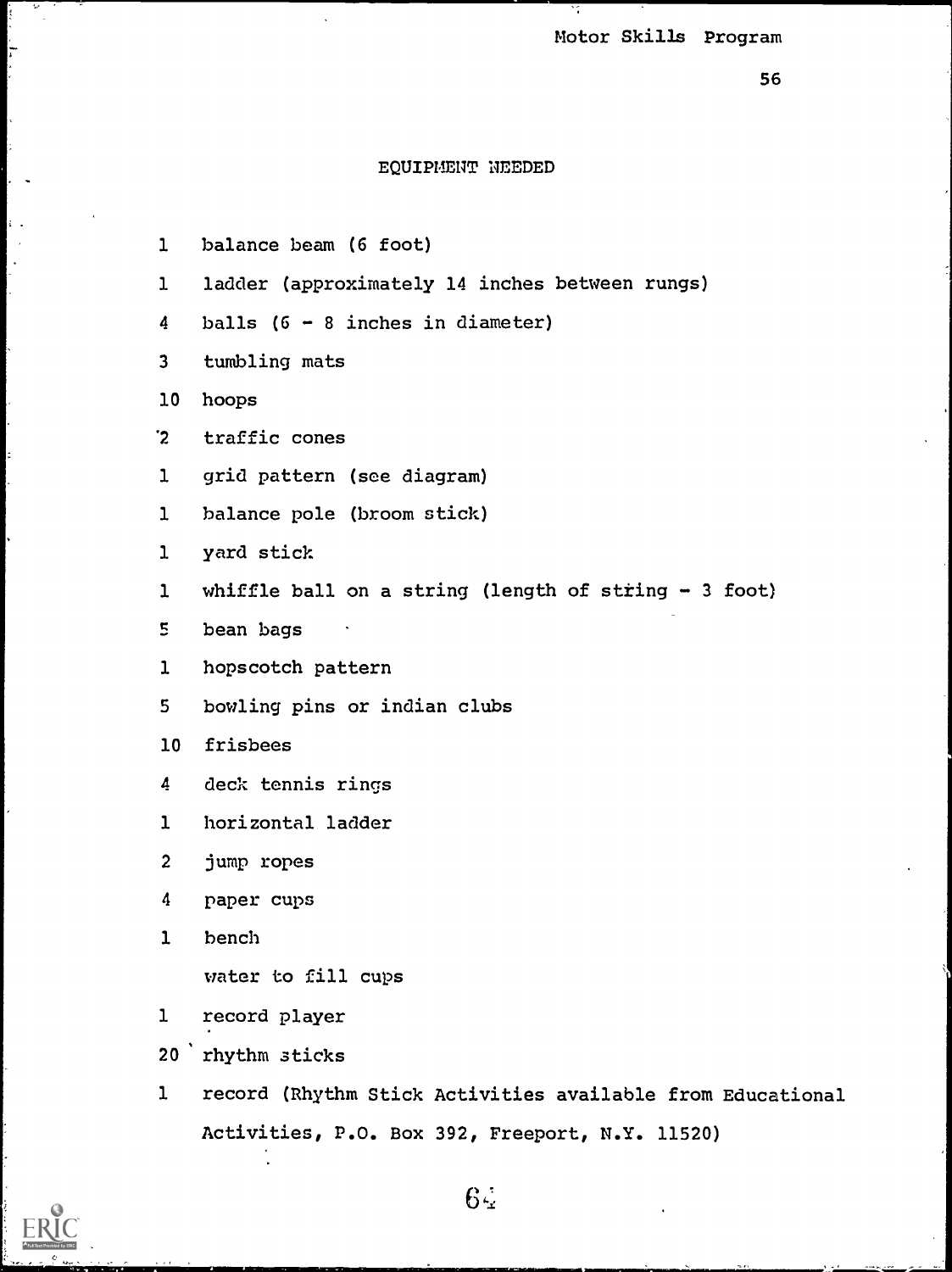Grid Pattern is made up of four columns of 12 squares each. Each square is approximately 14 inches by 14 inches.

 $\mathbb{R}$ 

ķ  $\mathbf{A}$ 

ERIC



Balance Beam is two inches by four inches by six foot in length, approximately three foot off the ground.

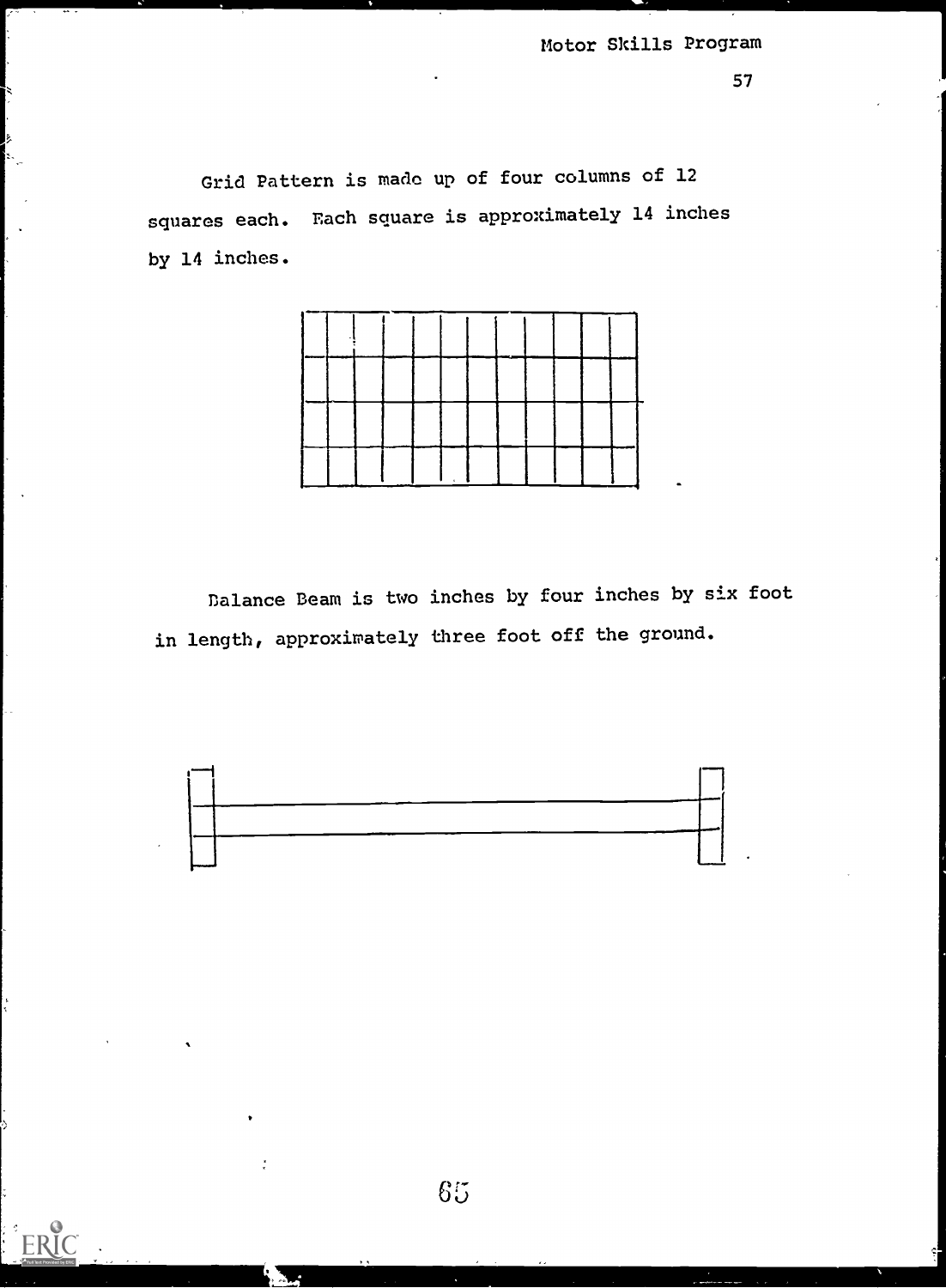#### APPENDIX F

Classroom Teacher's Evaluation These are the four questions addressed:

- 1) Why was this child picked for this program?
- 2) Has the child's self-esteem improved from participation in this program?
- 3) Has the child become more settled and willing to listen since being involved in the developmental moto: skills class?
- 4) Has there been any improvement in this child's academic ability as a result of being active in this special class?

The following are the teacher's responses to each of the 10 children picked for this practicum project:

Child A:

- 1) Difficulty in fine motor activities handwriting. Poor self-concept.
- 2) Yes, this child bubbles over with excitement. He is excited to tell me what he's done in special class. He volunteers more readily in class. Interacts more with the other children. Very noticeable change in behavior and self-esteem.

3) No, he has always been settled.

 $66$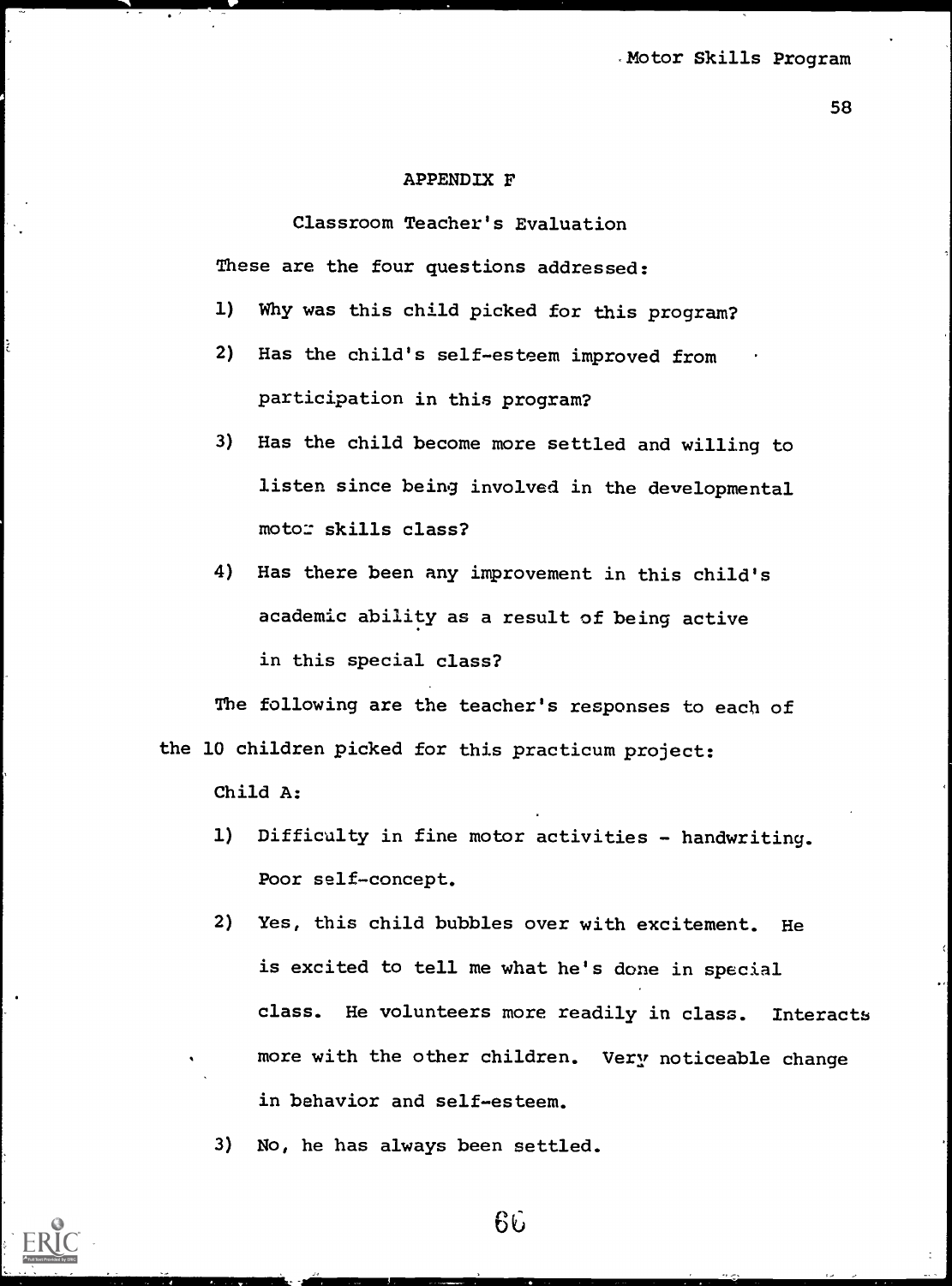4) This child's handwriting has improved! He is able to stay within the lines and form the letters more accurately. It does not take him as long to complete a handwriting assignment as it used to. Child B:

1) Clumsiness, character and behavior problems, low academic performance - reading, math and handwriting, poor self-concer, inattention, carelessness, inability to retain and recall instructions, immaturity inability to sit in seat and complete a task - short attention span.

2) No

3) No

4) No

Child C:

1) Low academic performance - reading, poor selfconcept, inattention, carelessness, loss of place on page, inability to retain and recall instructions.

2) No

3) No

4) No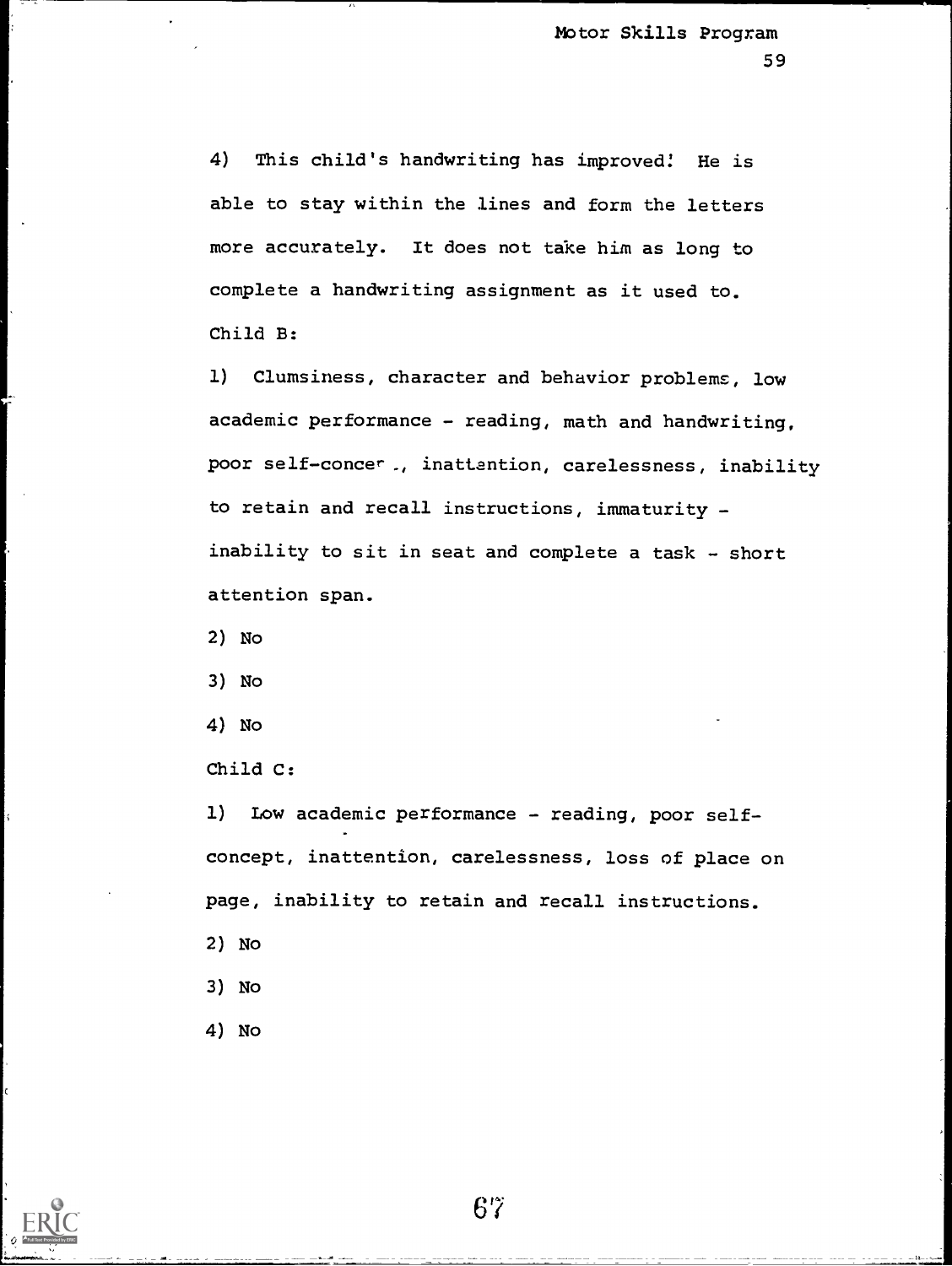Child D:

1) Low academic performance - reading, poor self-concept.

2) Tremendous change in self-esteem. Beibre special class began, at P.E. time she often complained of stomach ache or headache. Since special class, she has been a different child. She comes in glowing. She's the first to recite or sing a song that has been learned.in the special class. She 's very proud of herself.

3) Always has been.

4) I have seen an improvement in reading. She seems to have learned reading vocabulary more easily. She is also reading more fluently. She is volunteering more often.

Child E:

1) Clumsiness, loss of place on page, inability to retain and recall instructions, inattention,

2) No, he didn't really have a problem here.

3) No

4) No

Child F:

1) Low academic performance - reading especially retentio. , ocabulary, comprehension, inability to differentiate letters such as b,d and recognize sequence of letters in a word, difficulty in understanding the meaning of:words under, over, around.

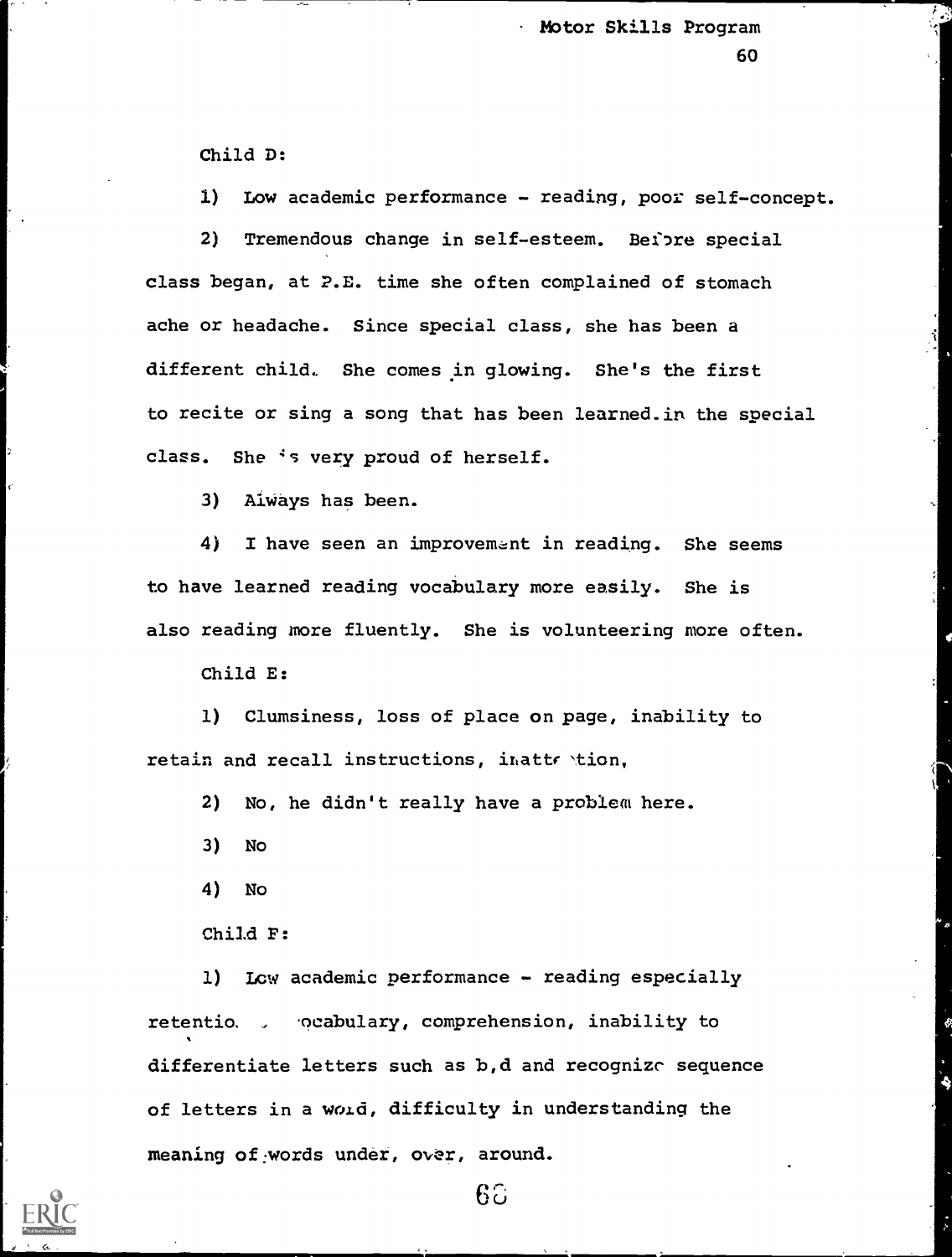2) No, there was never a problem.

3) No, there was never a problem.

4) No, there was never a problem.

Child G:

1) Character and behavior problems, poor self-concept, carelessness, loss of place on page.

2) Yes, especially in the beginning and  $u_{\mathbf{k}}$  until the last couple weeks. He was sitting in his seat, working hard and listening. (Change may be due to end of the yearready for summer)

3) Yes, same as 2.

4) He seems to be following along better in reading and concentrating more in reading group. Whereas before he was easily distracted and never knew where we were.

Child H:

1) Low academic performance - reading and math, poor self-concept.

2) Yes, she is speak:  $\log$  up instead of using the whisper voice she started the year with. She is volunteering more and seems unafraid to give an answer even if its wrong. She is proud of herself and her accomplishments in special class and in the classroom.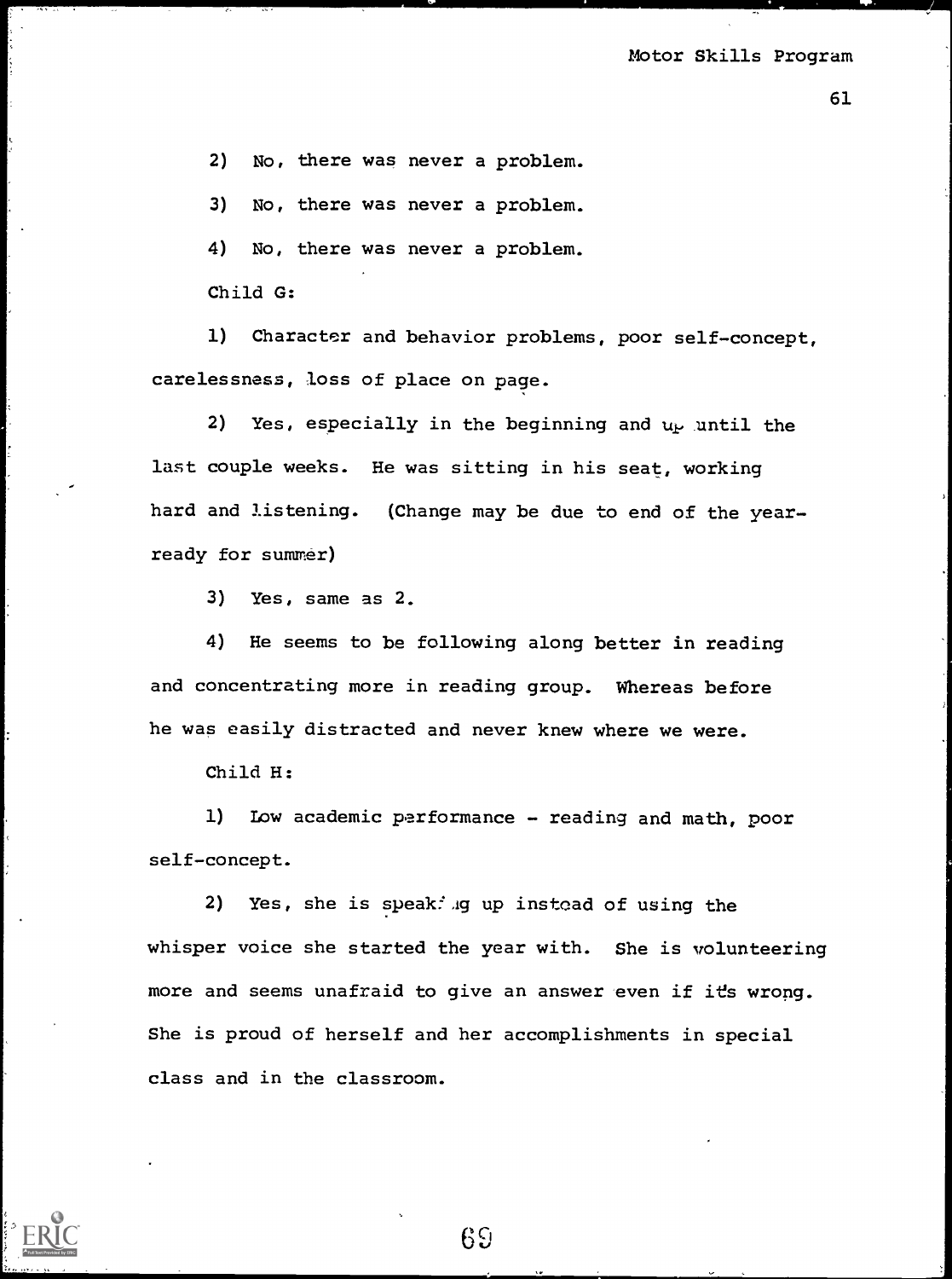3) No problem here.

4) No

Child I:

1) Charac er and behavior problems, low academic performance - reading and math, inattention, carelessness, loss of place on page, inability to recognize sequence of letters in a word.

2) For a while her self-concept improved. However, because of problems at home and emotional problems within, this improvement did not last.

3) No problem here.

4) No

Child. J:

1) Low academic performance - reading and math, inability to differentiate letters b,d and recognize sequence of letters in a word.

2) Yes, he is very proud of himself and his accomplishments in special class. He enjoys telling me what he does in class. This has also carried over to  $\cdot$ -'.anteering in class. He seems more at ease.

3) He always has been.

4) No